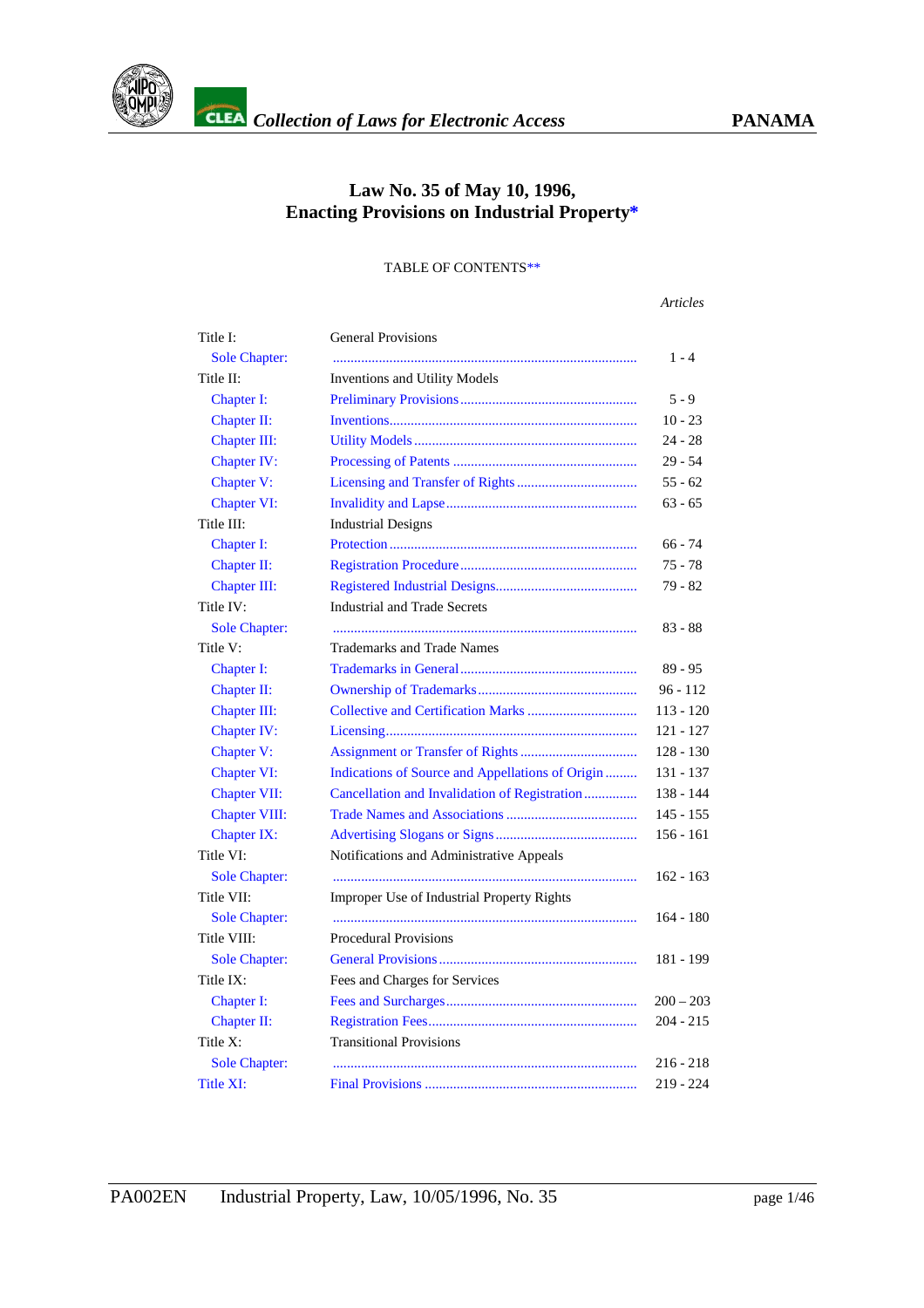## **Title I General Provisions**

*Sole Chapter*

<span id="page-1-0"></span>**1.** The purpose of this Law is to protect inventions, utility models, industrial designs, industrial and trade secrets, trademarks for goods and services, collective and guarantee marks, indications of source, appellations of origin, trade names and advertising slogans and signs.

**2.** The Directorate General of the Industrial Property Registry of the Ministry of Commerce and Industries, hereinafter referred to by the abbreviation DIGERPI, is the authority responsible for the application of this Law, except where expressly provided otherwise.

**3.** The application of these provisions is a matter of public policy, without prejudice to the provisions of international treaties to which the Republic of Panama is party.

**4.** For the purposes of this Law, the following expressions are defined as stated:

1. "Recognized priority" means precedence for the grant of industrial property rights based on the filing abroad of an application that relates totally or partly to the same subject matter as that for which a subsequent application is filed in the Republic of Panama.

2. "Claim" means the claim of protection for an essential characteristic of a product or process, made precisely and specifically in the patent or registration application, and granted in the corresponding title if issued.

# **Title II Inventions and Utility Models**

## *Chapter I Preliminary Provisions*

**5.** The natural person who makes an invention or utility model shall have the exclusive right to the exploitation thereof for his benefit, either by himself or by others with his consent.

**6.** The right referred to in the foregoing Article shall be granted, in accordance with the provisions of this Law, by means of patents in the case of inventions and by means of registrations in the case of utility models and industrial designs.

**7.** The owner of a patent or registration may be a legal entity or a natural person.

**8.** The natural person designated as such in the patent or registration application shall be presumed to be the inventor. The inventor or inventors may, in the event of assignment of their invention, reserve the right to be named in publications relating to it and in the corresponding title.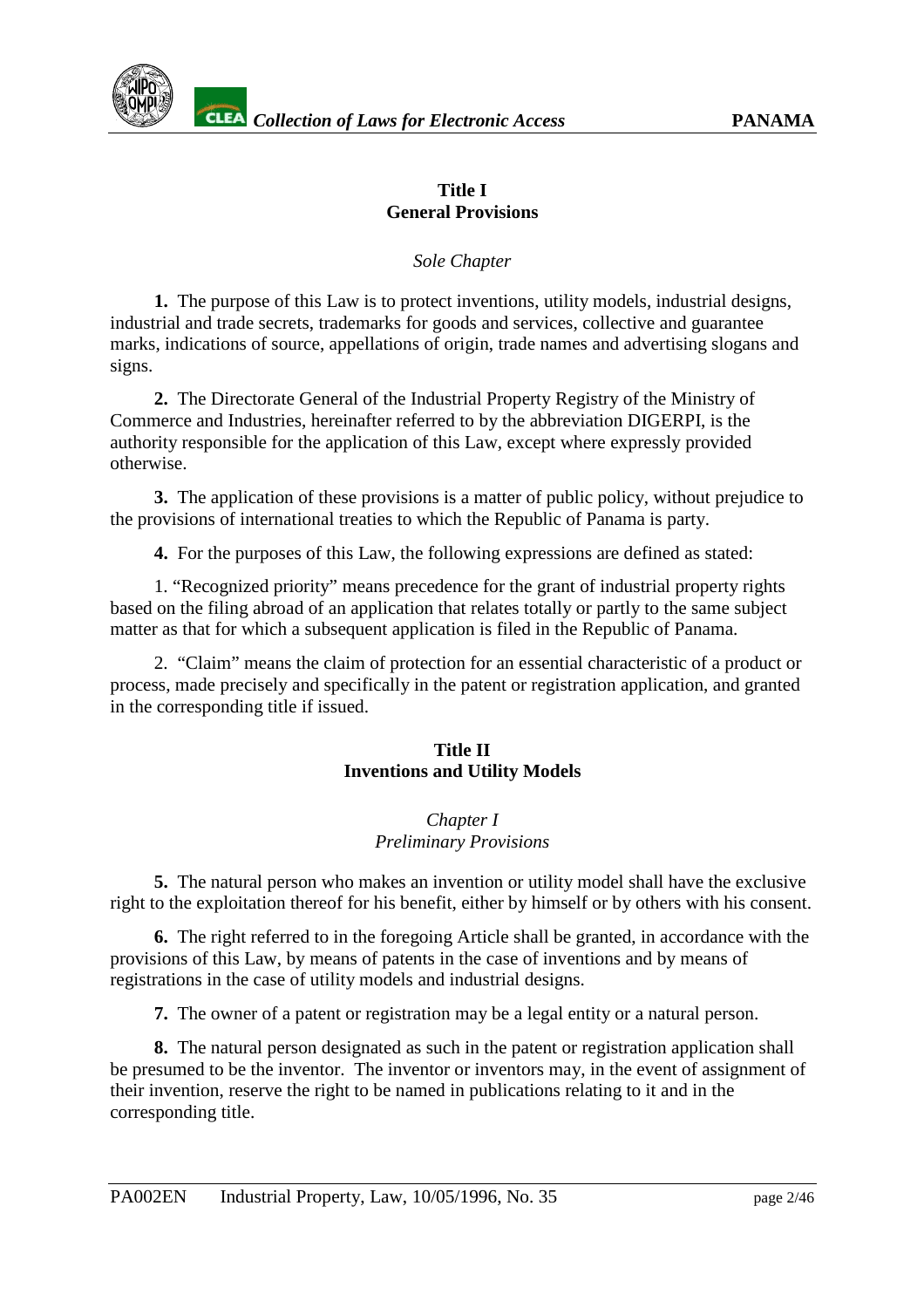<span id="page-2-0"></span>**9.** The provisions of the Labor Code shall apply equally to inventions, utility models and industrial designs made by persons in employment, whether in the private or the public sector.

## *Chapter II Inventions*

**10.** New inventions that are the result of an inventive step and susceptible of industrial application shall be patentable as provided in this Law.

**11.** "Invention" means any idea, applicable in practice, for the solution of a particular technical problem. An invention may be a product or a process or both, or a special use or non-obvious use of a product. The invention of a product includes among other things any substance, composition or material, any article, appliance, machine, piece of equipment, mechanism, device or other object or tangible result and any part thereof. The invention of a process includes among other things any method, system or sequence of stages leading to the manufacture or achievement of a product or result, and also the use or application of a process or product for the achievement of a particular result.

**12.** An invention shall be considered new where it is not anticipated by the relevant prior art. Prior art includes everything that has been disclosed or made accessible to the public anywhere in the world by means of tangible publication, oral disclosure, sale or marketing, use or any other means before the filing date in Panama of the patent application or, where applicable, before the date of recognized priority where claimed under this Law. Prior art shall likewise include the contents of a patent application pending in Panama whose filing date or priority date if any is earlier than that of the application under examination, provided that the said contents are included in the earlier-dated application if it is published.

**13.** For the purposes of determining the patentability of an invention, no account shall be taken of disclosure that occurs anywhere in the world within the 12 months preceding the filing date of the application in Panama or, the date of any recognized priority claimed under this Law, provided that such disclosure is the direct or indirect result of acts engaged in by the inventor himself or his successor in title, or of a breach of trust or contract or of an unlawful act committed against either of them.

Disclosure resulting from publication by an industrial property office in the course of a patent grant process shall not be covered by the exception under this Article except where the application that gave rise to the publication was filed by a person who had no right to the grant of a patent, or where publication was the result of an error on the part of the said industrial property office.

**14.** The following in particular shall not be considered inventions for the purposes of this Law:

1. theories or scientific principles;

2. discoveries that consist in publicizing or revealing something that already existed in nature, even where previously unknown;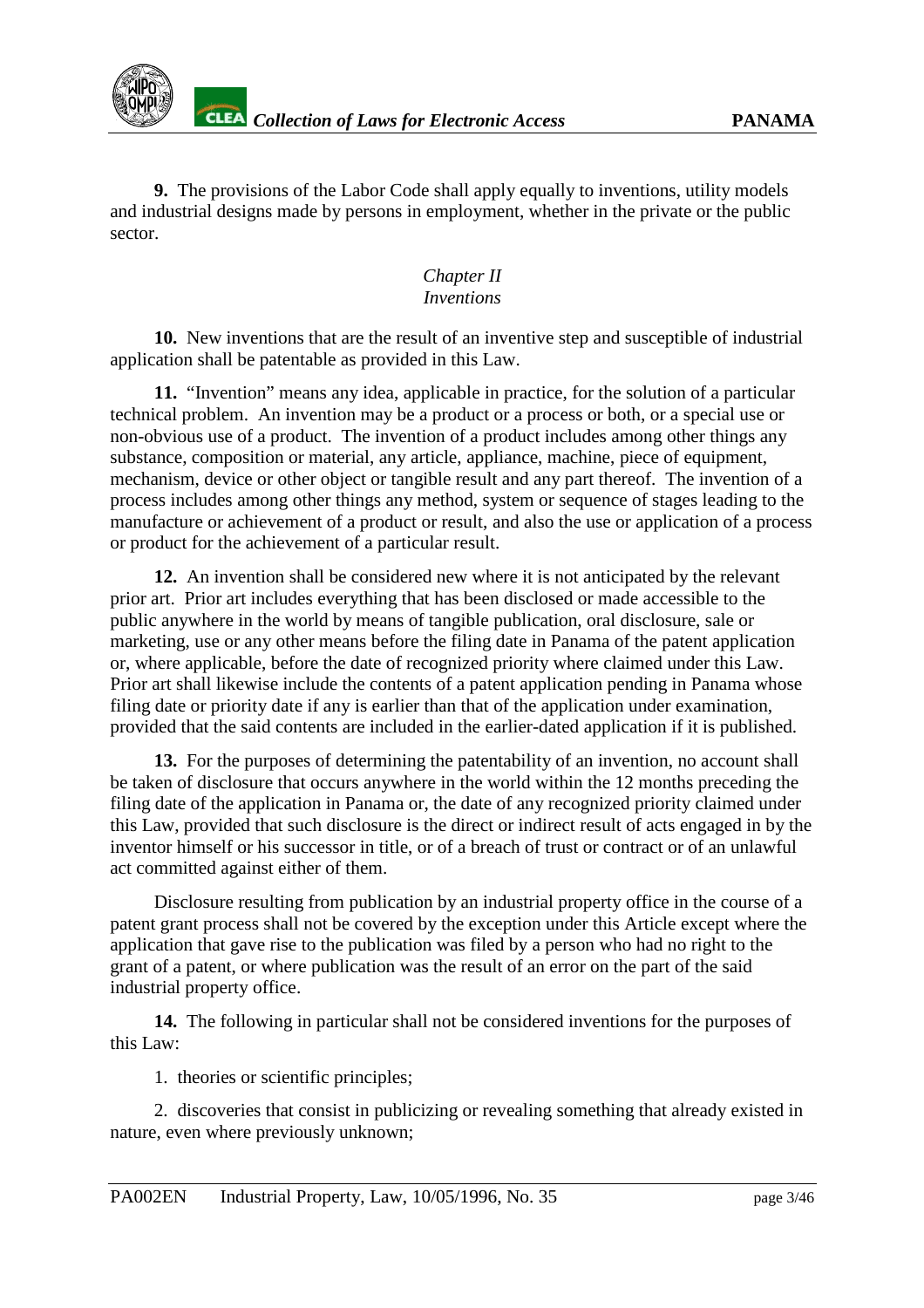3. plans, schemes, principles or methods pertaining to economics or business, those relating to purely mental activities, and games;

4. computer programs in themselves which relate to the intended use of a computer;

5. methods of presenting information;

6. aesthetic creations and artistic or literary works;

7. methods of surgical, therapeutic or diagnostic treatment applicable to the human body and to animals. This provision shall not apply to the products, notably the substances or compositions, or to inventions of apparatus or instruments for the implementation of such methods;

8. the juxtaposition of known inventions or the mixing of known products, or the alteration of the form, dimensions or materials thereof, except where they are actually so combined or merged that they cannot function separately, or where their characteristic properties or functions are altered to produce an industrial result that is not obvious to a person with technical skill in the field concerned;

9. inventions that are contrary to national laws, health, public policy, morality, proper practice or State security.

**15.** The following inventions relating to live material are excluded from patentability:

1. essentially biological means of breeding or propagating plants, animals or varieties or breeds thereof insofar as DIGERPI considers them a violation of morality or the integrity or dignity of mankind;

2. plant species and animal species and breeds;

3. biological material as encountered in nature;

4. live material that forms part of the human body;

5. plant varieties.

**16.** An invention shall be regarded as resulting from an inventive step if, to a person of average skill in the technical field concerned, it is neither obvious nor obviously derived from the prior art referred to in Article 12.

**17.** An invention shall be considered susceptible of industrial application where its subject matter may be produced or used in any type of industry or activity. For those purposes, the expression "industry" shall be understood in its broadest sense, including in particular handicraft, agriculture, mining, fishery and services.

**18.** The patent shall confer on its owner the right to prohibit third parties from engaging in the following acts:

1. where it has been granted for a product:

*(a)* manufacturing the product;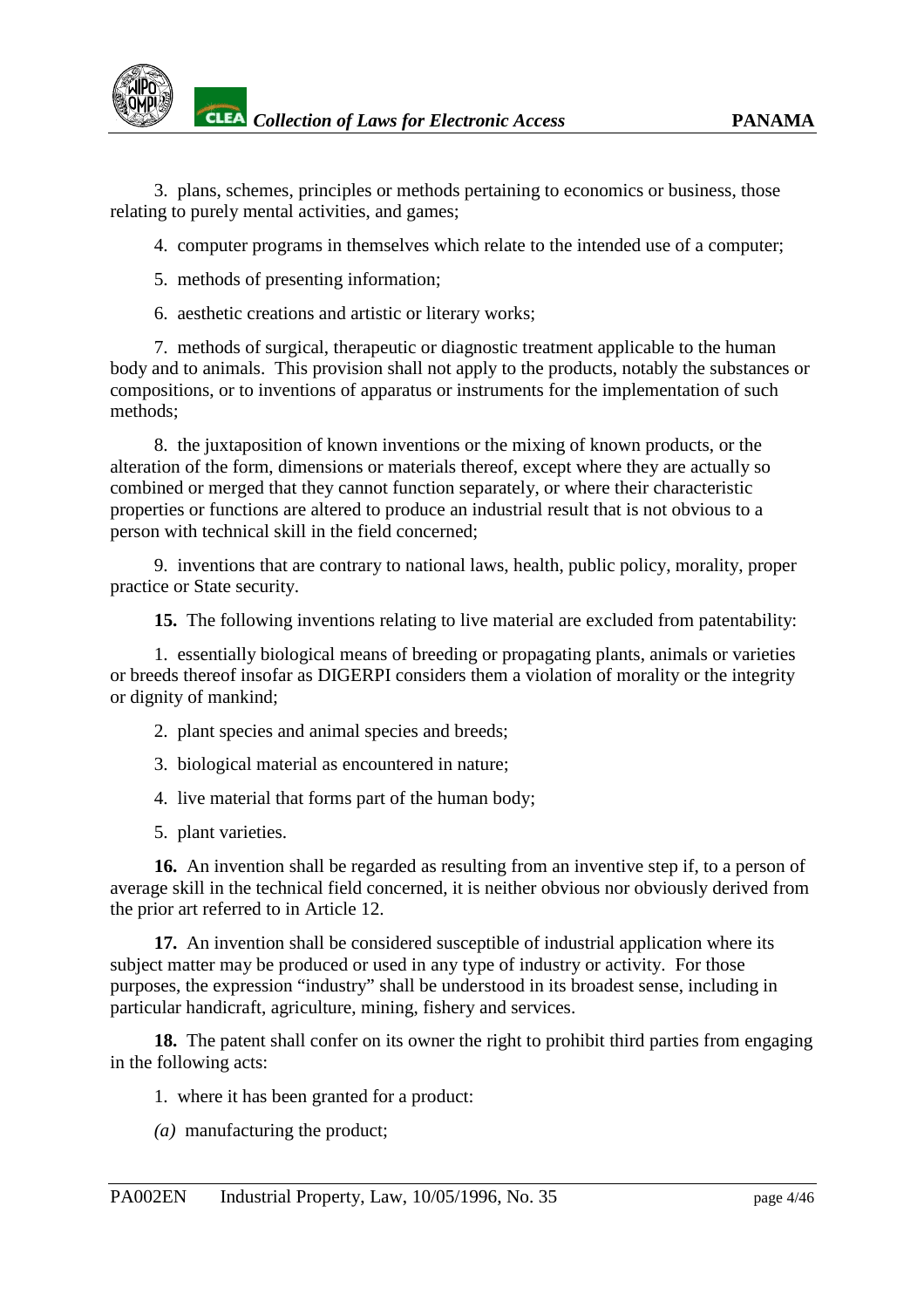*(b)* offering the product for sale, selling or using it or importing or stocking it for any of those purposes.

2. where it has been granted for a process:

*(a)* using the process;

*(b)* engaging in any act under subparagraph 1 in relation to a product directly obtained from the process.

The scope of the protection conferred by the patent shall be determined by the claims, which shall be interpreted in relation to the description and drawings.

**19.** The right conferred by a patent shall have no effect whatever against:

1. a third party who, in the private sphere and on a non-commercial scale, or for a noncommercial purpose, engages in acts involving the patented invention;

2. an industry or enterprise in the general sense, or an educational or scientific body, that engages in acts of manufacture or use of the invention for experimental purposes relating to the subject matter there or for the purposes of scientific or educational research;

3. any person who markets, acquires or used the patented product or the product obtained using the patented process after the said product has been lawfully placed on the market;

4. any person who, before the filing date of the patent application or, where applicable, the date of recognized priority, has used the patented process, manufactured the patented product or put in hand the necessary preparations for such use or manufacture. This exception shall not apply if the person acquired knowledge of the invention through an act of bad faith.

**20.** The patent shall have a non-renewable term of 20 years counted from the filing date of the application, subject to payment of the fees specified in this Law.

**21.** After the patent has been granted, the owner thereof may seek adequate compensation or, where appropriate, indemnification for damages from third parties if, prior to the grant, they have exploited the patented process or product without his consent, such exploitation having taken place after the date of publication of the patent application in the Official Bulletin of Industrial Property, hereinafter referred to by the abbreviation BORPI.

In the event of unauthorized exploitation of process patents, the burden of proof shall be on the defendant where either or both of the following situations obtain:

1. the product is new;

2. it is sufficiently probable that the product has been made by means of the process, and the owner of the patent, in spite of having taken the appropriate action, has been unable to determine what process actually was used.

In the gathering and analysis of evidence to the contrary, due regard shall be had to the lawful interests of the defendant regarding the protection of his industrial or trade secrets.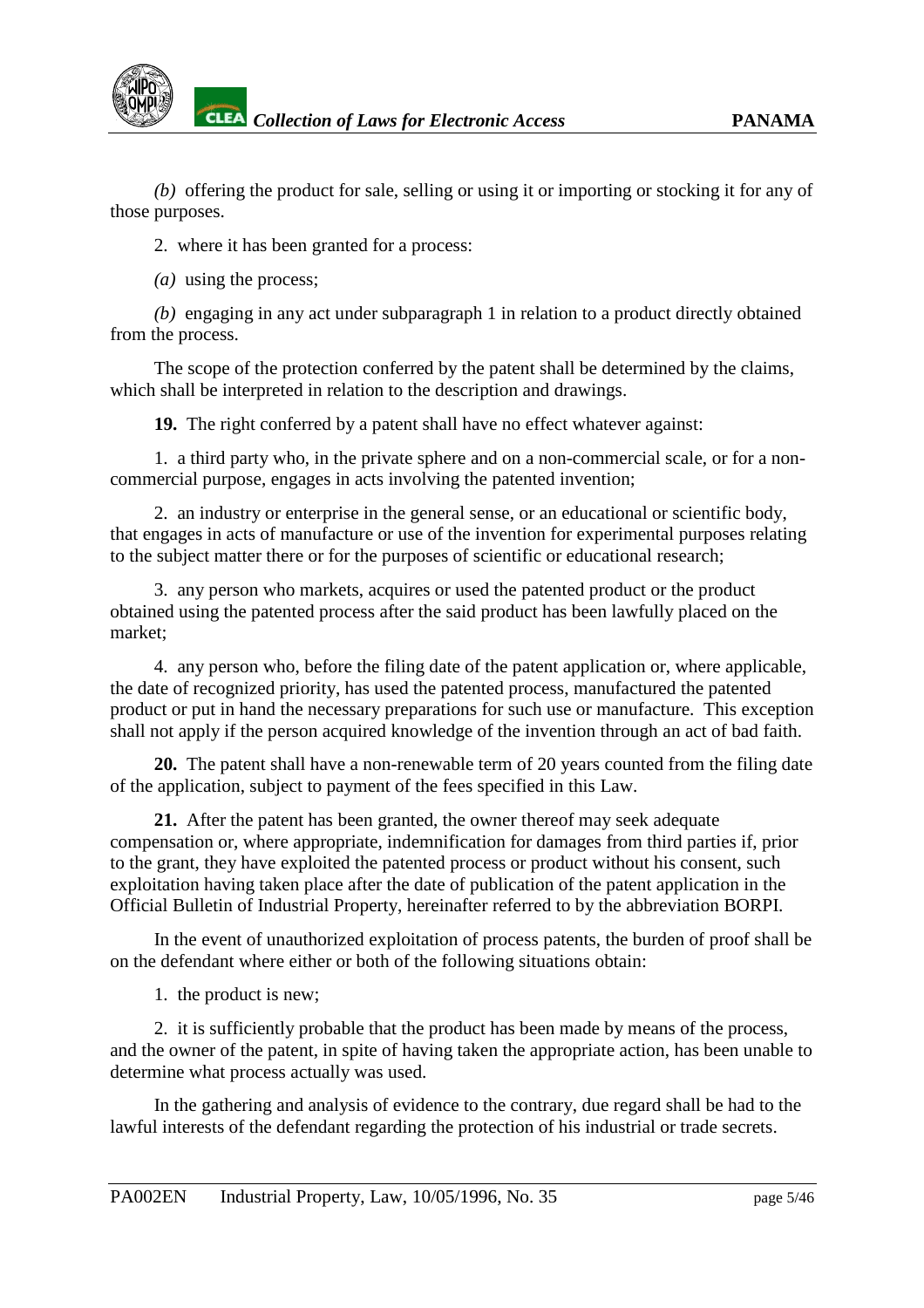<span id="page-5-0"></span>**22.** Exploitation of the patented invention shall consist in the use of the patented process, manufacture and distribution or manufacture and marketing of the patented product, or mere marketing, carried out in national or international transactions by the owner of the patent. Importation of the patented product and subsequent distribution in the Republic of Panama shall constitute exploitation of the invention for the purposes of this Law.

**23.** The mention of the existence of a pending patent may only be made when the minimum requirements specified by this Law have been met.

#### *Chapter III Utility Models*

**24.** A utility model is any shape, configuration or arrangement of the components of any appliance, tool, instrument, mechanism or other object, or any part thereof, that makes for the better or different operation, use or manufacture of the object incorporating it, or lends it any usefulness, advantage or technical effect that it did not have previously.

**25.** Utility models that are new and susceptible of industrial application shall be registrable.

A utility model shall not be registrable when it possesses only minor differences, those that lead it no discernible utilitarian characteristic as compared with previous inventions or utility models being considered such.

**26.** The registration of utility models shall have a non-renewable term of ten years, counted from the filing date of the application, and shall be subject to the payment of the fees laid down in the corresponding law.

**27.** The present provisions on patents shall be applicable as appropriate to utility models, without prejudice to the special provisions contained in this Law.

**28.** The rules contained in the following Chapter shall be applied as appropriate to the processing of a utility model registration.

## *Chapter IV Processing of Patents*

**29.** For the grant of a patent, a patent application shall be filed with DIGERPI through an appropriate attorney or firm of attorneys in Panama, together with a description, one or more claims, the corresponding drawings, an abstract and proof of payment of the prescribed fee and charge for filing.

The application shall state the name and address of the applicant, the name of the inventor, the name and address of the agent and the name of the invention.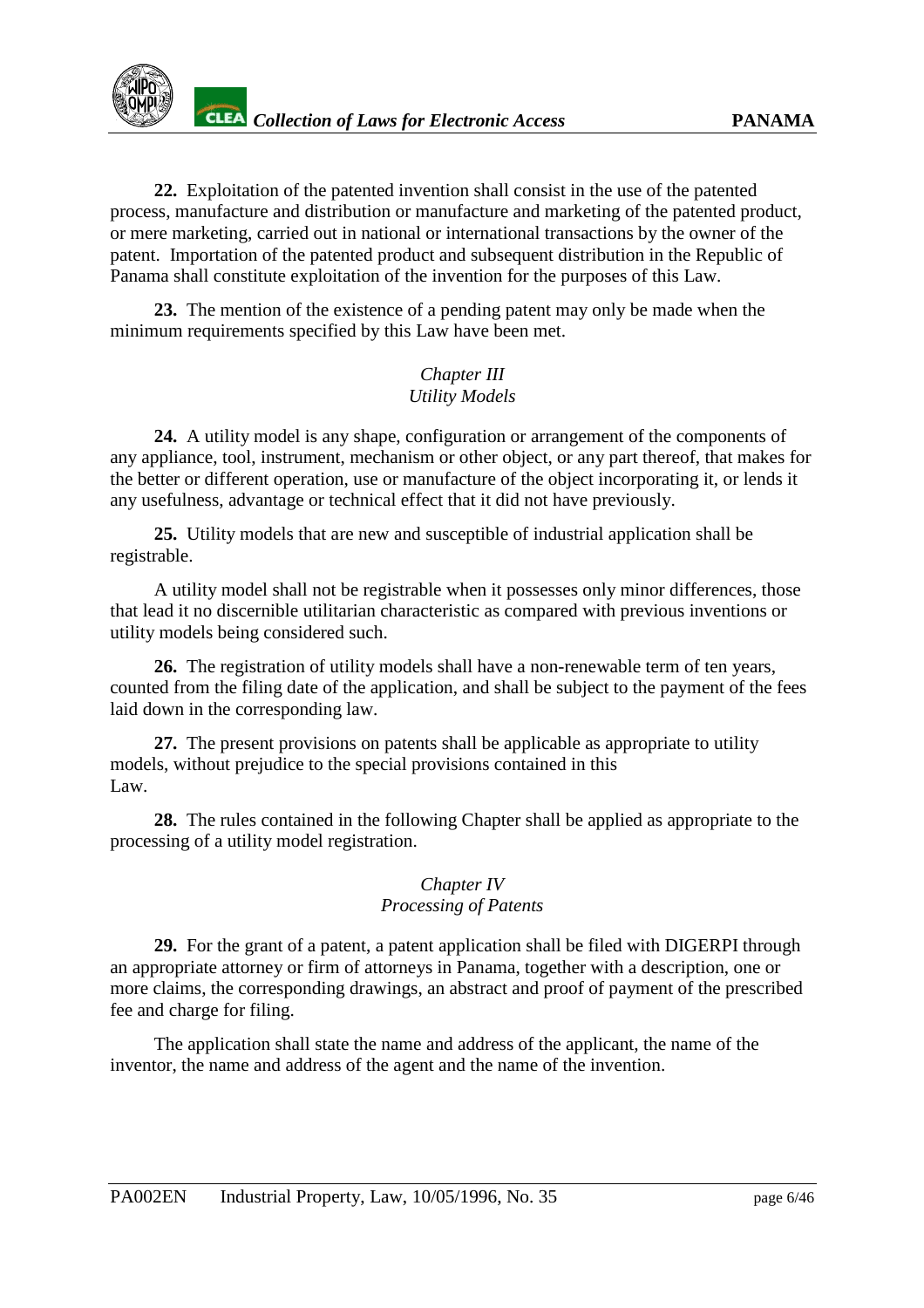The applicant for a patent may be a natural person or legal entity. If the applicant is not the inventor, the application shall be accompanied by the relevant contract of assignment, or any other document that duly justifies the applicant's right to the grant of the patent.

The patent application may state the fact of a patent or other title of protection having been sought or obtained from an industrial property office in so far as it refers totally or partly to the same invention as is claimed in the application filed in Panama. That statement may be made to the relevant office of filing, or to the office from which the title, date and number were obtained.

**30.** The description shall consist in the disclosure of the invention in a manner sufficiently clear and complete for it be evaluated and for a person skilled in the relevant technical field to be able to carry it out.

The description shall state the name of the invention and include the following information:

1. the sector of technology to which the invention refers or applies;

2. the prior technology known to the applicant that may be considered useful for the understanding and examination of the invention, and also references to earlier documents and publications relating to the said technology;

3. a description of the invention in terms that allow the technical problem and the solution provided by the invention to be understood and also the advantages thereof compared with earlier technology to be explained:

4. an explanation of the drawings, if any;

5. a description of the best method known to the applicant of carrying out the invention or putting it into practice, making use of examples and references to the drawings;

6. the manner in which the invention may be produced or used in a given activity, except where this is obvious from the description or nature of the invention.

**31.** Where the invention relates to a biological product or process requiring the use of biological material that is not available to the public and cannot be so described as to allow the invention to be carried out by a person skilled in the art, the description shall be complemented with a deposit of the said material at a depositary institution such as those recognized under the 1977 Budapest Treaty on the International Recognition of the Deposit of Microorganisms for the Purposes of Patent Procedure, or any other institution recognized by DIGERPI. In such a case the deposit shall be made no later than on the filing date of the application in Panama, or where appropriate on the date of the priority claim.

When a deposit of biological material is made to complement the description, that fact shall be mentioned in the description together with the name and address of the depositary institution, the date of deposit and the deposit number assigned by the institution. The nature and characteristics of the material deposited shall likewise be described where necessary for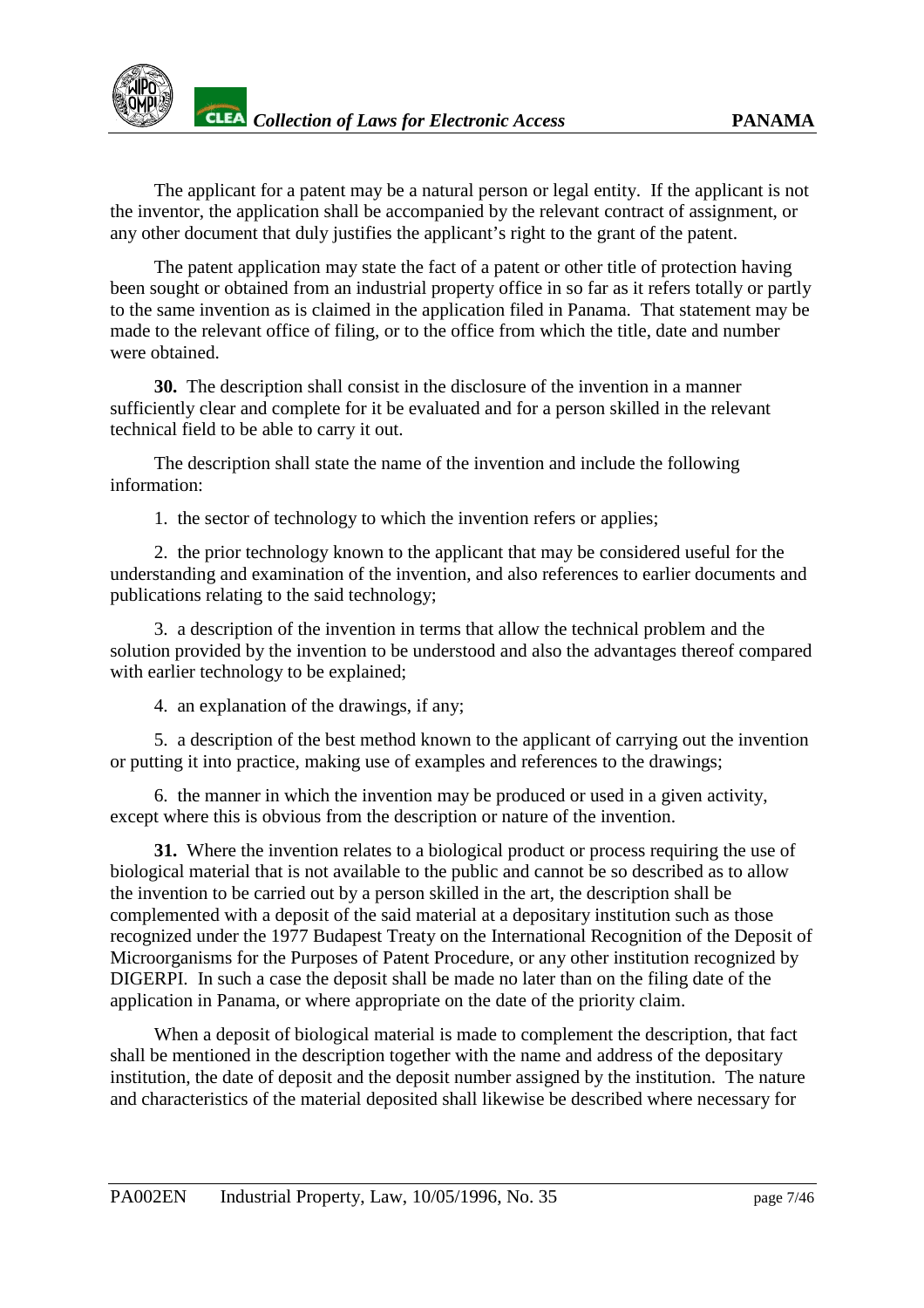the disclosure of the invention. The biological material deposited shall form an integral part of the description.

**32.** Drawings or other documentation shall be submitted where necessary for the invention to be understood, evaluated or carried out.

**33.** The claims shall define the subject matter for which patent protection is sought; they shall in addition be clear, concise and entirely supported by the description.

**34.** The abstract shall consist of a summary of the disclosure in this description, an account of the claims and any drawings, and where appropriate shall include the chemical formula or the drawing that best characterizes the invention. The abstract shall make it possible to understand the essence of the technical problem and of the solution provided by the invention, and also its main use.

The abstract shall serve exclusively for the purposes of technical information, and shall not be used to interpret the scope of protection.

**35.** A patent application shall be allowed only if, at the time of its filing, it contains the following required elements as a minimum:

- 1. the identity of the applicant and his domicile;
- 2. a document that appears to afford a description of the invention;
- 3. a document that appears to contain one or more claims;
- 4. proof of payment of the prescribed filing fee and charge.

If the application refers to drawings which have not been included at the time of filing, the application shall neither be assigned a filing date nor be processed until such time as the drawings are received, except where the applicant states in writing that any reference to drawings in the application should be regarded as not having been made and as being without effect.

**36.** Where an application is filed for a patent that has been applied for in another country or other countries, the filing date in the country of the first application shall be recognized as the priority date. To that end, the corresponding application must have been filed in the Republic of Panama within the periods prescribed by the international conventions or treaties in force on the subject that have been ratified by Panama.

**37.** The following rules shall be applied when the right of priority is claimed:

1. The priority claim shall be made on the filing of the patent application, with a mention of the country or office in which the priority application was filed, the date of that filing and the number assigned to the application.

2. Within the six months following the filing of the application in Panama, a copy of the priority application shall be filed together with the description, drawings and claims, the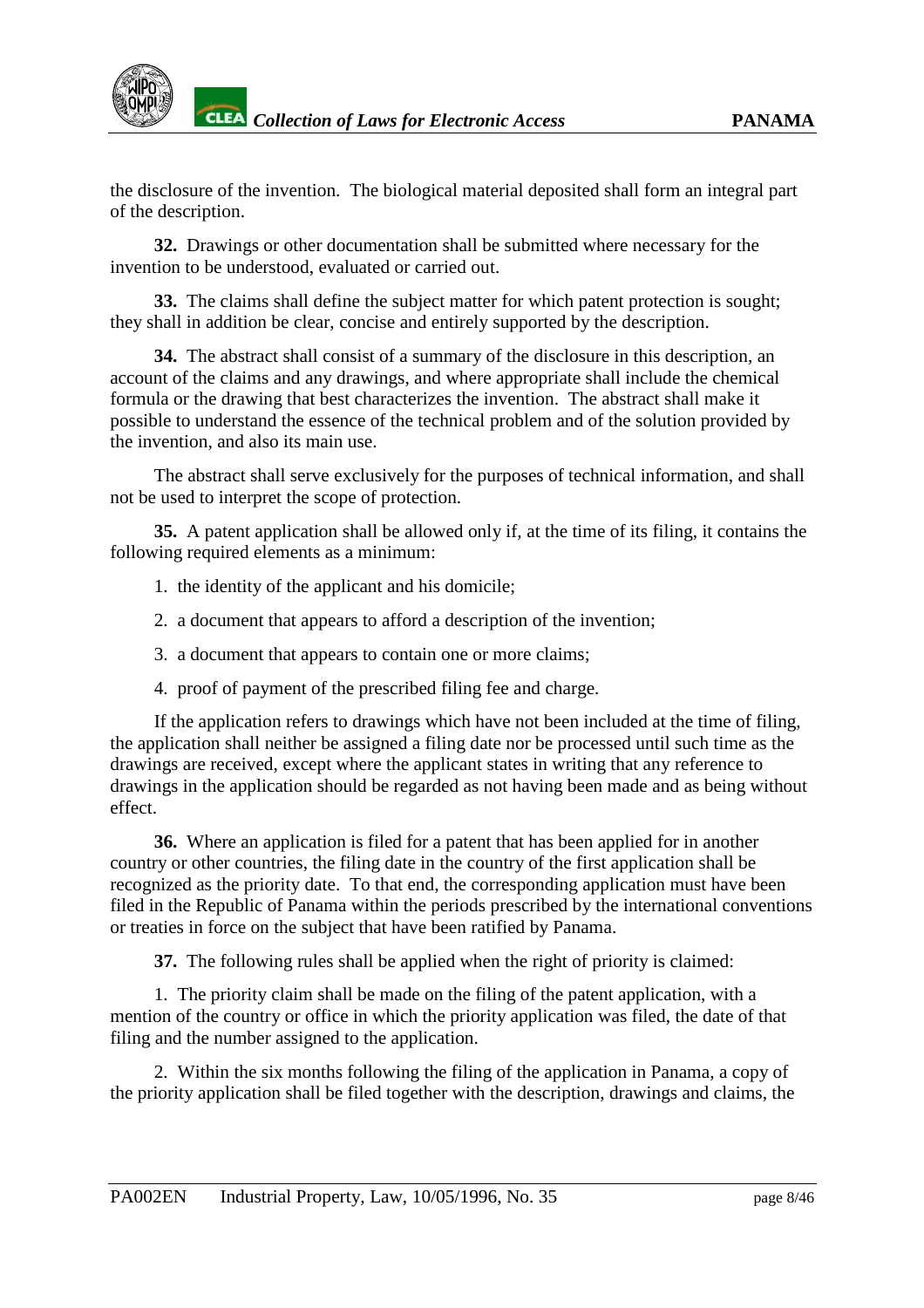conformity thereof being certified by the industrial property office that received the priority application, and certification of the filing date assigned by the said office.

Documents and certificates that are not written in Spanish shall be accompanied by the corresponding translation with certification by the competent authority. Those documents and certificates shall be exempted from any legalization or authentication by a notary or consul.

3. One and the same application, and where appropriate one and the same claim, may claim either multiple or partial priorities, which may originate in two or more offices; in such a case the priority period shall be calculated as from the earliest priority date claimed, and the right of priority shall cover only those elements of the application filed in Panama that were contained in the application or applications the priority of which has been claimed.

**38.** Where two or more inventors have made the same invention independently of each other, the right to the patent shall belong to the holder of the application with the earliest date of filing or recognized priority, as the case may be.

**39.** The patent application shall refer to one invention or to a set of inventions so related that they constitute a single inventive concept.

**40.** Where the application does not comply with the provisions of the foregoing Article, DIGERPI shall notify the applicant accordingly so that within a period of six months, which shall be renewable for another two months on just grounds, he may divide it into two or more applications, which shall retain the date of the initial application and where appropriate of the recognized priority as the date for each one of them. If, on expiration of the said period, the applicant has not made the division, the application shall be considered abandoned and its consignment to the archives shall be ordered.

**41.** A set of inventions shall be regarded as forming a single inventive concept within the meaning of Article 39 in the following cases in particular:

1. claims of a particular product and those relating to processes specially devised for the manufacture or use thereof;

2. claims of a particular process and those relating to apparatus or means specially designed for the implementation thereof;

3. claims of a particular product, those of a process specially designed for the manufacture thereof and those of apparatus or means specially designed for the implementation thereof;

4. claims of a process and of the use of the product manufactured by means of it.

**42.** The process, machinery or apparatus for the production of a utility model or industrial design may be claimed in an application separate from the application for registration of the model or design.

**43.** When a patent application has to be divided, the applicant shall file the necessary descriptions, claims, plans or drawings for each application, but not the documentation relating to the priority claimed or any translation already appearing in the original application.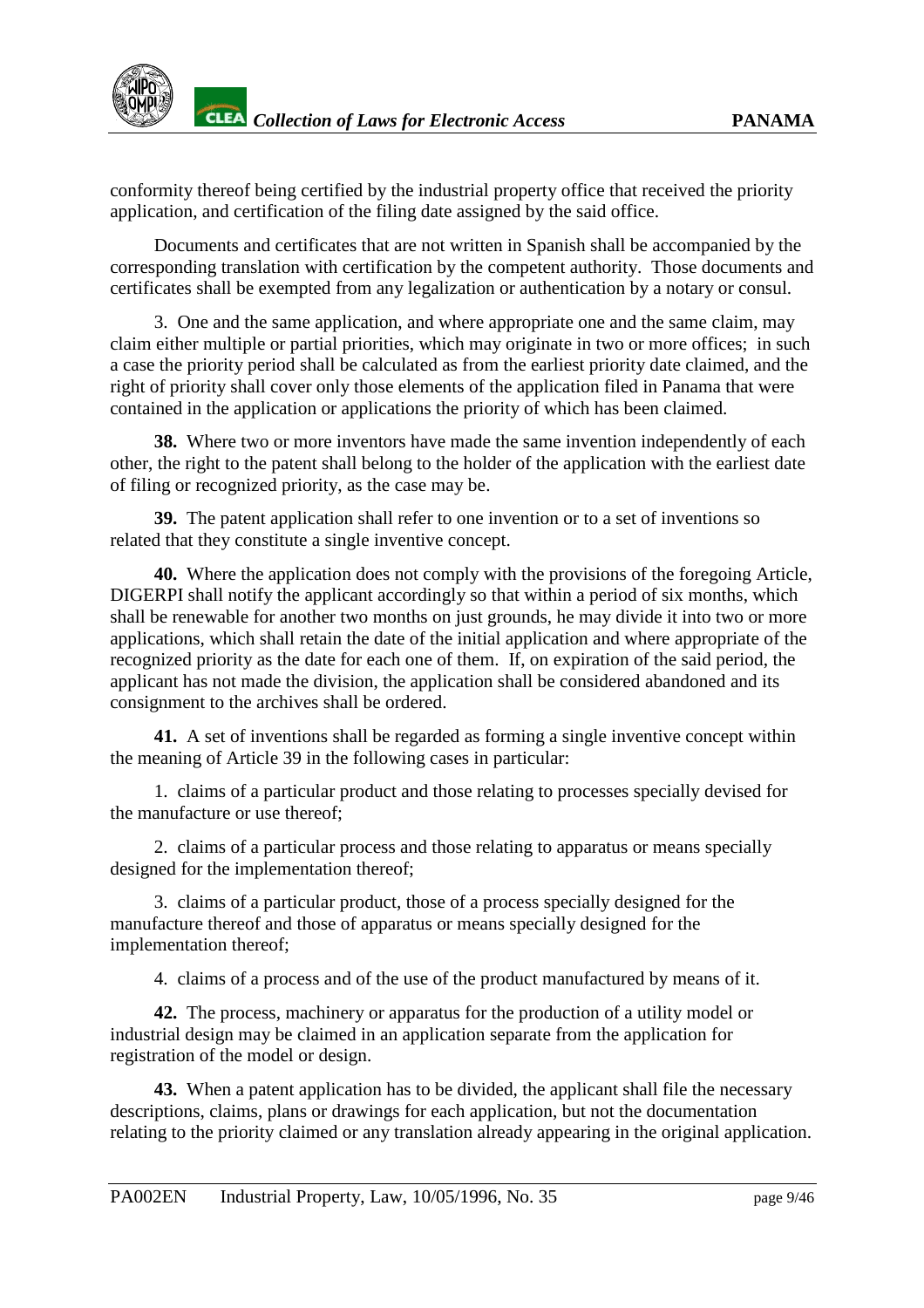

The plans or drawings and descriptions submitted shall not contain alterations that modify the invention claimed in the original application.

**44.** The patent applicant may request that his application be converted into an application for the registration of a utility model and be processed as such. The conversion of the application shall be allowed only when the nature of the invention permits.

The applicant for the registration of a utility model may request that his application be converted into a patent application.

The request for conversion of an application shall be filed only once, and the prescribed fee shall be paid. A converted application shall retain the filing date of the initial application.

**45.** On receiving the application, DIGERPI shall undertake an examination of the documentation as to form, and may request further information or clarification where necessary, or the rectification of omissions. It shall also examine whether the subject matter of the patent application meets the patentability requirements laid down in this Law, with the exception of the novelty and inventive step requirements. Nevertheless, DIGERPI shall refuse the grant of a patent in a reasoned decision, after having heard the person concerned, when the invention to which the application relates is found to be clearly and overtly lacking in novelty.

Where the applicant fails to comply with the request made to him by DIGERPI to rectify defects in the application within a period of six months, which period shall be renewable for another six months at the request of the applicant, the application shall be considered abandoned and its consignment to the archives shall be ordered. The documents filed shall on no account contain additional claims or claims of greater scope than those of the original application, which would necessitate the filing of a new application.

**46.** DIGERPI shall reject the application totally or partly if it considers that the subject matter thereof is not patentable or that it has defects that have still not been rectified.

Where the examination by DIGERPI does not reveal defects that would prevent the grant of the patent, or where such defects have been duly rectified, it shall be made known to the applicant that, for the consideration of his application to proceed, he must request the production of a report on the state of the art within the periods laid down in this Law if he has not already done so.

**47.** On the expiration of 18 months following the filing date of the application, or the date of any priority claimed, if the examination finding referred to in the foregoing Article has been favorable and the applicant has filed the request for a report on the state of the art, DIGERPI shall order the publication of the patent application in BORPI. At any time prior to the expiration of the period referred to, the applicant may, in writing, request publication of his application if he has complied with the provisions of Article 46.

**48.** Within the 14 months following the filing date, the applicant may request DIGERPI to produce the report on the state of the art, and pay the prescribed fee for the purpose. Where priority has been claimed, the 14 months shall be counted from the priority date.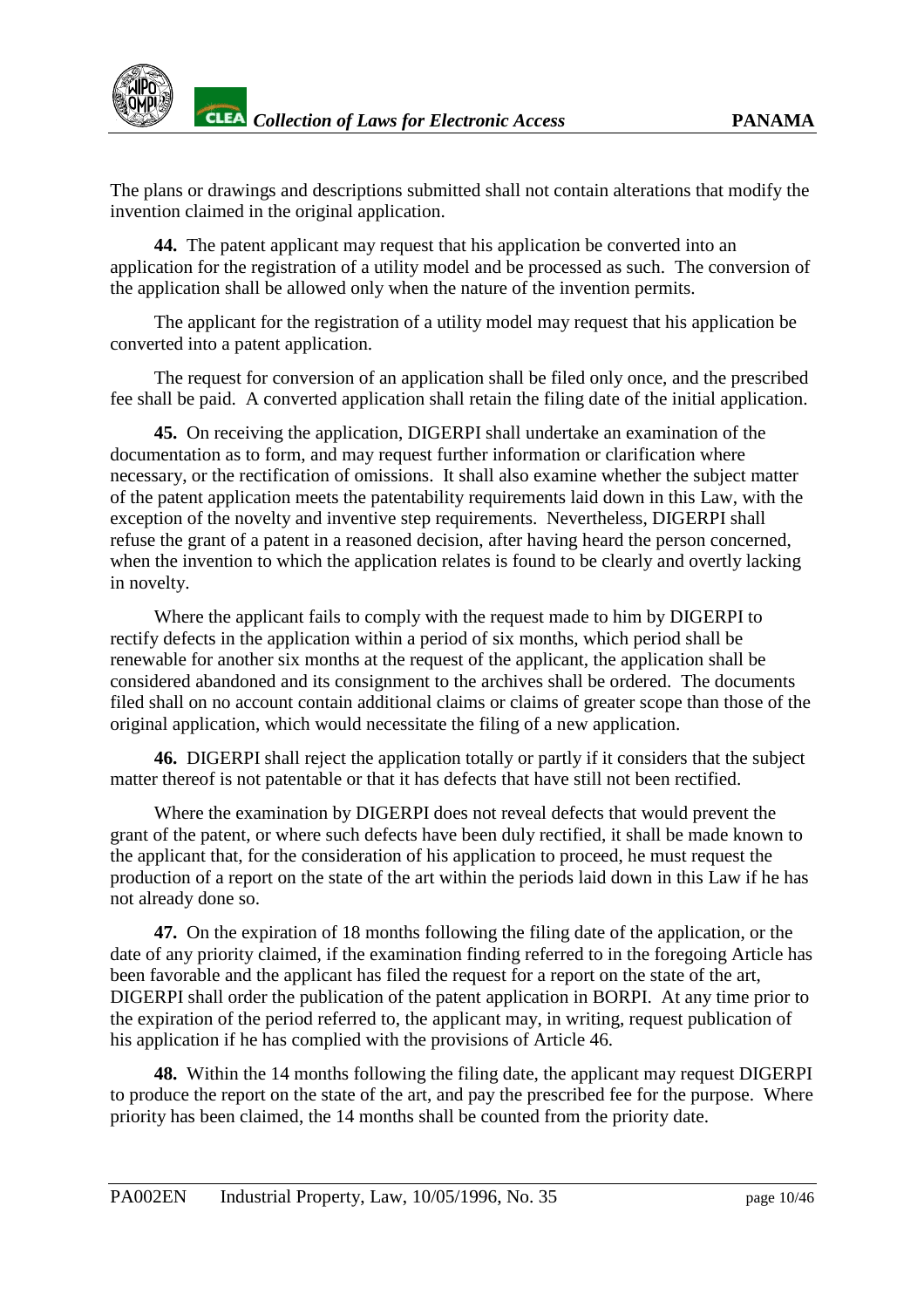

Where the applicant has to rectify defects as a result of the examination of his application, the period for rectification shall be that laid down in Article 45 of this Law. Once the notification referred to in the final paragraph of the said Article has been made, the applicant shall request the production of the report on the state of the art within the month following the said notification.

Where the applicant fails to comply with the provisions of this Article, his application shall be deemed abandoned.

The production of the report on the state of the art may not be requested with reference to an addition if it has not, either previously or at the same time, been requested for the main patent and for any earlier additions.

**49.** Once the examination of the application provided for in Article 45 has been completed and the applicant has requested the production of the report on the state of the art, DIGERPI shall proceed to draw up the said report with reference to the subject matter of the patent application within a period not exceeding eight months.

For the production of the report, DIGERPI may avail itself of the services of national and international bodies or counterpart offices.

DIGERPI may accept a report on the state of the art submitted by the applicant that has been drawn up by a national or international body.

That report shall mention the elements of prior art that may be taken into consideration for the assessment of the novelty and inventive step of the subject matter of the application, and it shall be evaluated on the basis of the claims of the application, due account being taken of the description and any drawings filed.

Once the report on the state of the art has been drawn up, DIGERPI shall forward it to the patent applicant and publish it in BORPI.

**50.** Where lack of clarity in the description or claims prevents the production of the report on the state of the art from proceeding, either entirely or in part, DIGERPI shall refuse the grant of the patent to the corresponding extent.

Before taking a final decision to refuse the grant of a patent, DIGERPI shall address the appropriate notification to the applicant, and shall allow him a period of six months, which may be extended for an additional two months, within which to present such arguments as he considers appropriate.

**51.** Any person may make duly reasoned and documented comments on the report on the state of the art within a period not exceeding two months following the publication thereof.

On the expiration of the period allowed for third parties to submit comments on the report on the state of the art, all written matter filed shall be passed on to the applicant so that, within a period not exceeding two months, he may make the appropriate comments and, if he sees fit, amend the claims.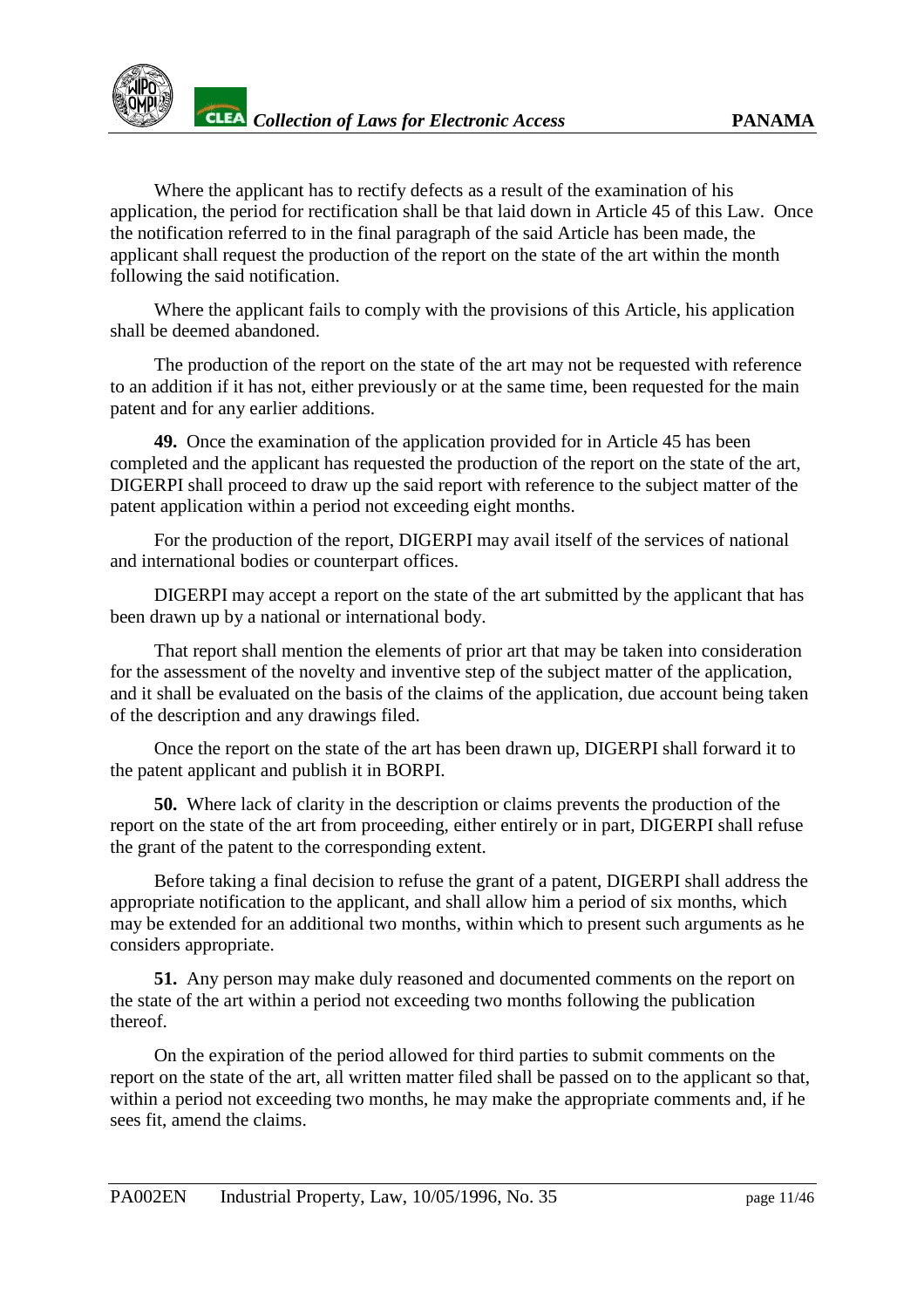<span id="page-11-0"></span>**52.** Regardless of the contents of the report on the state of the art and of any comments made by third parties, DIGERPI shall, on the expiration of the period for comments by the applicant, proceed to grant the patent applied for against payment of the corresponding fees.

Where the claims are amended, DIGERPI shall send a copy thereof to third parties who have made comments on the report on the state of the art.

The grant of the patent shall be made without prejudice to the rights of third parties and without any State guarantee of the effectiveness of the patent, of the invention itself or of the usefulness of the subject matter to which it relates.

The applicant shall pay the grant fees within a period of two months. Where that period expires without payment having been made, the application shall be considered abandoned and its consignment to the archives shall be ordered.

**53.** In the case of patent applications relating to specifically State activities, the opinion of the corresponding State body shall be sought prior to publication.

**54.** DIGERPI shall issue a title for each patent, as an official record and acknowledgment of the ownership thereof. The title shall consist of copies of the description, the claims and any drawings, and shall show:

- 1. the number and classification of the patent;
- 2. the name and domicile of the person or persons to which it is issued;
- 3. the name of the inventor or inventors;

4. the filing date of the application, the date and country of any recognized priority and the date of issue;

- 5. the name of the invention;
- 6. its validity;
- 7. the number and date of the final decision.

## *Chapter V Licensing and Transfer of Rights*

**55.** The rights deriving from an application, patent or registration may be totally or partly assigned or transferred on the conditions and subject to the formalities laid down by ordinary legislation. In order to be binding on third parties, the assignment or transfer of rights shall be registered with DIGERPI.

**56.** The owner of the patent or registration may license the exploitation thereof by contract. The license shall be registered with DIGERPI in order to be binding on third parties.

**57.** For the assignment or transfer of an application, patent or registration, or a license to be registered, it shall be sufficient to make the corresponding request in the manner laid down by this Law.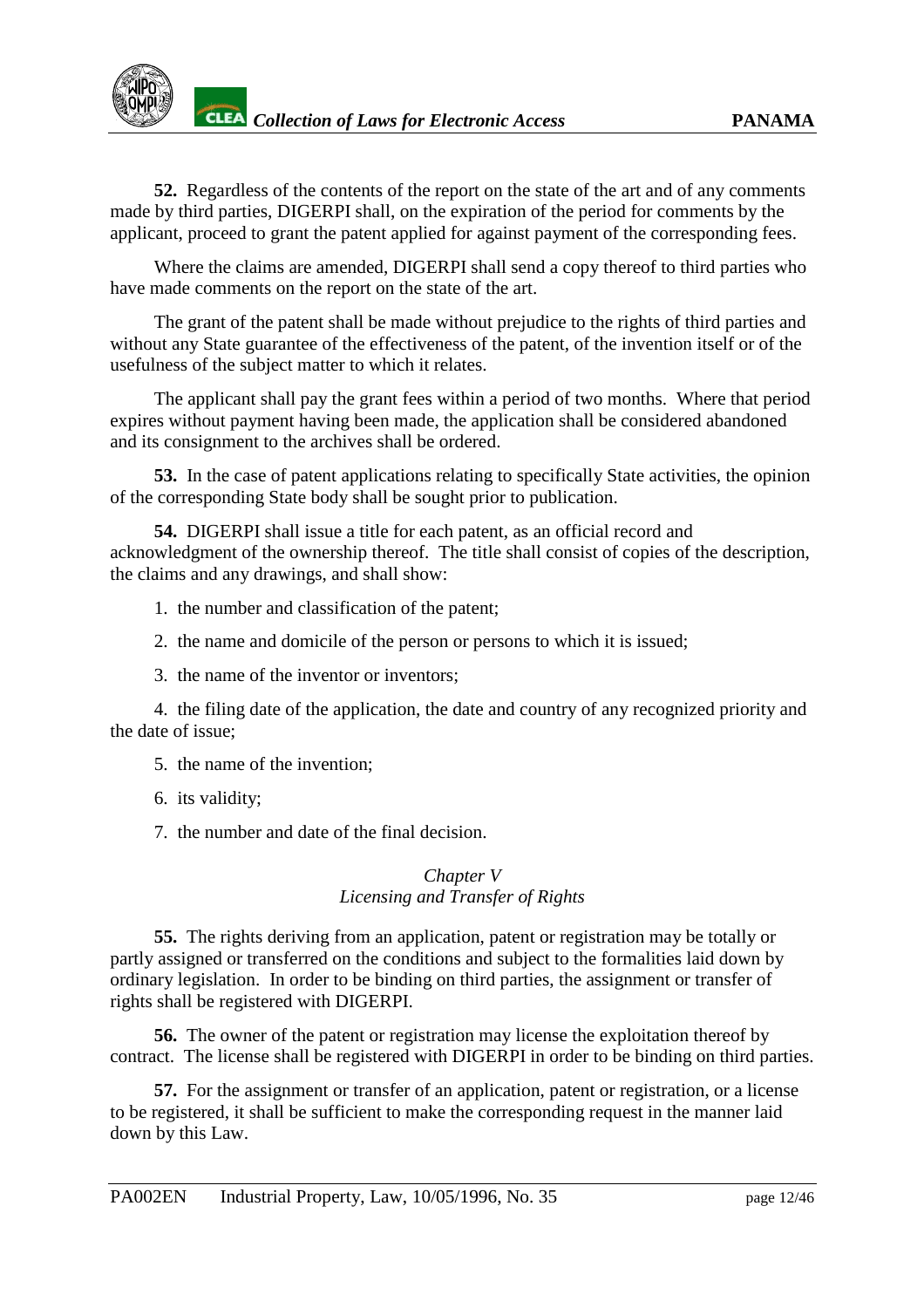<span id="page-12-0"></span>**58.** In order to be binding on third parties, any merger, change of name or address or assignment or transfer of a patent or registration shall be registered.

**59.** The cancellation of the registration of a license shall be admissible in any of the following cases:

1. when it is jointly requested by the owner of the patent or registration and the person to whom the license has been granted;

2. where one of the parties requests under the terms of the license contract;

3. on the invalidation or lapse of the patent or registration;

4. on the issue of a court order.

**60.** Unless otherwise agreed, the grant of a license shall not preclude the grant of other licenses or the carrying out of simultaneous exploitation by the owner of the patent or registration.

**61.** The person to whom a license has been granted and registered with DIGERPI shall have the right, unless otherwise agreed, to institute legal proceedings for the protection of the patent or registration rights as if he were the actual owner.

**62.** Exploitation of the patent or registration carried out by the person to whom a license has been granted and registered with DIGERPI shall be considered carried out by the owner thereof.

#### *Chapter VI Invalidity and Lapse*

**63.** At the request of any interested party, and after the owner has been heard, the courts having jurisdiction in industrial property cases shall invalidate a patent or utility model registration in any of the following cases:

1. when it is shown that the grant or registration was effected in breach of the provisions of Articles 10, 11, 14, 15, 24 or 25 or items 1 and 2 of Article 35 of this Law;

2. where, owing to an amendment or division of the application, the granted patent contains claims that are supported by subject matter not contained in the application as originally filed.

Where the circumstances mentioned in this Article relate to only one claim or a part thereof, only that claim or part shall be invalidated. Invalidity may be declared in the form of a limitation or specification of the corresponding claim.

**64.** A patent or utility model registration may be invalidated where it has been granted to a person not entitled to such grant under this Law, in which case invalidity may be sought only by the person to whom the right in question does belong. The action claiming the right shall be brought before the competent court and shall be statute-barred after eight years from the date of the patent grant or five years from the date of grant of the registration.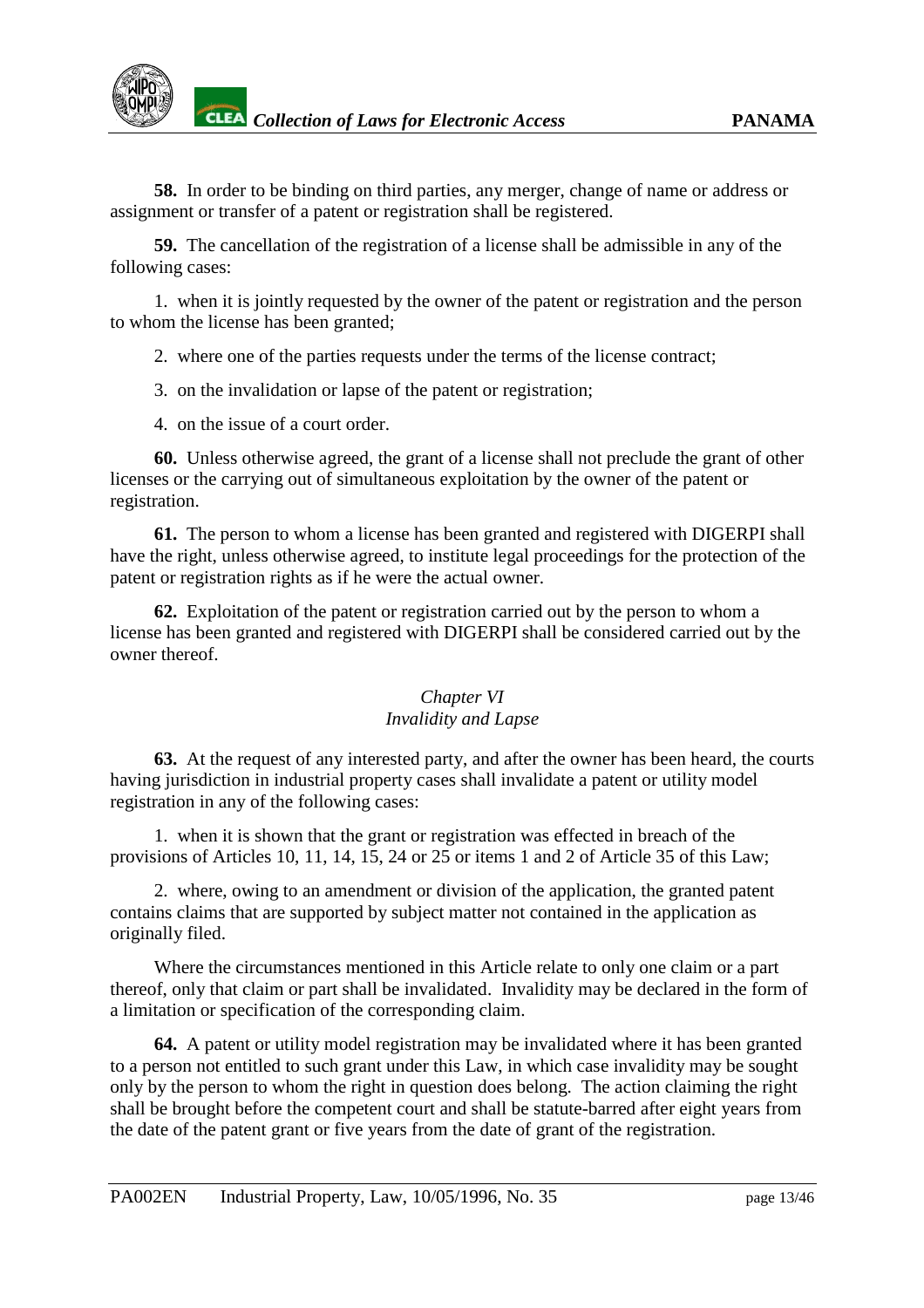<span id="page-13-0"></span>

DIGERPI shall declare invalidity under this Article when a court decision has so ruled.

**65.** Patents and registrations shall lapse, and the rights under them shall become public property, in the following circumstances:

1. on expiration of the term thereof;

2. if the fees to which they are subject under Title IX, Chapter II of this Law are not paid by the time limit set by the same Law or within the period of grace of six months following that time limit.

Lapse due merely to the passage of time shall not call for an administrative declaration by DIGERPI.

## **Title III Industrial Designs**

## *Chapter I Protection*

**66.** Industrial design means any two-dimensional or three-dimensional shape which, when incorporated in a utilitarian product, lends it a special appearance and makes it suitable to serve as a pattern or model for manufacture.

The protection granted to an industrial design under this Law shall not include those elements or characteristics of the design that served solely to achieve a technical effect or are dictated solely by technical considerations.

**67.** The protection granted to an industrial design under this Law shall neither preclude nor affect any protection for which the same design might be eligible under other legal provisions, notably those relating to copyright.

**68.** The right to protection for an industrial design shall belong to the creator thereof. Where the industrial design has been created by two or more persons jointly, the right shall belong to them jointly. The right may be transferred by *inter vivos* transaction or by succession.

Where the industrial design has been created under a commission or service contract or an employment contract, the right to protection shall belong to the person who commissioned the work or contracted for the services, or the employer, unless otherwise provided in the contract.

**69.** The protection of an industrial design that meets the conditions of Article 70 shall be acquired:

1. either by first disclosure of the industrial design in Panama;

2. or by registration of the industrial design under this Title.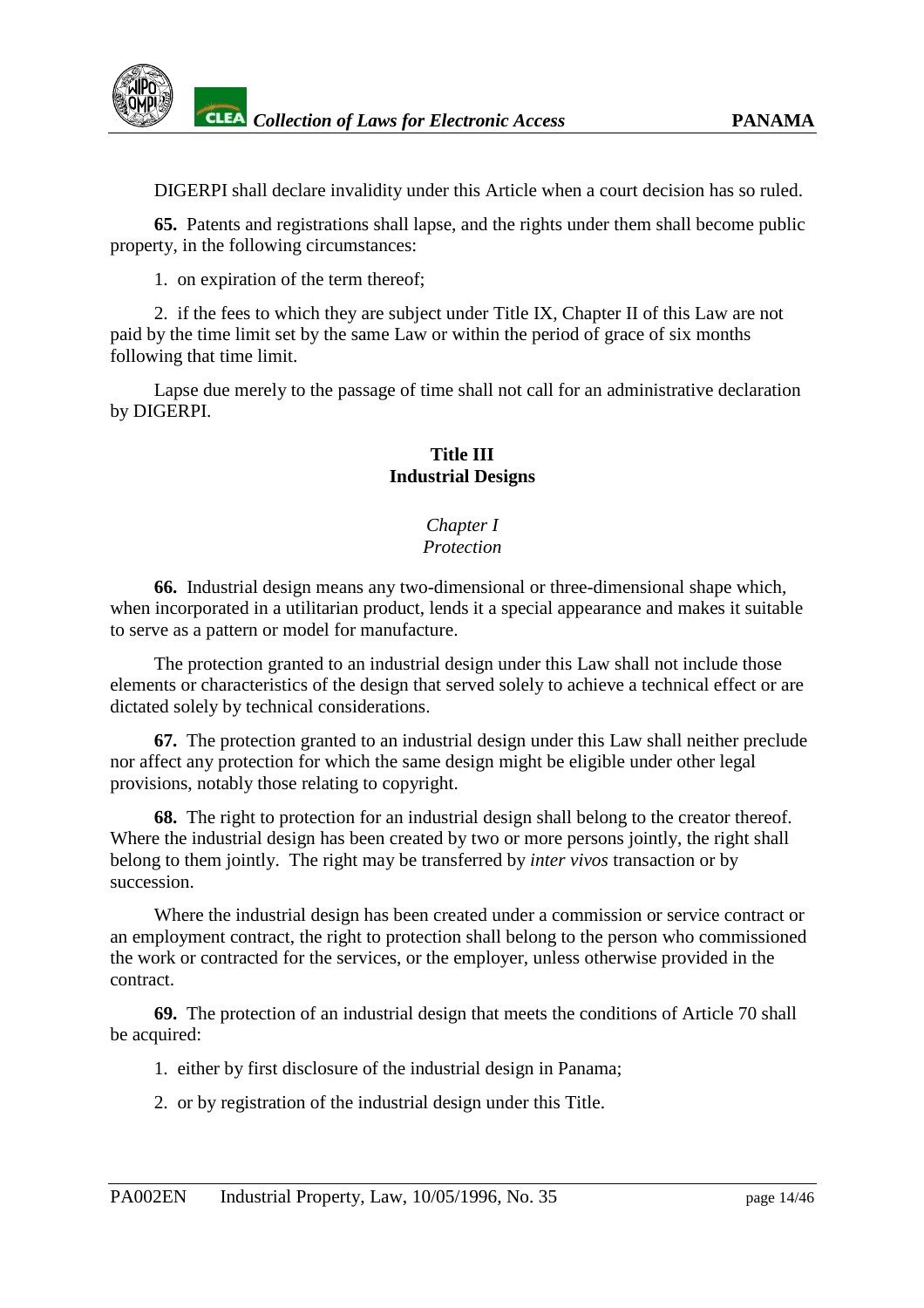**70.** An industrial design shall benefit from protection if it is new.

The industrial design shall be considered new if it has not been disclosed or made accessible to the public anywhere in the world, either through tangible publication or by sale, marketing, use or any other means prior to either of the following dates:

1. the date on which the person with the right to obtain protection discloses the industrial design by whatever means in Panama;

2. the date on which the said person files an application in Panama for registration of the industrial design or the date of recognized priority, as the case may be.

Where there are two or more possible dates, the earliest shall be applicable.

For the determination of novelty, no regard shall be had to disclosure that occurs during the 12 months prior to the date applicable under the foregoing subparagraphs, provided that the said disclosure is the direct or indirect result of acts engaged in by the creator of the design or his successor in title, of a breach of trust or contract or of an unlawful act committed against either of them.

**71.** An industrial design shall not be considered new solely because it possesses minor or secondary differences in relation to other, earlier designs, or because it refers or applies to goods of another kind.

**72.** Industrial designs shall not be protected where their use is contrary to public policy or morality.

**73.** An industrial design that meets the conditions laid down in the foregoing Articles shall enjoy protection for a period of two years counted from the date of the first disclosure thereof in Panama, effected by the person to whom the right to protection belongs.

The protection of an industrial design under this Article shall be independent of that which may be obtained through registration of the same design under this Title.

**74.** The protection of an industrial design shall confer on the owner thereof the right to prohibit third parties from exploiting the said industrial design. By virtue of the foregoing, subject to the limitations provided for in this Law, the owner shall have the right to proceed against any person who, without his consent, manufactures, sells, offers for sale or uses, or imports or stocks for any of those purposes, a product that reproduces or incorporates a protected industrial design, or the appearance of which gives a general impression that is the same as that of the protected industrial design.

The performance of one of the acts referred to in the foregoing paragraph shall not be considered lawful merely because the reproduced or incorporated design is applied to a type of product or category of products different from that specified in the registration of the protected design.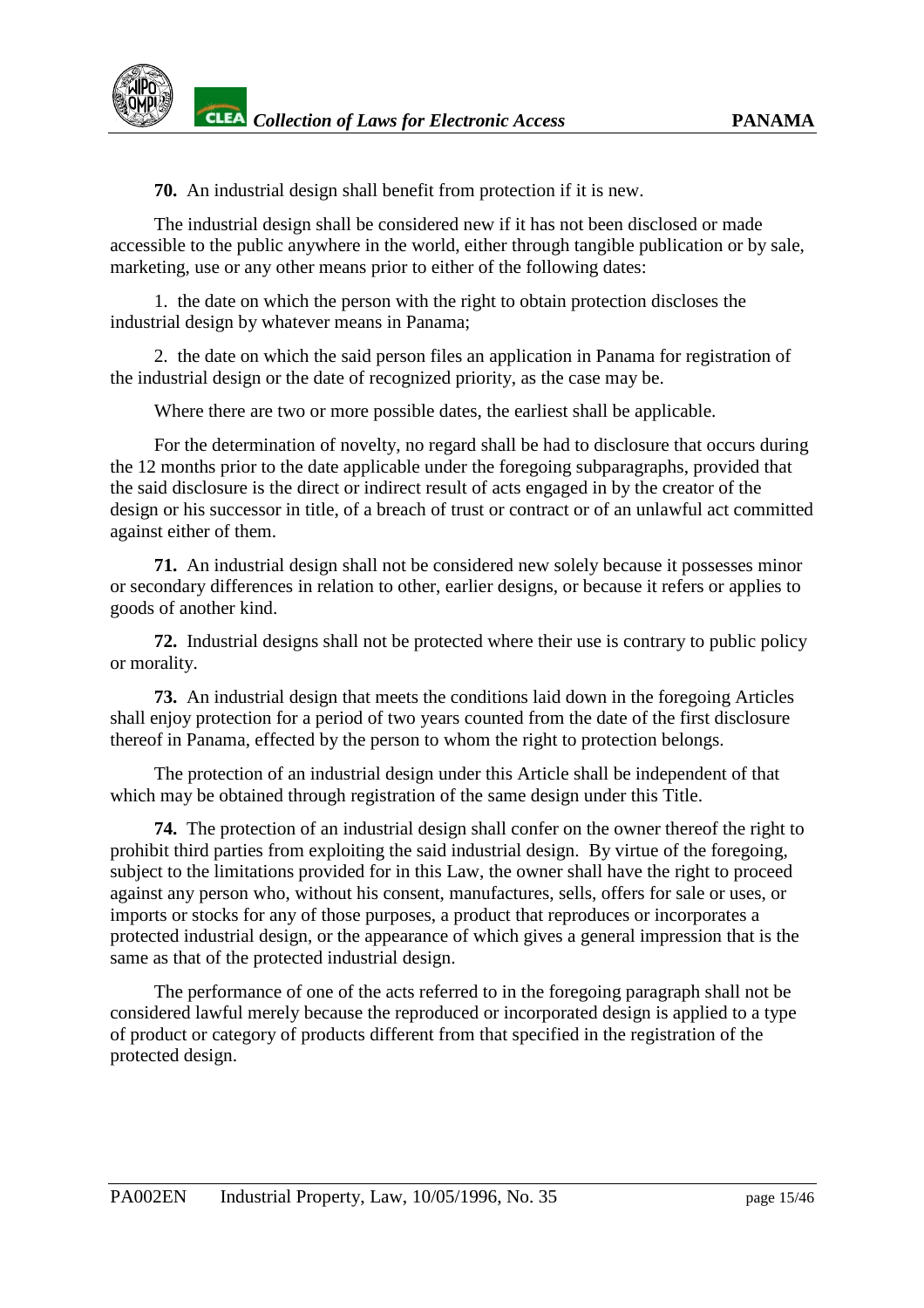## *Chapter II Registration Procedure*

<span id="page-15-0"></span>**75.** The application for the registration of an industrial design shall be filed with DIGERPI. It shall identify the applicant and the creator of the design, and shall specify the type of product or category of goods to which it is to be applied, and the class or classes to which the said goods belong according to the international classification adopted.

The application shall not be allowed if, at the time of its filing, it does not contain at least the following elements:

1. the identity of the applicant and his address;

2. a graphic representation of the industrial design;

3. proof of payment of the prescribed fee and charge.

**76.** DIGERPI shall examine the application to determine whether it meets the requirements of Article 75, and whether the industrial design fulfills the conditions laid down in Article 66 and subparagraphs 1 and 2 of Article 70. If it does, the provisions of Article 47 shall be applicable.

**77.** Once the application has been published in BORPI, any interested party may file opposition to the registration applied for before the competent court within a period of two months counted from the date of publication.

If on expiration of the aforesaid period without any opposition having been filed, or, as the case may be, where an opposition ruling has found for the applicant and all the prescribed requirements have been met, DIGERPI shall register the industrial design and issue the corresponding registration certificate to the applicant.

**78.** The creator of the industrial design shall have the right to be mentioned as such in the registration and in the corresponding official documents, except where he has stated in a written declaration addressed to DIGERPI that he does not wish to be mentioned. Any agreement or arrangement whereby the creator of the industrial design undertakes in advance to make such a declaration shall be null and void.

#### *Chapter III Registered Industrial Designs*

**79.** The registration of an industrial design shall have a term of ten years counted from the date of filing in Panama of the application for registration.

**80.** The registration of an industrial design may be renewed for an additional period of five years against payment of the prescribed renewal fee. The request for renewal shall be filed within the six months prior to the expiration of the registration. The renewal fee shall be paid before the registration of the industrial design expires.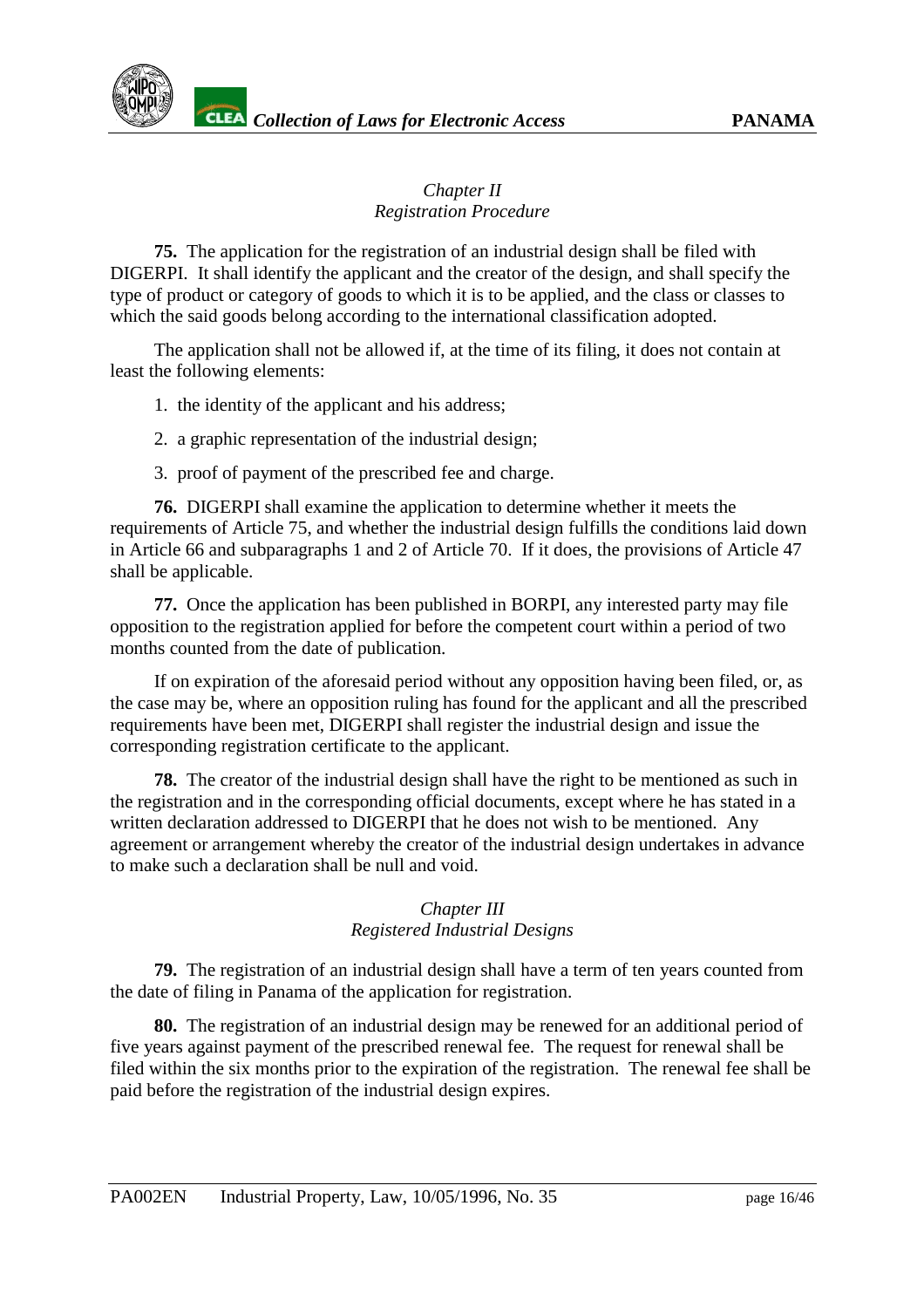<span id="page-16-0"></span>A six-month period of grace shall be allowed for payment of the fee, subject to the prescribed surcharge; the registration shall remain in full force during that time.

**81.** At the request of any interested party, the competent court shall invalidate the registration if it is proved that it was effected in violation of any of the provisions of subparagraphs 1 and 2 of Article 70.

In the event of non-compliance with Article 68, the aggrieved party may claim his right or seek invalidation of the registration. That action shall be brought before the competent court and shall be statute-barred after five years following the grant of the registration, except where the latter has been effected in bad faith, in which case invalidation may be sought at any time during the currency of the registration.

**82.** The provisions on patents contained in Articles 19, 55, 56, 57, 59, 60, 61 and 62 shall be applicable *mutatis mutandis* to industrial designs.

## **Title IV Industrial and Trade Secrets**

## *Sole Chapter*

**83.** Any information applicable in industry or trade shall be considered an industrial or trade secret where it is held in confidence by a natural person or legal entity and ensures that he or it obtains or retains a competitive or economic advantage over third parties in the conduct of economic activities, and where sufficient means or measures have been instituted to preserve the confidentiality thereof and restrict access thereto.

**84.** Information that is public property, is obvious to a person with technical skill in the field concerned or is disclosed by legal provision or court order shall not be considered an industrial or trade secret. Information that has been supplied to any authority by a person holding it as an industrial or trade secret shall not be considered public property or disclosed by legal provision where the person in question supplies it with a view to obtaining licenses, permits, authorizations, registrations or any other official enactment.

**85.** The information referred to in Article 83 may consist of a written document, electronic or magnetic medium, optical disc, microfilm, photographic film or any other medium or device, without prejudice to the protection of industrial or trade secrets that do not exist in material form.

**86.** The person keeping an industrial or trade secret may transfer it to or license its use to a third party. The licensed user shall be under obligation not to disclose the industrial or trade secret by any means.

Agreements relating to the transfer of technical knowledge or the provision of technical assistance or basic or detailed engineering may embody confidentiality clauses for the protection of any industrial secrets to which they relate, which clauses shall specify those aspects that are considered confidential.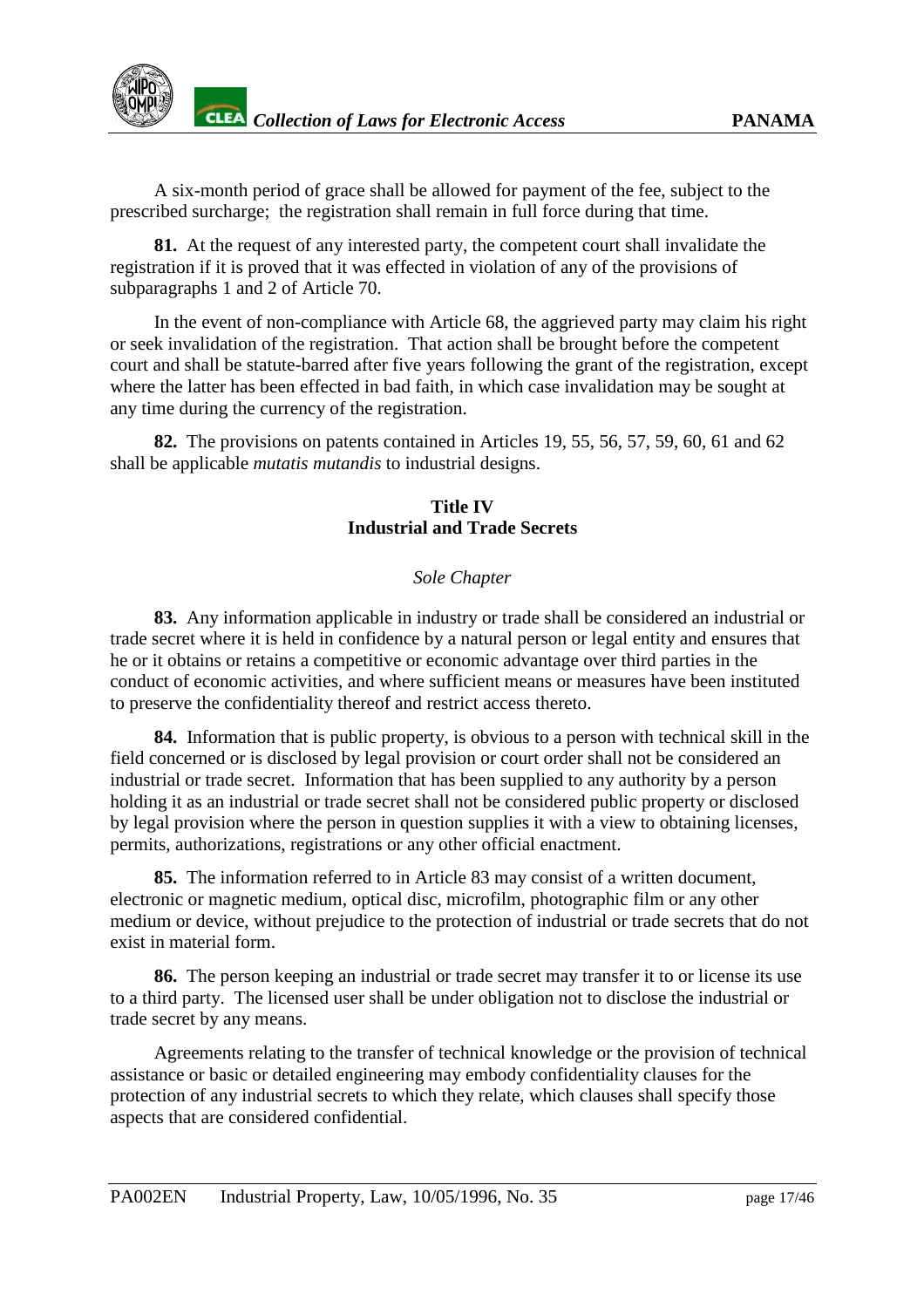<span id="page-17-0"></span>**87.** Any person who, in connection with his work, employment, responsibilities or duties or the conduct of his profession or business relations, has access to an industrial or trade secret of the confidentiality of which has been warned shall abstain from making use thereof for commercial purposes of his own, or from revealing it without just cause and without the consent of the person keeping the said secret or the licensed user thereof. Violation of this provision shall afford the right to apply for immediate suspension of the disclosure of the said secret and indemnification for damages.

**88.** Any person who, with a view to obtaining industrial or trade secrets that belong to a third party, has dealings with an employee, professional person, adviser, director or consultant who has or has had employment, business or service relations with the said third party shall be liable for any damages that he causes by doing so.

A person who by any unlawful means obtains, discloses or uses information involving an industrial or trade secret belonging to another person shall incur the same liability.

## **Title V Trademarks and Trade Names**

## *Chapter I Trademarks in General*

**89.** For the purposes of this Law, trademark means any sign or word or combination thereof or any other medium the characteristics of which are capable of distinguishing a product or service on the market.

**90.** The following elements among others may constitute trademarks:

1. words or combinations of words, including those that serve to identify persons;

2. images, figures, symbols and graphic material;

3. letters, figures and combinations thereof where they consist of distinctive elements;

4. three-dimensional shapes, including the wrappers, packaging or shape of the product, the presentation thereof and holograms;

5. colors in various combinations;

6. any combination of the elements non-exhaustively listed in the foregoing subparagraphs.

**91.** The following may not be registered as trademarks or as elements thereof:

1. reproductions or imitations of coats of arms, flags and other emblems, acronyms, names or abbreviated names of any State or national or international organization, without due authorization;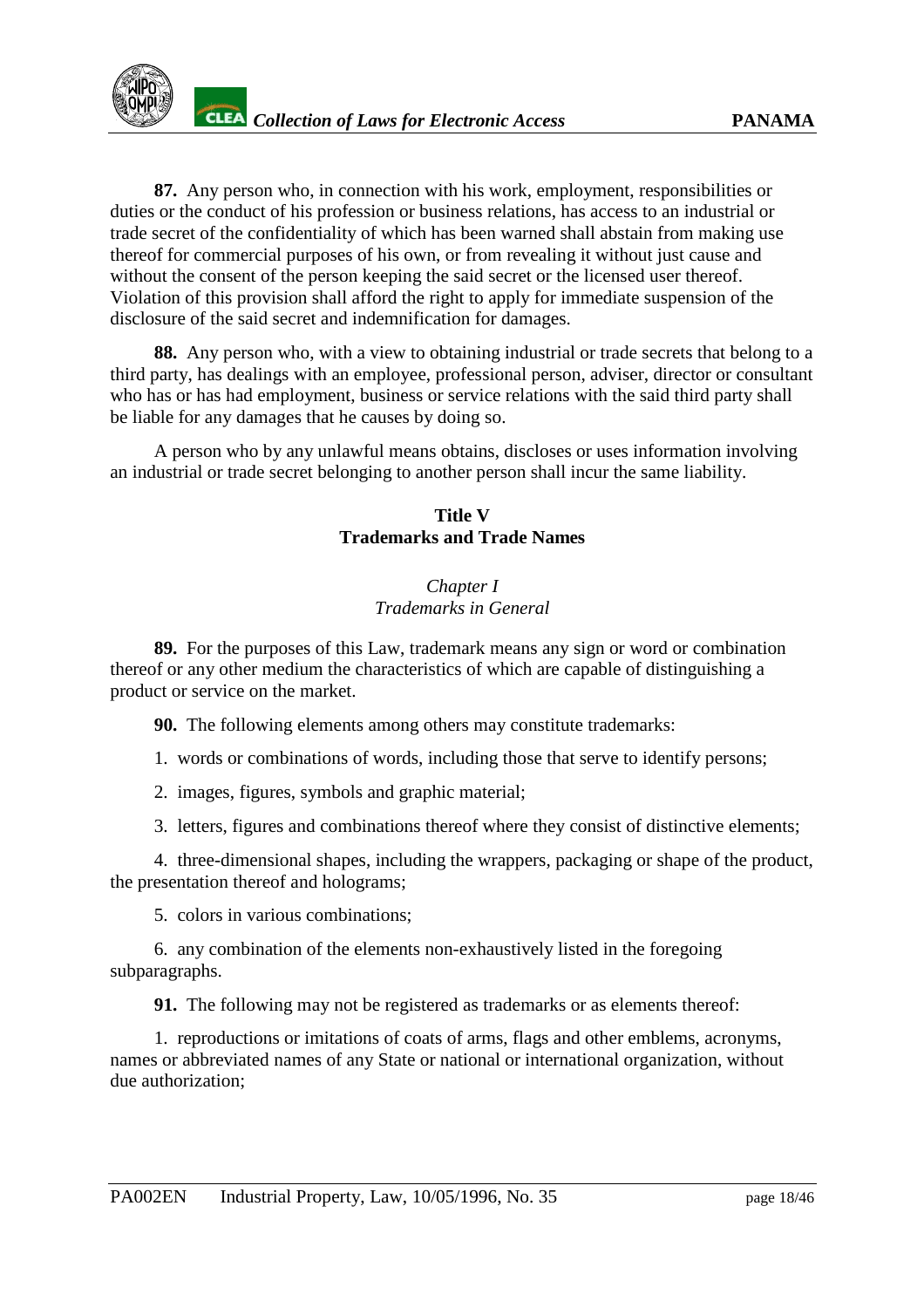2. marks that together constitute descriptive indications of the nature, characteristics, use or application, type, quality, quantity, purpose, value, place of manufacture or origin or time of production of the product or rendering of the service concerned, or expressions that constitute the usual or generic designation of the product or service, with the exception of descriptive or generic marks that have become distinctive or special through use;

3. figures or three-dimensional shapes capable of deceiving or misleading the public, understood as being those that convey a false impression as to the nature, components or properties of the goods and services that they are intended to cover;

4. the names of peoples or places known for the manufacture of certain goods, used to cover those goods, with the exception of the names of places in private ownership where they are special and not prone to confusion and provided that the owner's consent has been obtained;

5. signs that are contrary to morality, public policy or proper practice;

6. names, pseudonyms, signatures and portraits of persons different from the one applying for registration, without the consent of those persons or, if they are deceased, that of their heirs; with the exception of portraits or names of historical figures;

7. the designs on coins, banknotes, hallmarks denoting control or warranty used by the State, seals, stamps or tax imprints in general;

8. marks that include or reproduce medals, awards, diplomas and other elements that give the impression that recognition has been received for the corresponding goods or services, except where such awards have been genuinely presented to the applicant for registration or to the person to whom the entitlement has been assigned, and where the fact is proved when registration is applied for;

9. marks that are identical, similar or comparable in orthographic, graphic, phonetic, visual or design terms to another mark that is used or known and has been registered or is undergoing registration on behalf of another person to distinguish goods or services that are the same or of the same type as those to be covered by any trademark or similar to them, provided that the similarity or identity of the one and the other are liable to cause errors, confusions, unintentional substitutions or misapprehensions in the mind of the public with respect to those goods or services or the source thereof. In the case of related goods or services, a person who considers himself affected may oppose registration on the basis of the provisions of this item;

10. marks that are identical or similar to a famous or renowned trademark and are intended for application to any product or service, or known or well-known signs for application to specific goods or services according to the group of consumers to which they are addressed;

11. proper or common geographical denominations, maps, and also nouns and adjectives, including gentilics, where they denote the source of the goods or services and are liable to cause confusion or mistakes regarding that source;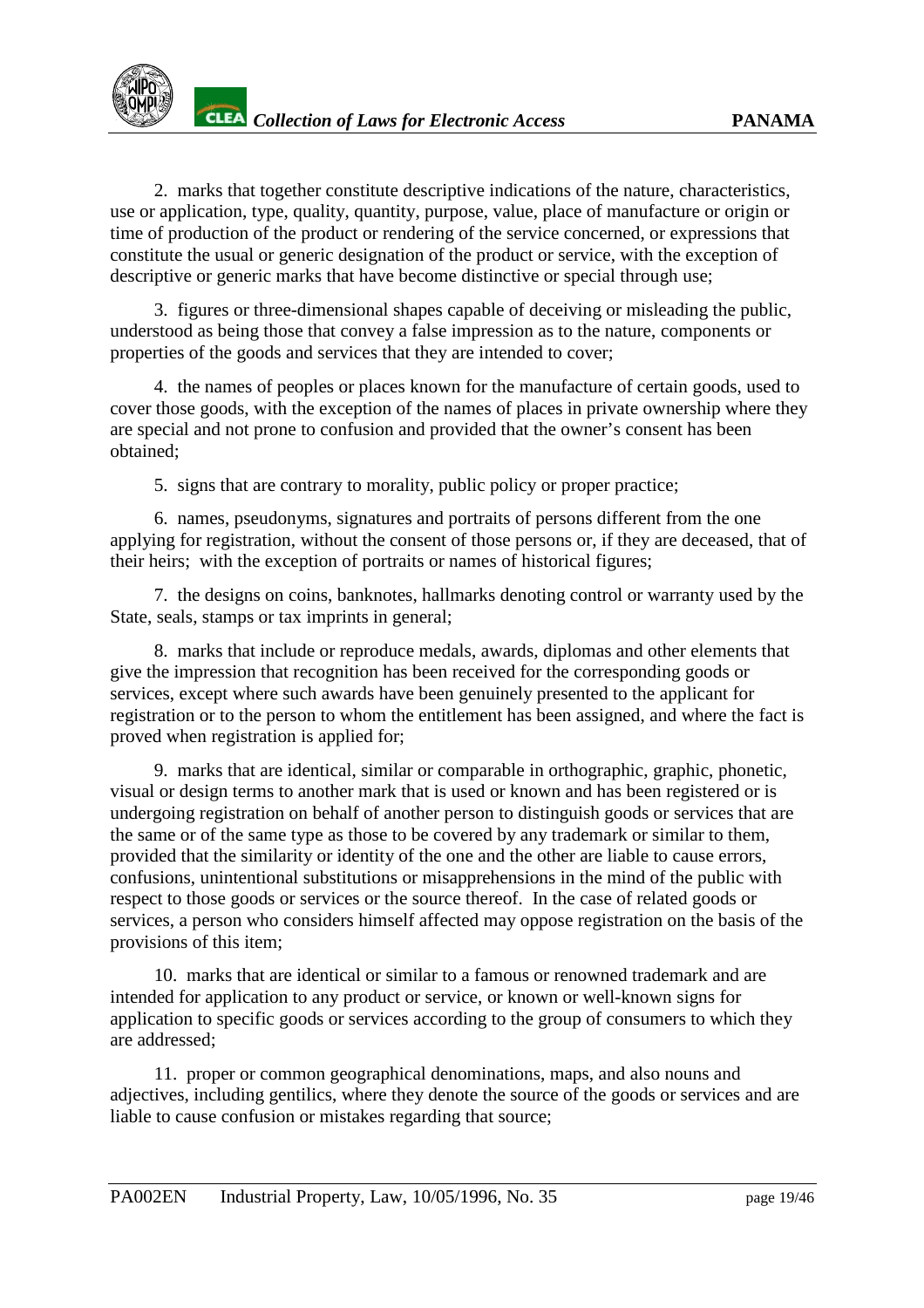12. marks that consist basically of the Spanish translation of another mark that is already used, known, registered or undergoing registration to distinguish identical or similar goods or services;

13. marks that are total or partial reproductions, imitations, translations or transcriptions liable to deceive, confuse or mislead the public of a nationally or internationally known trade name belonging to a third party and in use prior to the date of the application for registration as a trademark;

14. three-dimensional shapes that lack such originality as will readily distinguish them, and also the usual and everyday shape of goods or that which is dictated by their nature or industrial functions;

15. animated or changing names, figures or three-dimensional shapes that are expressed by movement, even where they are visible;

16. the titles of literary, artistic or scientific works and fictional or symbolic characters, except with the author's consent where, in accordance with the relevant law, the said author retains full possession of his rights, and also characteristic human figures where their conformity is not assured;

17. letters, numerals or colors in isolation, except where they are combined with or constituted or accompanied by elements such as signs, designs or denominations that give them distinctive character;

18. words, letters, characters or signs that are used by indigenous or religious communities or associations without gainful intent to distinguish the manner of processing goods or finished goods or services and also those that constitute expressions of their culture or customs, idiosyncrasies or religious practices, except where the application is formulated on their behalf by one of the communities or associations provided for in this item;

19. marks that use, as a basis for their design, references to national historical monuments and sites that are recognized as such by Law.

**92.** Where the verbal or graphic elements of a trademark contain terms or signs in common or everyday use in industry, trade or service activities, protection shall be afforded only to the words, legends or signs that characterize them.

**93.** Any application may only serve for the registration of one trademark, and that application shall cover solely goods or services included in one class that have been duly specified.

After registration has taken place, new goods or services may not be included for registration, neither may the goods or services be limited whenever an application is filed. In the case of new goods or services, a new application for registration shall be filed.

**94.** Trademarks shall be registered in relation and according to the international classification system. Any doubt regarding the class to which a product or service belongs shall be resolved by DIGERPI.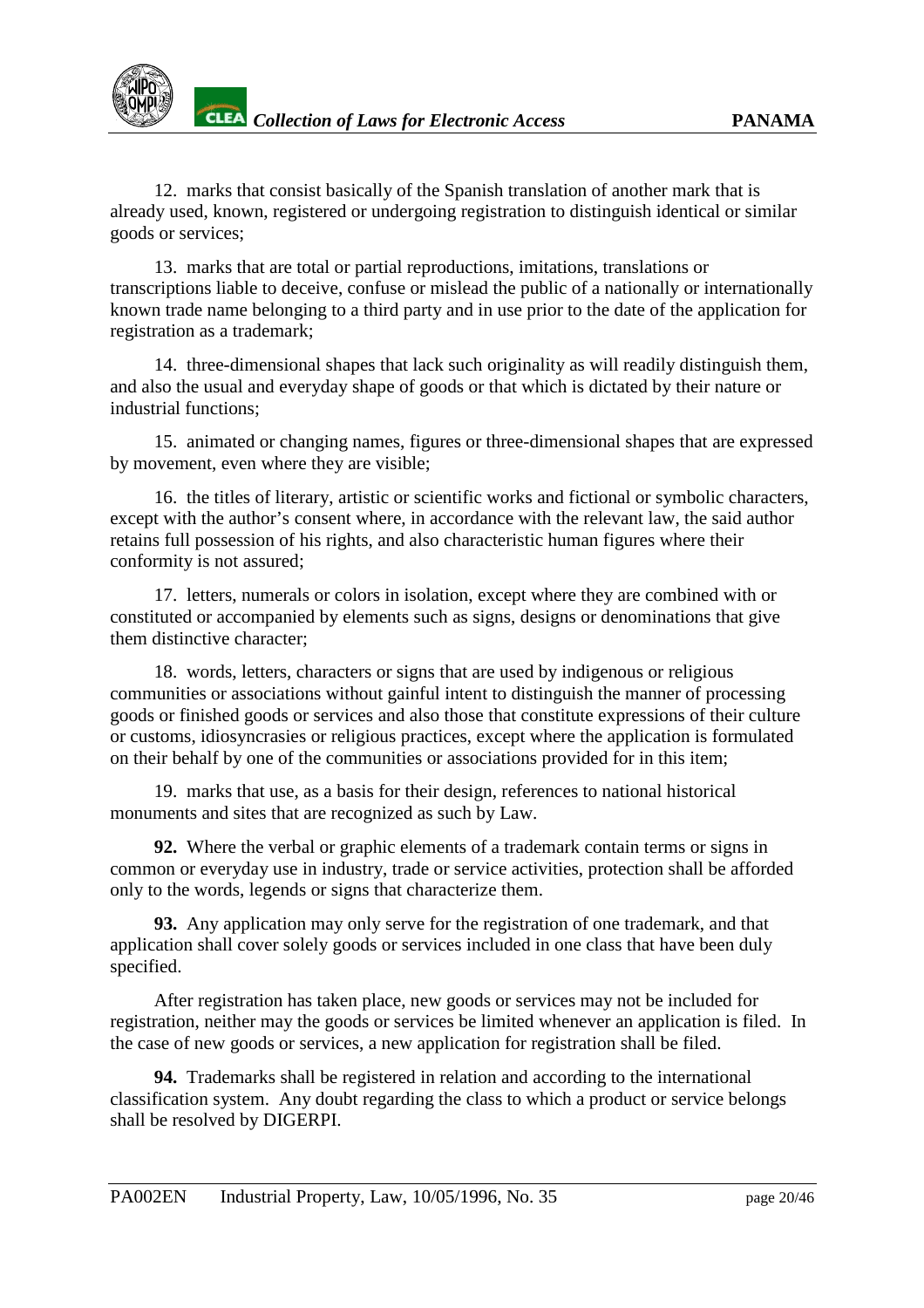<span id="page-20-0"></span>

**95.** Famous or renowned mark means a trademark which, through intensive use in the market and in advertising, has been widely publicized without loss of its distinctiveness and is known by the public at large. Well-known mark means a trademark that has the same characteristics and is known by the group of consumers to which it is addressed.

## *Chapter II Ownership of Trademarks*

**96.** The right to the registration of a trademark shall be acquired through use. The right to its exclusive use shall be acquired by registration. The effects and scope of the rights conferred by registration shall be determined by this Law.

**97.** Precedence in entitlement to the registration of a trademark shall be governed by the following provisions:

1. The person who has been using the trademark in trade since the earliest date shall have a preferential right to registration;

2. Where a trademark is not in use, registration shall be granted to the person who files the first application or, where applicable, claims the earliest priority date.

**98.** In order to oppose the use of a trademark by another person, it is necessary to own a registration of the said trademark. It is not necessary, however, to have a mark registered in order to oppose the registration of the mark by another person, or in order to seek the invalidation or cancellation thereof, provided that the opponent proves earlier use of the same mark.

The person who holds rights in a famous or renowned mark may oppose the unauthorized use and the registration thereof, and may also apply for cancellation of the registration of a mark if it has already been granted.

**99.** The owner of the registration of a trademark shall have the right to prohibit third parties from engaging in any of the following acts without his authorization:

1. manufacturing, printing or reproducing labels, headings, containers, wrappers and other similar means of identification, packaging or presentation that display the trademark or an identical distinctive sign when it is clear that the intention is to use those means in connection with the goods or services for which the trademark is registered, or related goods or services, and to sell them or offer them for sale;

2. applying, pasting or in any other way fixing the trademark or an identical distinctive sign or one that so resembles it as to mislead the public regarding the goods for which the trademark is registered to containers, wrappers, packaging or the presentation of such goods, to goods that have been made, transformed or processed by services for which the mark is registered, or to articles that are used for the making available of such services to the public;

3. using a distinctive sign identical or similar to the registered trademark to identify the same goods or services as those for which it is registered, or for goods related to them;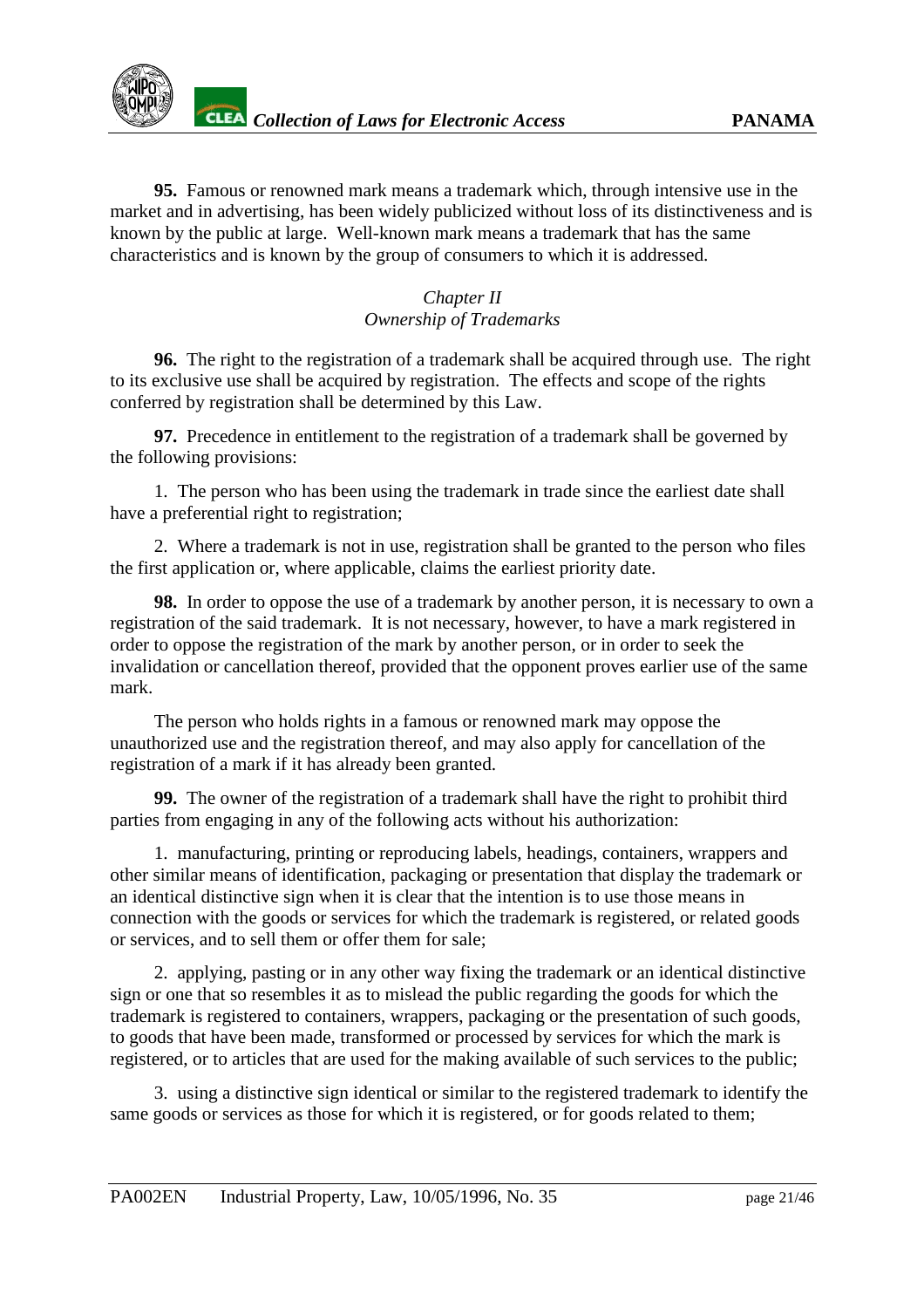4. using a distinctive sign identical or similar to the registered trademark to identify goods or services different from those for which it is registered where the use of the said sign for such goods or services might cause confusion or a risk of association with the registered trademark;

5. using a distinctive sign identical or similar to the registered trademark in trade without just reason and in a manner liable to prejudice the owner thereof, especially where such use might dilute or destroy the distinctiveness or commercial value of the trademark;

6. using, in connection with a particular trademark, terms of comparison with another trademark used for goods or services that are similar or identical for the sole purpose of diluting or destroying the distinctiveness or commercial value of the latter and thereby prejudicing the owner thereof.

**100.** Registration of a trademark shall not confer the right to prohibit a third party:

1. from engaging in commercial acts in relation to legitimately marked goods that the owner thereof, or his licensee or another person authorized for the purpose, has sold or otherwise lawfully introduced to the market under the said trademark, on condition that those goods and the containers or packaging that have been in direct contact with the said products have not undergone any modification or alteration;

2. from using the mark to advertise, offer for sale or announce the existence or availability of the legitimately marked goods, or to make known the compatibility or suitability of spare parts or accessories usable with the goods covered by the registered trademark, provided that such use is confined to public information purposes and does not cause confusion as to the corporate origin of the goods concerned;

3. from using his own name, pseudonym or address, or a geographical name or other specific particular concerning the type, quality, quantity, purpose, value, place of origin or time of production of his goods or rendering of his services, provided that such use is confined to identification or public information purposes and does not cause confusion as to the source of the goods or services.

**101.** The use of a trademark shall be taken to mean the production, manufacture, development or assembly of articles, goods or merchandise and the rendering of services covered by the said trademark, followed by their introduction to the national or international market.

**102.** In order to secure registration of a trademark, an application shall be filed with DIGERPI through an attorney, which application shall state the following:

1. the name, nationality, full address and personal identity card or document number of the applicant and attorney;

2. in the case of a legal entity, its business style, place of incorporation and full address;

3. the name or design of the trademark, or both, as used on the market;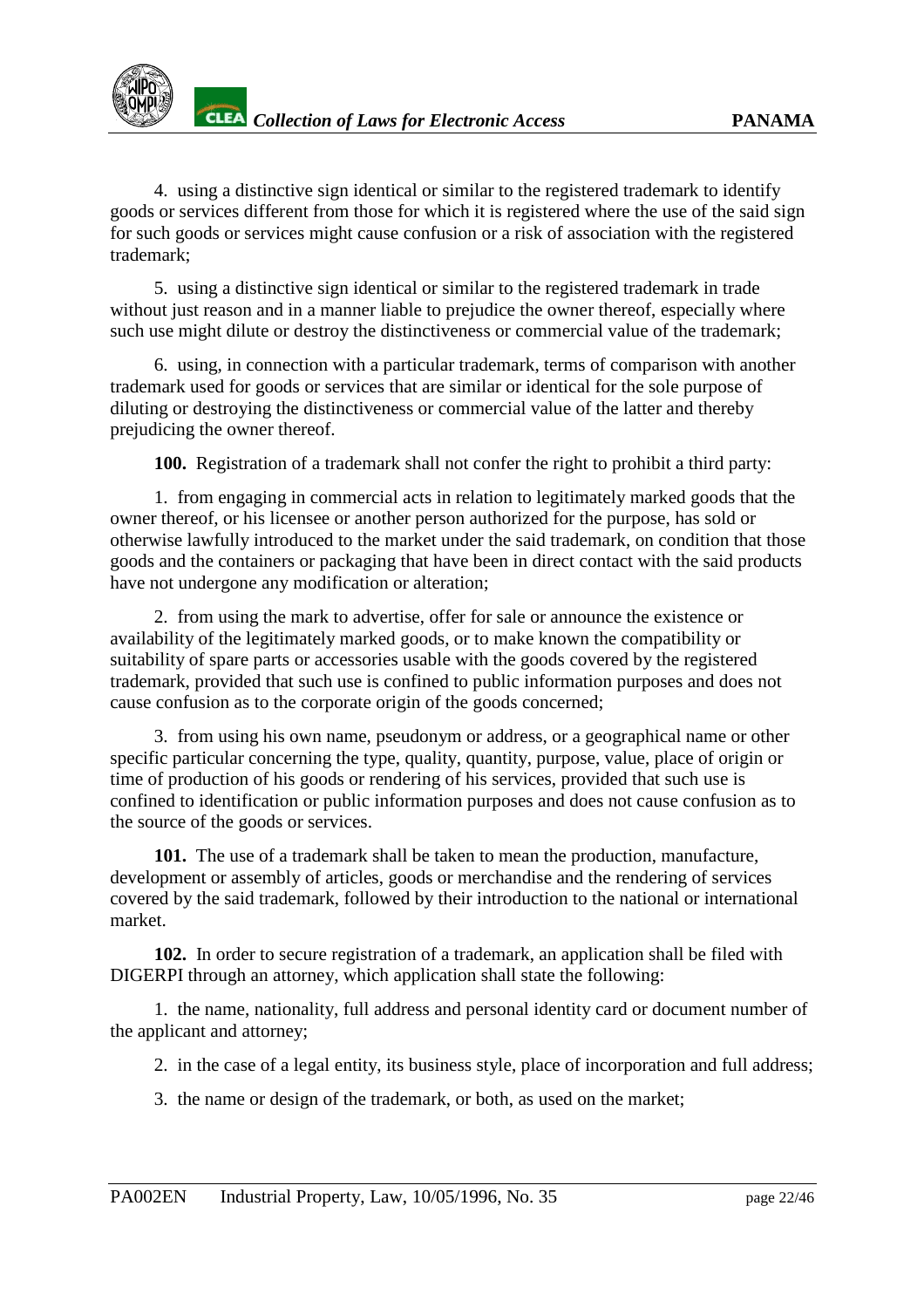

4. a list of the goods or services in connection with which the trademark is or will be used.

**103.** The application provided for in the foregoing Article shall be accompanied by the following elements:

1. in the case of an unofficial proceeding, the guarantee certificate referred to in this Article; in the contrary situation, a power of attorney which, in the case of a legal entity, shall require a notarized statement or certificate attesting the existence and legal representation of the said entity or, failing that, a certificate issued by a competent authority. In the case of a foreign corporation, the said certification may be issued by a competent authority of the country of its incorporation;

2. a sworn statement concerning the use of the trademark;

3. six labels featuring the trademark, or a representation thereof in the form of a drawing, one of which shall be affixed to the application;

4. proof of payment of the registration, recording and publication fees;

5. the claim of a right of priority, if any, in accordance with international treaties. For the filing of an application in an unofficial proceeding, a guarantee certificate to the value of 100 balboas shall be deposited, accompanied by the form supplied for the purpose by DIGERPI. The security deposited shall be refunded on the filing of the documents, for which purpose a period of two months shall be allowed, renewable for another month on legitimate grounds. In the contrary situation the security shall revert to the National Treasury, the application shall be rejected and the consignment of the file to the archives shall be ordered.

**104.** DIGERPI shall examine the application to determine whether it meets the requirements laid down in Articles 102 and 103.

When it is found that the application does not meet one or more of the said requirements, the person concerned shall be informed so that he may rectify the error or omission within a period of three months counted from the service of the notice provided for in Article 162 of this Law, together with a warning that, on expiration of the said period without the error or omission having been rectified, the application shall be considered abandoned, in which case the consignment of the file to the archives shall be ordered.

**105.** After the examination as to form provided for in the foregoing Article has taken place, an examination shall be made to determine whether the application is affected by any of the substantive prohibitions provided for in this Law. If DIGERPI considers that any of the said prohibitions does apply, a reasoned decision rejecting the application for registration shall be issued and the consignment of the application concerned to the files shall be ordered.

**106.** Where the application for registration is found to be in order, a single publication thereof in BORPI, mainly with the following details, shall be ordered:

- 1. number of the application;
- 2. date of filing;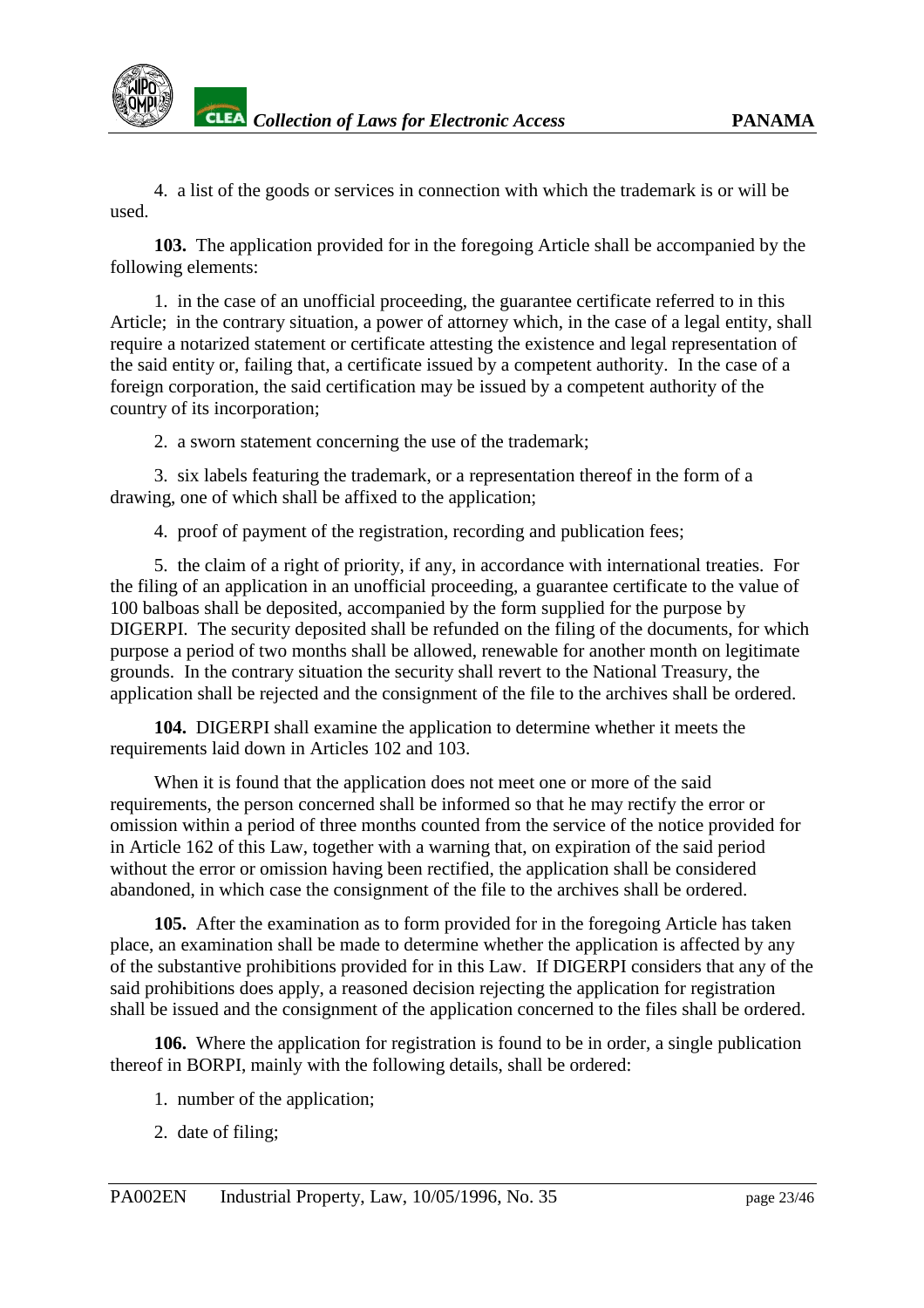

- 3. date of priority;
- 4. country of origin;
- 5. international classification;
- 6. distinctive sign;
- 7. goods or services covered;
- 8. information concerning colors and claims;
- 9. name, nationality and address of the applicant;
- 10. legal agent.

**107.** During a two-month period, calculated from the day following that of the publication referred to in the foregoing Article, any person may file opposition to the registration applied for. Where no opposition is filed, registration shall be ordered in a reasoned decision, and the corresponding certificate of registration shall be issued to the person concerned, without prejudice to the rights of third parties.

**108.** The certificate of registration shall state the following:

1. name or business style, address and other particulars concerning the owner of the mark;

- 2. number and date of the decision ordering registration;
- 3. date and term of registration;
- 4. data concerning the entry in the register;
- 5. name or reproduction of the mark;

6. class number and particulars of the goods or services covered by the mark or limitation thereof, as the case may be;

7. date of issue of the certificate of registration.

**109.** Registration of a mark shall have a term of ten years counted from the filing date of the application, and may be renewed indefinitely for equal periods, provided that the appropriate request is filed by the prescribed time limit and administrative charges are paid.

**110.** Renewal of the registration of a mark shall be requested within a period running from one year before to six months after the expiration date of the registration concerned. Where the said period expires without renewal having been requested, the registration shall lapse as of right. Renewal of the registration during the six months following expiration shall require payment of the prescribed surcharge. The registration shall remain in full force during the latter period.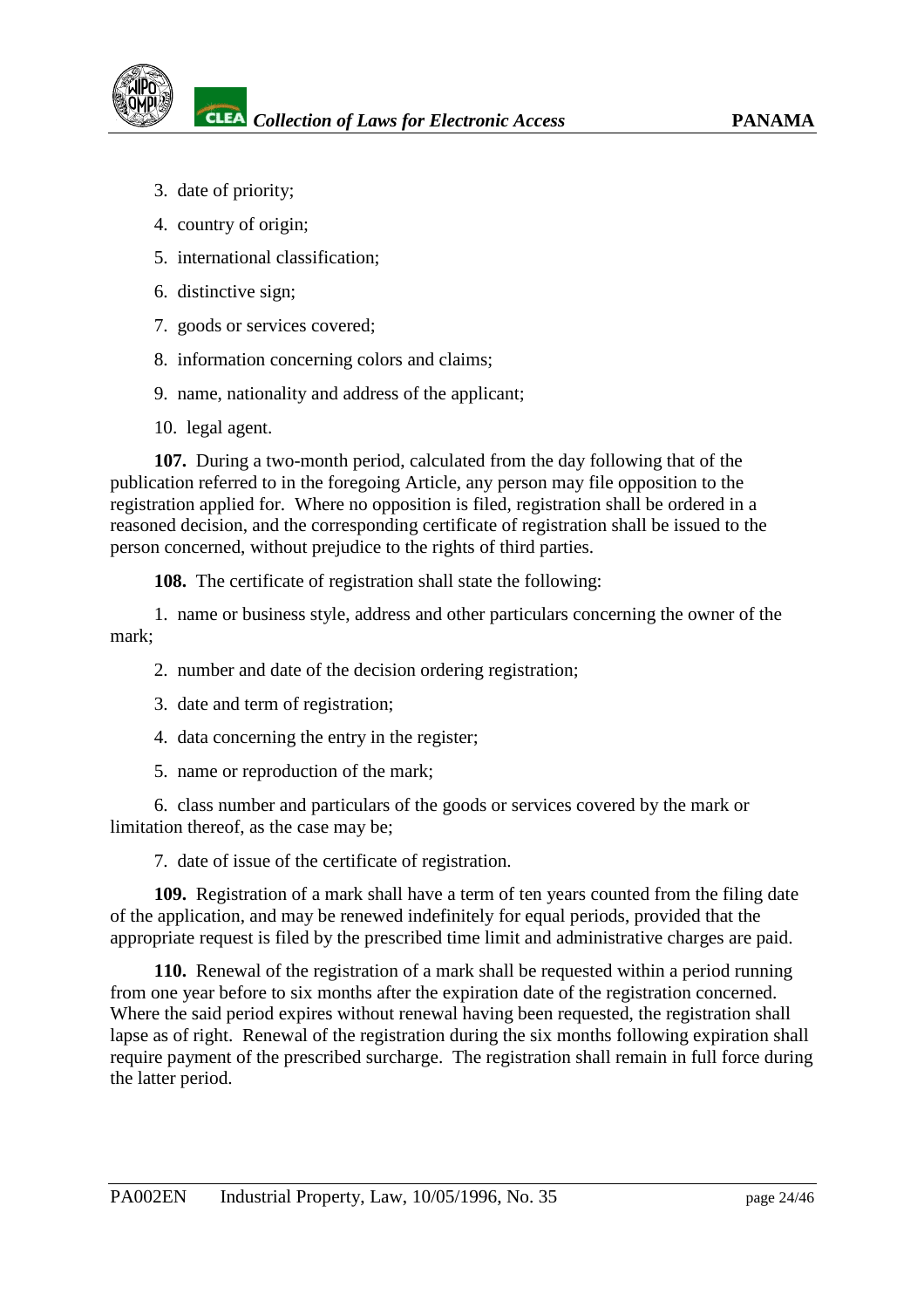<span id="page-24-0"></span>

The renewal request may not introduce changes to the mark or extend the list of goods or services for which it is registered; nevertheless, the owner may limit the said list. For the introduction of changes or the addition of goods or services, a new application shall be filed.

**111.** Renewal of the registration of a mark shall not give rise to publication or to any possibility of opposition, and shall come into effect on the expiration date of the previous registration.

**112.** Where the request is found to be in order, renewal shall be ordered and the person concerned shall be issued an authenticated copy of the decision ordering renewal.

## *Chapter III Collective and Certification Marks*

**113.** Any association of producers, manufacturers, traders or providers of services or any association without gainful intent may apply for the registration of collective marks to distinguish the goods or services of its members on the market from the goods and services of those who do not form part of the applicant association.

**114.** The application for registration of a collective mark shall include rules of use which, in addition to the particulars identifying the applicant association, shall mention the persons authorized to use the mark, the conditions of membership of the association, the conditions governing use of the mark and the grounds on which a member of the association may be prohibited from using the mark.

Failure to observe the rules of use of the collective mark by any of the members may be punished by the owner of the mark with prohibition of the use thereof or with other sanctions specified in the said rules of use.

**115.** The owner of the collective mark shall submit to DIGERPI any amendment to the rules of use. No account shall be taken of amendments that do not meet the requirements laid down in this Law.

Amendments to the rules of use of the collective mark shall come into effect on registration with DIGERPI.

**116.** The collective mark may not be transferred to third parties, neither may persons not officially recognized by the association be authorized to use it.

**117.** A certification mark is a sign or medium that certifies the common characteristics, notably the quality, components and origin, of goods produced or distributed or services rendered by persons duly authorized and supervised by the owner of the mark.

**118.** The application for registration of a certification mark shall include rules of use which shall mention the quality, components, origin or any other characteristics of the goods or services concerned. The rules of use shall likewise specify the means of supervision that the owner of the certification mark has undertaken to introduce, and the sanctions applicable.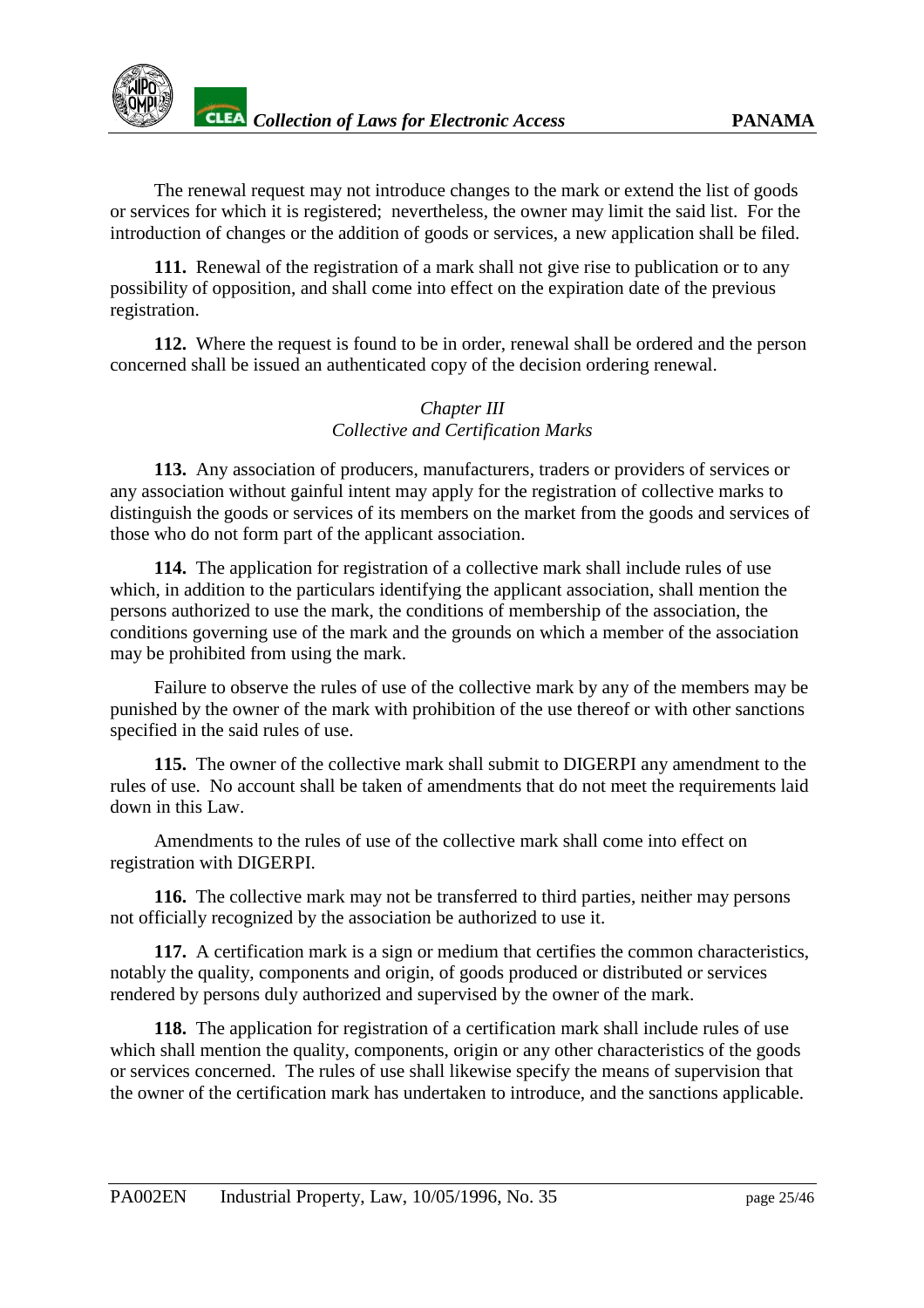<span id="page-25-0"></span>

The rules of use shall require a favorable report from the competent administrative body with respect to the nature of the goods or services to which the certification mark refers. In the event of an adverse report, the application for registration of the certification mark shall be rejected.

Failure by the users to observe the rules of the certification mark may be punished by the owner with revocation of the authorization to use the mark or with other sanctions laid down in the rules of use.

**119.** The owner of the certification mark shall submit to DIGERPI any amendment to the rules of use. Any amendments that do not comply with the requirements laid down in this Law shall be disregarded.

Amendments to the rules of use of the certification mark shall come into effect on registration with DIGERPI.

**120.** Collective marks and certification marks shall be subject to the provisions laid down in this Law.

## *Chapter IV Licensing*

**121.** The owner of a registered trademark may, by contract, license one or more persons to use the trademark for all or some of the goods or services covered by the registration.

The owner may reserve the right of simultaneous use of the trademark.

**122.** For the registration of a license to use a trademark, a request shall be filed with DIGERPI through an attorney which shall state the following:

1. name or business style, nationality or place of incorporation, full address and personal identity card or document number of each party;

2. name or description of the trademark or both, with an indication of the number and date of registration;

3. particulars of the goods or services in relation to which authorization to use the trademark has been granted;

4. type and term of the license.

**123.** The application provided for in the foregoing Article shall be accompanied by the following documents:

1. a power of attorney or guarantee certificate as referred to in Article 103;

2. an authenticated copy of the contract or deed evidencing the license to use the trademark. In the case of an unofficial agent, the provisions of Article 103 shall be applied.

**124.** Use of a mark by the licensee shall be assimilated to use by the owner for any purpose to which the use is relevant under this Law.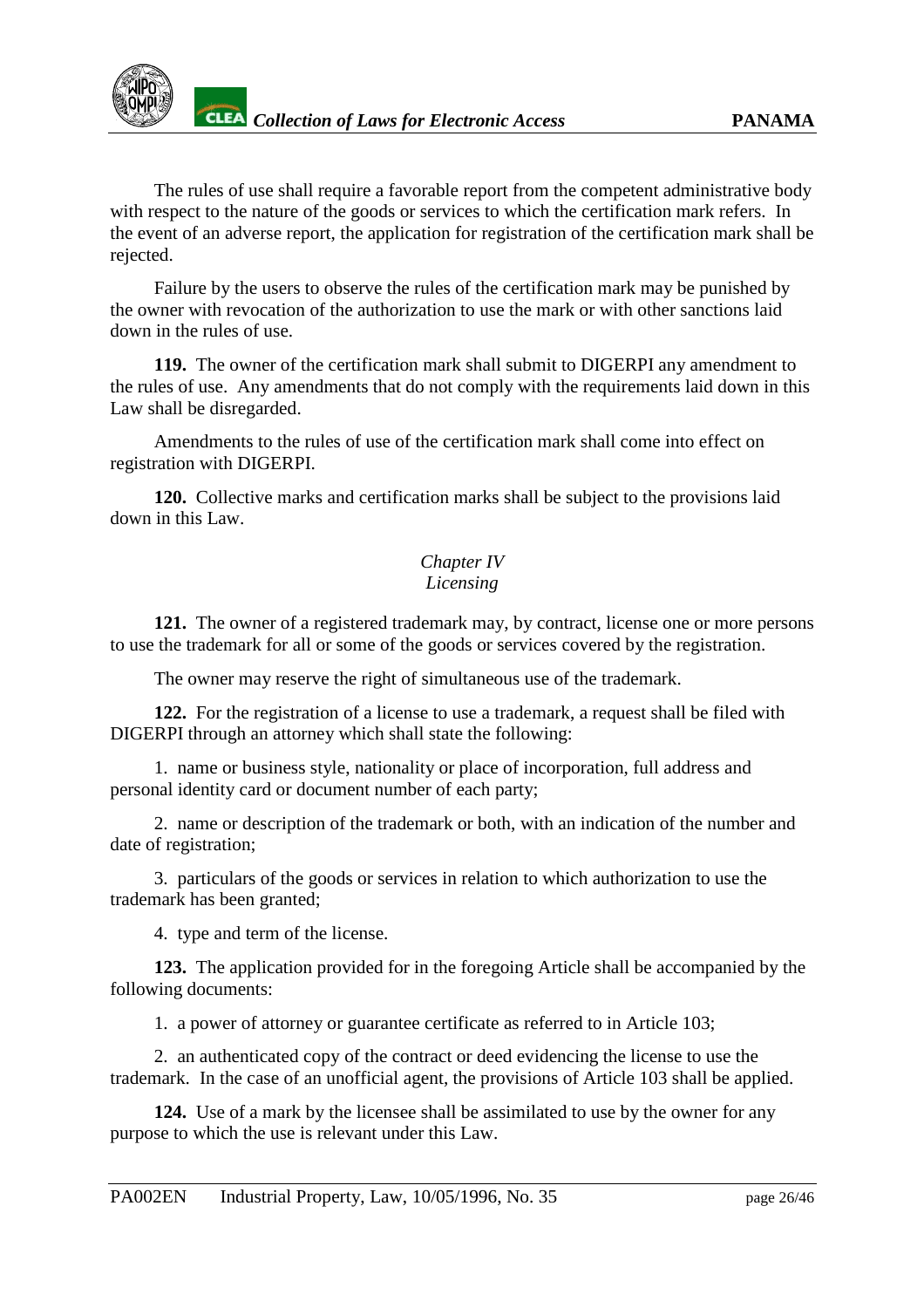<span id="page-26-0"></span>

**125.** Any license for use shall be registered with DIGERPI and shall be enforceable against third parties only as from the date of the relevant entry, subject to payment of the corresponding administrative and other fees.

The license for use may not be registered with DIGERPI when the registration of the trademark is pending.

**126.** A franchise shall exist where, together with the licensing of the use of a trademark, technical knowledge is transferred or technical assistance supplied so that the person to whom it is granted may produce or sell goods or render services in a uniform manner and according to the operational, commercial and administrative methods established by the owner of the trademark that will ensure the quality, prestige and image of the goods or services distinguished by it.

**127.** Cancellation of the registration of a license for use shall be considered in the following cases:

- 1. when it is jointly requested by the owner of the mark and the licensee;
- 2. when one of the parties so requests according to the terms of the license contract;
- 3. on account of the invalidity, lapse or cancellation of the registration of the mark;
- 4. by court order.

## *Chapter V Assignment or Transfer of Rights*

**128.** Any merger or change of name or address of the owner of the registered trademark shall be registered in order to be enforceable against third parties.

**129.** The rights deriving from an application or registered trademark may be assigned or transferred to one or more persons. The transfer of rights shall be registered with DIGERPI in order to be binding on third parties.

**130.** When legal entities are merged or consolidated, it shall be understood that, unless otherwise specified, the rights in their registered trademarks have been transferred.

## *Chapter VI Indications of Source and Appellations of Origin*

**131.** For the purposes of this Law, an indication of source is the expression or sign used to indicate that a product or service comes from a particular country or group of countries, region or place.

**132.** The geographical denomination of a country, region or locality that serves to designate a product originating therein whose quality or properties are exclusively or essentially due to the geographical environment, including both natural and human factors, shall be considered an appellation of origin.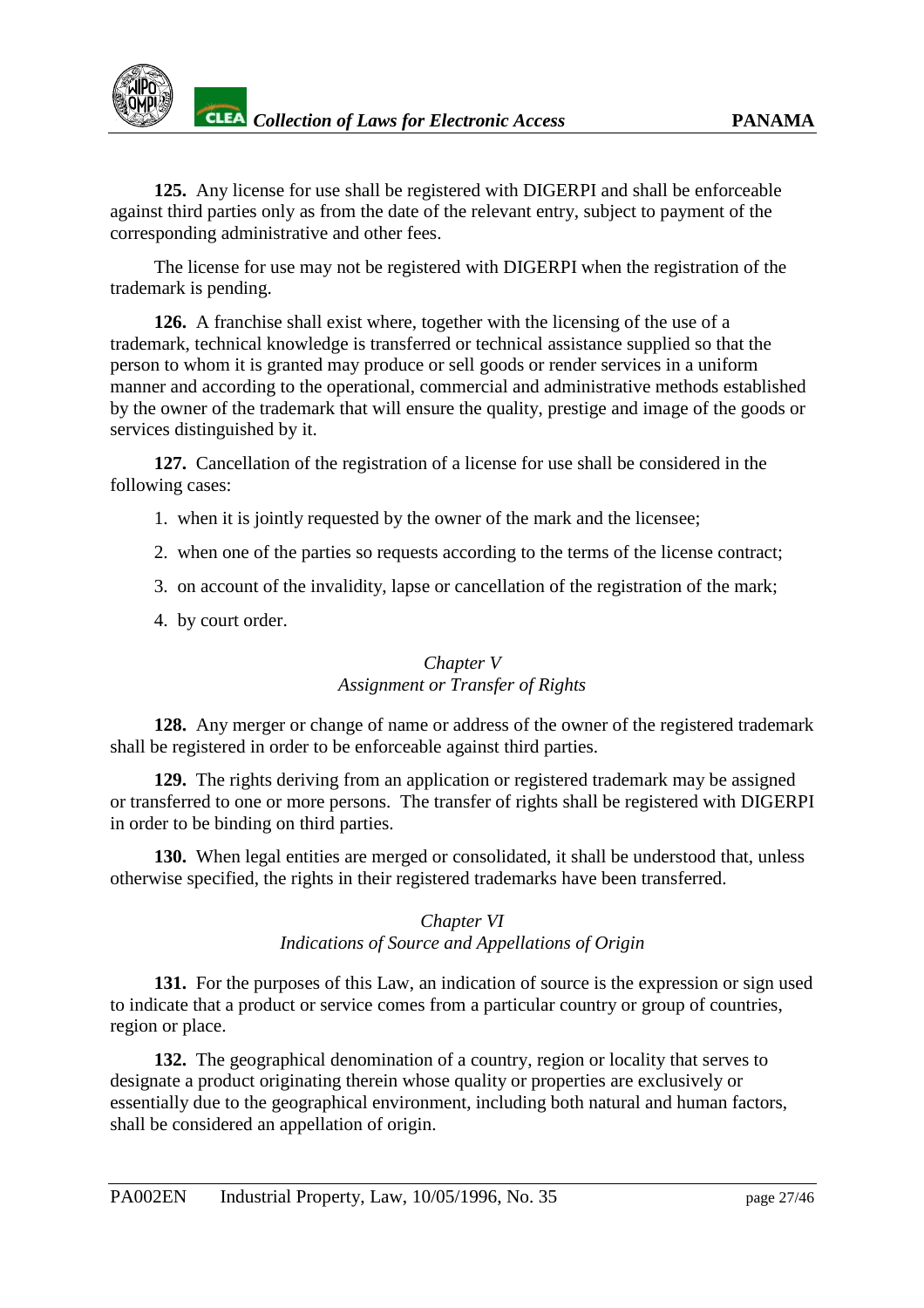<span id="page-27-0"></span>

**133.** Any industrialist, trader or provider of services established in a particular country, place or region shall have the right to use the geographical name concerned as an indication of the source of his goods or services.

**134.** The geographical name used as indication of source or appellation of origin shall correspond exactly to the place in which the product or service acquired its nature or substance.

**135.** It is prohibited to make use of indications of source and appellations of origin that do not genuinely correspond to the specific country, place or geographical region in which the goods were manufactured, produced, harvested or mined or the services provided, even when the true origin of the product is specified or where the geographical indication is used in translation or together with expressions such as "make," "type," "style," "imitation" or the like.

**136.** The protection accorded to appellations of origin shall be known by a declaration issued by DIGERPI at the instigation of a third party or *ex officio*.

**137.** The Panamanian State shall be the owner of appellations of national origin, which may only be used with permission from the Executive.

## *Chapter VII Cancellation and Invalidation of Registration*

**138.** The property rights in a registered trademark shall end through cancellation of the registration concerned, which shall occur in any of the following situations:

1. express renunciation by the owner;

2. failure to use the trademark for more than five consecutive years;

3. expiration of the term of the registration without renewal having been requested at the appointed time and in the manner provided for in this Law;

4. an enforceable ruling by a competent authority declaring the registration invalid and ordering its cancellation.

**139.** Any person who considers himself within his rights may request the cancellation or invalidation, or both, of the registration of a trademark according to the procedure laid down for the filing of opposition.

**140.** Actions seeking the invalidation of the registration of a trademark under the foregoing Article shall be statute barred after ten years counted from the date of registration, except where the said registration has been applied for in bad faith, in which case the action may be brought at any time throughout the term thereof.

**141.** The owner of a trademark may renounce the registration thereof. Renunciation shall be notified in a written declaration addressed to DIGERPI, which shall enter it in the register.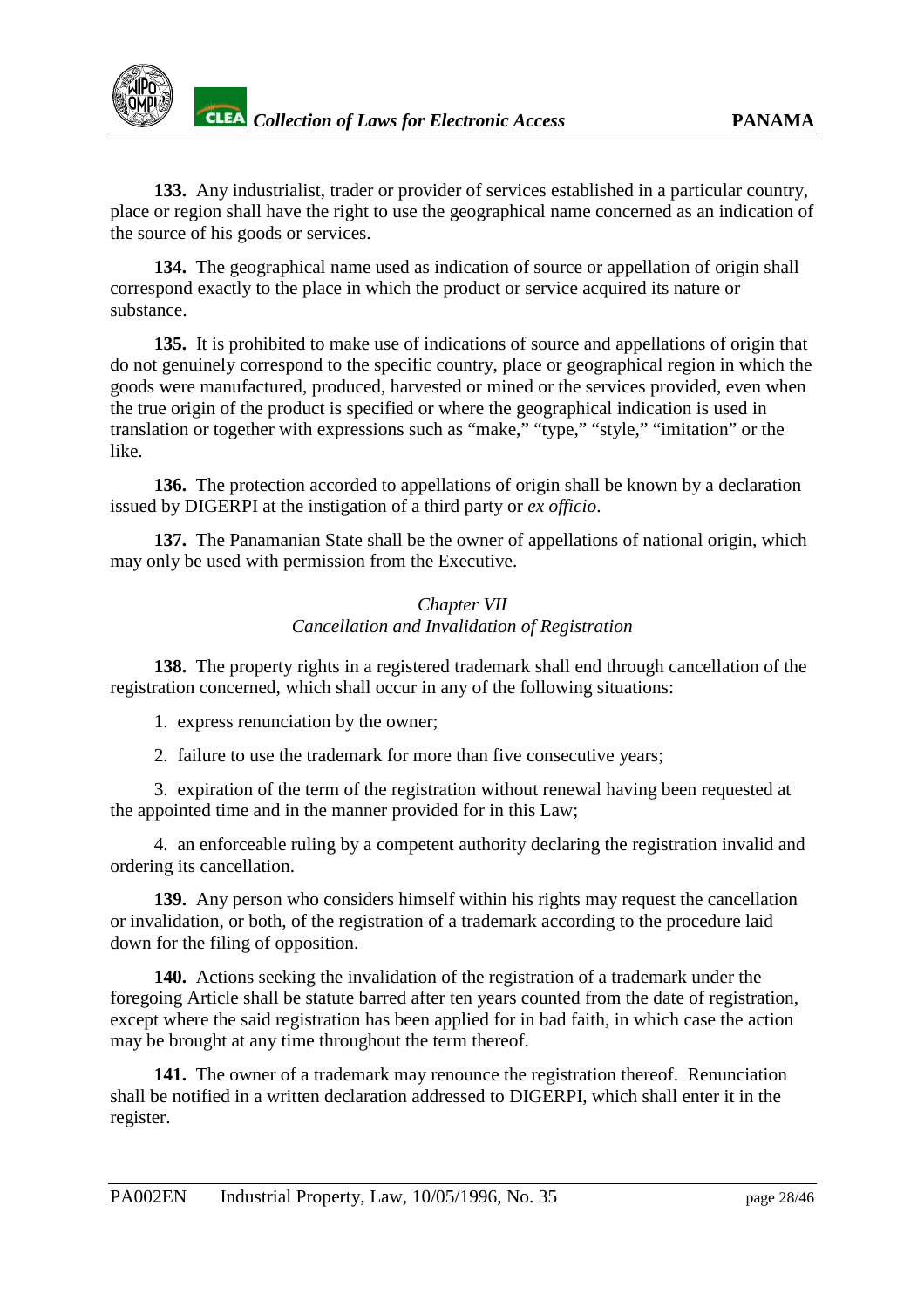

Where there is a license for use of the trademark registered with DIGERPI, renunciation of registration shall be entered only after the filing of a declaration in which the licensee agrees to the renunciation, except where he has himself expressly renounced that right in the license contract.

**142.** The registration of a trademark shall be null and void in the following cases:

1. where it has been granted in breach of Article 91 of this Law;

2. where it has been granted on the basis of essential particulars that are false or inaccurate in the application, or in the accompanying documents, in which case registration shall be deemed to have been obtained in bad faith;

3. where the holder of the power of attorney, the legal representative, the user or the distributor of the owner of a trademark registered abroad applies for and obtains registration of the said trademark or of another confusingly similar trademark in his own name or in that of a third party without the express consent of the owner of the foreign trademark, in which case registration shall be deemed to have been obtained in bad faith.

**143.** Where the causes of invalidity of the registration of a trademark exist only in relation to some of the goods and services for which it has been registered, the registration shall be declared invalid solely in respect of those goods or services. Where the decision declaring a registration totally or partly invalid has come into force, the registration shall be deemed to have been null and void, within the limits of the decisions, since the date of registration thereof.

Without prejudice to indemnification for damages that may have been suffered when the owner of the trademark has acted in bad faith, the retroactive effect of invalidity shall not affect the following:

1. judgments on violation of the trademark that have become *res judicata* and been enforced prior to the invalidation;

2. contracts entered into prior to the invalidation, in so far as they have been fulfilled in good faith prior to the declaration; nevertheless, for reasons of equity, and to the extent justified by the circumstances, it shall be possible to claim the repayment of sums paid under the contract.

**144.** Trademark files that are canceled or trademark registrations that are refused shall be preserved at DIGERPI for a period of two years from the date on which the decision ordering cancellation or denying registration came into effect, after which they shall be sent to the General Board of the National Archives at the National Institute of Culture.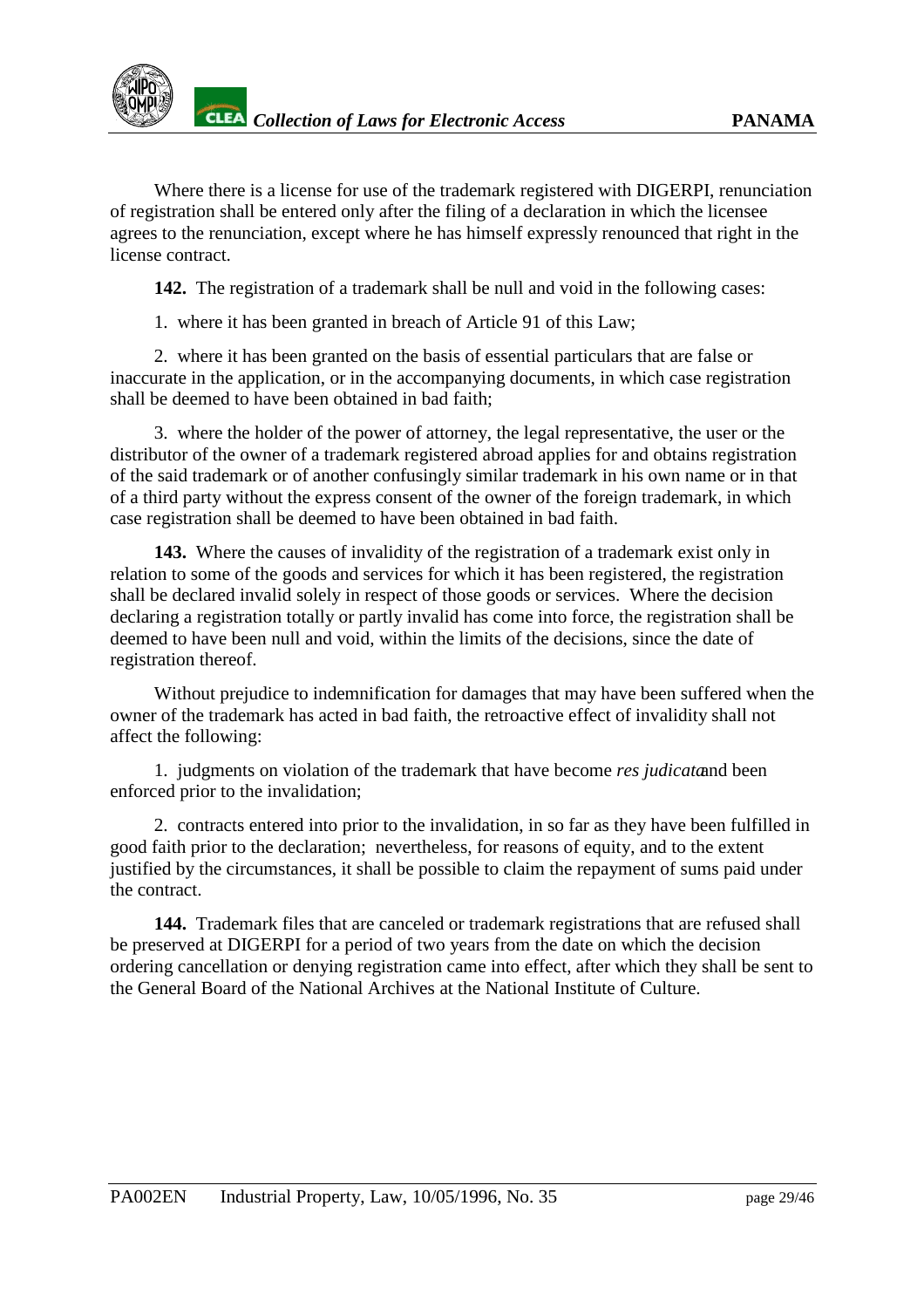## *Chapter VIII Trade Names and Associations*

<span id="page-29-0"></span>**145.** For the purposes of this Law, a trade name is the proper or fanciful name, business style or denomination by which a commercial, industrial or professional enterprise or an association is identified.

**146.** The following may not be registered as trade names or as elements thereof:

1. those that are identical or similar to trade names or famous or renowned trademarks;

2. those that consist of words or legends that contain deceptive or potentially confusing signs, or those that are contrary to morality, public policy or proper practice;

3. those that do not correspond to the name of the establishment referred to in the commercial or industrial license, or to the certification of the user's operations in a free zone, with the exception of associations;

4. those that feature names, business styles, portraits or facsimile signatures that are not those of the persons applying for registration, except where they are filed with the appropriate authorization from the owners or their heirs, which shall expressly state that they are entitled to use the said names, portraits, business styles or facsimile signatures;

5. those that are identical or similar to those being used by another person or registered for another person;

6. those that are identical or similar to a trademark in use, awaiting registration or registered for another person, provided that the use of the trade name is liable to cause confusion on the market or create a risk of association with the earlier trademark;

7. words, letters, characters or signs that are used by indigenous or religious communities or associations without gainful intent to distinguish the means of processing goods or to distinguish finished goods or services, or those that constitute an expression of their cult or custom, idiosyncrasy or religious practice, except where the application is made on their behalf by one of the communities or associations provided for in this subparagraph.

**147.** The right to the registration of a trade name shall be acquired by first adoption or use thereof in trade; the right to the exclusive use thereof, however, shall be acquired by registration with DIGERPI.

**148.** A person who wishes to obtain registration of a trade name shall file an application with DIGERPI through an attorney, which application shall state the following:

1. name, nationality, full address and identity card or document number of the applicant;

2. in the case of a legal entity, its business style, place of incorporation and full address;

3. full information on the trade name to be registered, with particulars of business sector or activity, location and management.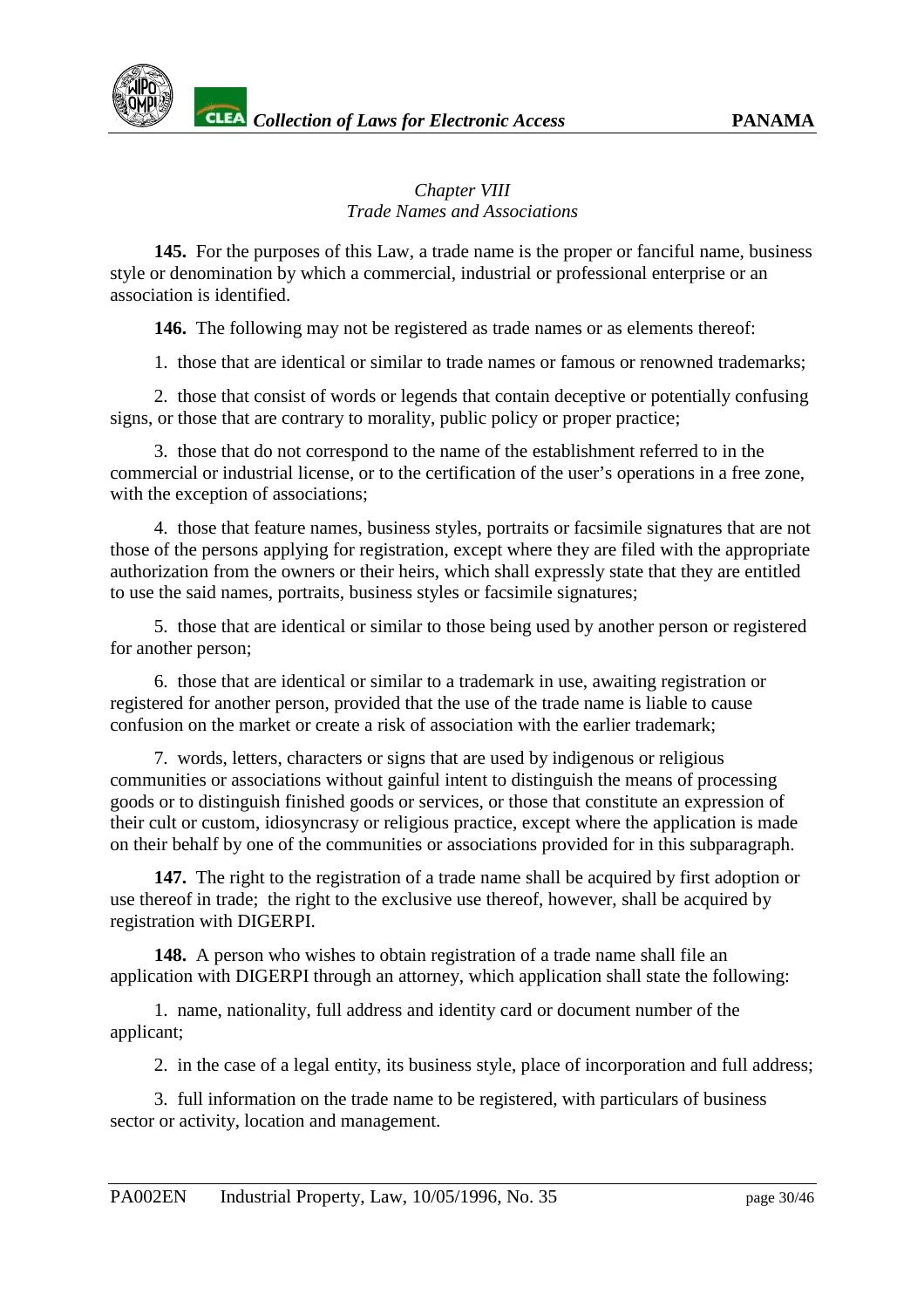

**149.** The application provided for in the foregoing Article shall be accompanied by the following documents:

1. the guarantee certificate referred to in Article 103, or power of attorney, including, in the case of a legal entity, a notarized statement or certificate concerning its existence and legal representation or, failing that, a certificate issued by the competent authority. In the case of a foreign company, the said certification shall be issued by the competent authority of the country of its incorporation;

2. a sworn statement regarding the use of the trade name;

3. a certified photocopy of the commercial or industrial license or of the provisional license. In the case of foreign companies, a certificate issued by the competent authority shall be filed to show that the applicant devotes itself to the trade or industry that makes use of the trade name filed for registration;

4. six labels showing the trade name, or a representation thereof in the form of a drawing or other graphic presentation;

5. proof of payment of the corresponding administrative charges and fees.

In the case of an unofficial agent, the provisions of Article 103 shall apply.

A person not requiring a commercial or industrial license shall produce the appropriate certification by the General Department of Internal Trade of the Ministry of Commerce and Industries.

**150.** Any person wishing to secure protection for a trade name before using it may apply for such protection and enclose the documents referred to in Article 149, with the exception of that mentioned in item 3 thereof. The applicant shall be allowed a period of one year from the filing of the application within which to submit the document referred to in the aforementioned item, failing which the application shall lapse as of right.

**151.** The registration of a trade name shall have a term of ten years from the filing date of the application, and may be renewed indefinitely for equal periods, provided that renewal is requested within the corresponding term, that the provisions of item 3 of Article 149 are applicable and that the prescribed fees and charges are paid.

**152.** The renewal of the registration of a trademark may not be the subject of opposition, shall produce its effects from the date of expiration of the previous registration and shall be presumed known to third parties without publication being necessary. The time limits for requesting the renewal of the registration of a tradename shall be the same as for trademarks.

**153.** Where the application is found to be in order, renewal shall be ordered and the person concerned shall be issued an authenticated copy of the relevant decision.

**154.** The property rights in a trade name shall end on cancellation of the relevant register entry, either *ex officio* or at the request of an interested party. Cancellation shall occur through: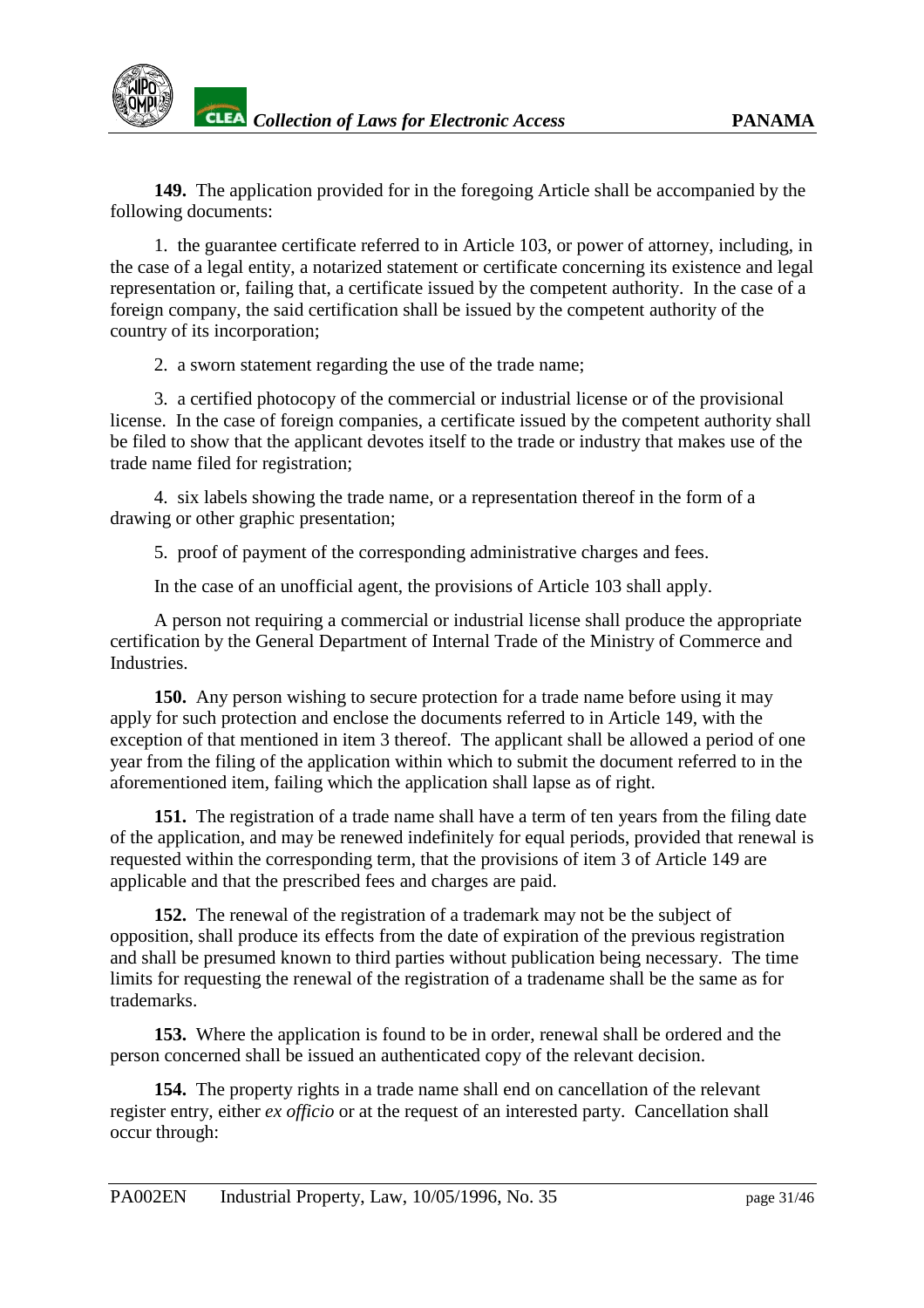<span id="page-31-0"></span>

1. express renunciation by the owner;

2. cancellation of the commercial or industrial license;

3. expiration of the term without renewal having been requested in due time and in the manner provided for in this Law;

4. cessation of trading on the part of the establishment;

5. an enforceable judgment handed down by a competent authority invalidating the registration or ordering the cancellation thereof.

**155.** Any legal void or doubt as to the registration, cancellation and invalidation of trade names shall be rectified through application by analogy of the provisions on trademarks in similar situations.

# *Chapter IX Advertising Slogans or Signs*

**156.** Advertising slogan or sign means any announcement, legend, saying, phrase, combination of words, design, engraving or other similar medium, provided that it is original and characteristic and that it is used with a view to attracting the attention of consumers or users to a particular product, merchandise, service, enterprise or establishment.

**157.** Trademarks and trade names may form part of the advertising slogan or sign in so far as they are registered in favor of the same owner.

**158.** Advertising slogans or signs may be used on posters, hoardings and, generally in any advertising medium.

**159.** The protection conferred by the registration of a commercial advertising slogan or sign shall apply to the slogan or sign as a whole, and shall not extend to its component parts or elements considered separately.

**160.** The registration of an advertising slogan or sign shall have a term of ten years from the filing date of the application, and may be renewed indefinitely for equal periods, provided that renewal is requested within the current term and the prescribed fees and charges are paid.

**161.** Any legal void or doubt affecting the registration, cancellation and invalidation of advertising messages or signals shall be rectified through application by analogy of the provisions of this Law concerning trademarks, in so far as they are not incompatible having regard to the nature of the institutions.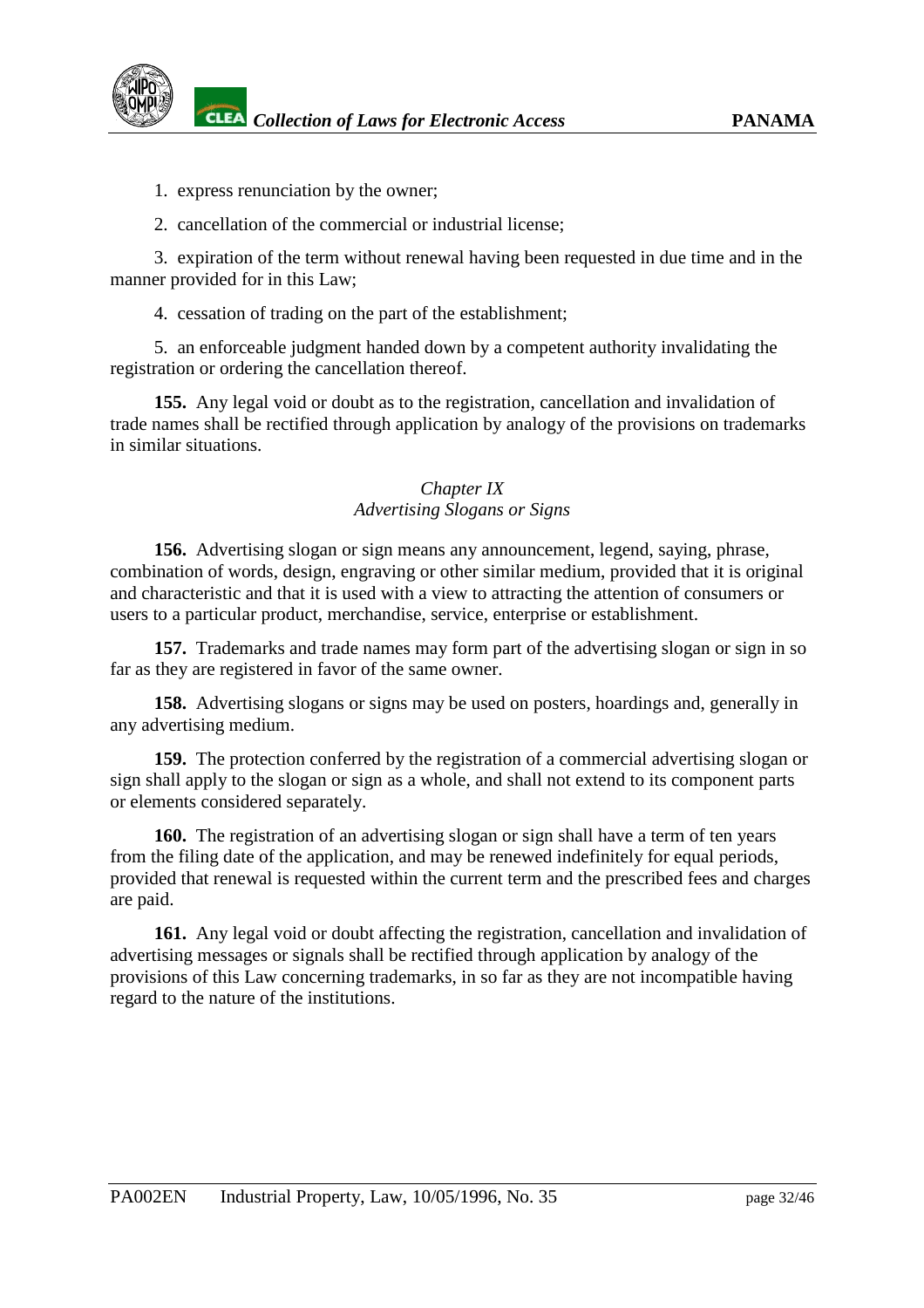# **Title VI Notifications and Administrative Appeals**

*Sole Chapter*

<span id="page-32-0"></span>**162.** Notice of decisions, reports and resolutions shall be given by means of announcements posted in visible places within DIGERPI for a period of five working days, on the expiration of which notification shall be understood to have taken place. Personal notifications expressly provided for in this Law shall be excepted from this procedure.

The announcements shall be serially numbered and shall be produced in the original and one copy. The originals shall constitute an archive collection which shall be kept at DIGERPI, and the copy shall be added to the file. The original announcement shall clearly state the date and time of its posting and removal.

**163.** Decisions issued by DIGERPI may be the subject of a request for reconsideration or an appeal.

On receiving notice of a decision, the applicant's agent shall have a period of ten working days within which to lodge the request for reconsideration with DIGERPI and substantiate it. In the case of an appeal, the applicant's agent shall have a period of ten working days within which to lodge the appeal with DIGERPI and substantiate it, whereas DIGERPI shall forward the file without further processing to the Minister of Commerce and Industries for a ruling.

# **Title VII Improper Use of Industrial Property Rights**

# *Sole Chapter*

**164.** Liability for improper use of a patent, utility model, industrial design, trademark, trade name or advertising slogan or sign shall fall on the manufacturer, marketer, distributor and all persons who in any way have taken part in the production and circulation thereof. The following shall therefore be liable to the appropriate sanctions:

1. those who manufacture or develop goods covered by a patent or utility model registration without the consent of the owner thereof or without the appropriate license;

2. those who place on sale or bring into circulation goods that are covered by a patent or utility model registration in the knowledge that they have been manufactured or developed without the consent of the owner of the patent or registration, or without the appropriate license;

3. those who make use of patented processes without the consent of the owner of the patent, or without the appropriate license;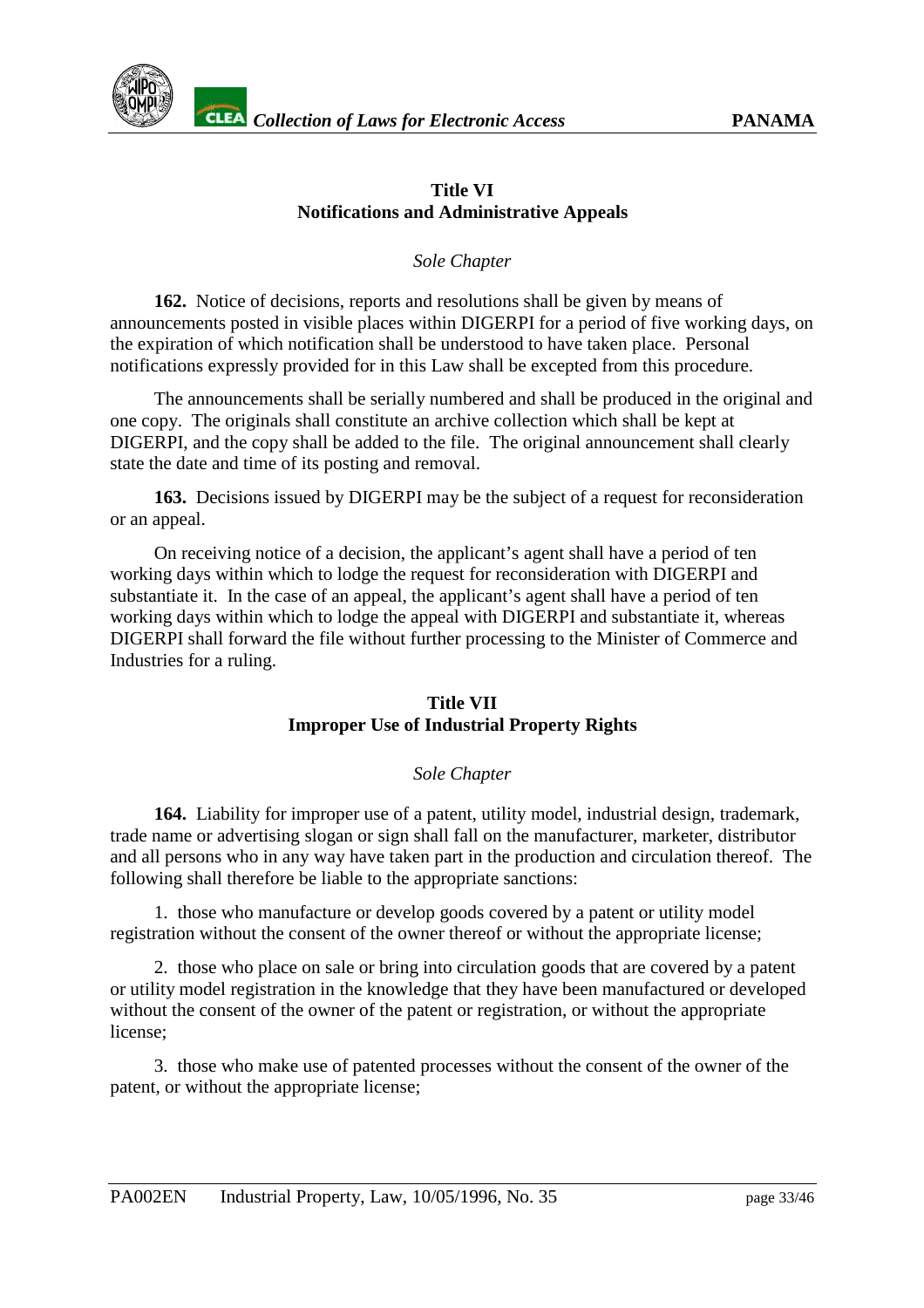4. those who place on sale or in circulation goods that are the result of the use of patented processes in the knowledge that they have been used without the consent of the patent owner or of the holder of the exploitation license;

5. those who reproduce industrial designs protected by registration without the consent of the owner thereof, or without the appropriate license;

6. those who in any way falsify or adulterate a trademark or trade designation;

7. those who use on their own goods or articles in trade, or in connection with services, or on commercial labels or publicity, use a trademark or trade name or designation that is identical or essentially similar to one belonging to another person;

8. those who in any way make use of trademarks or trade names or designations in a manner that flagrantly reveals the intention to imitate, by whatever means, a trademark or trade name or designation that is registered in favor of another person;

9. those who sell, offer for sale or consent to sell or distribute articles or services that bear falsified or fraudulently affixed trademarks, and those who identify their business or manufacturing establishments through the use of labels, stationery and other distinctive material bearing falsified or fraudulently affixed trademarks or trade names or designations;

10. those who mark articles, or cause articles to be marked, with false designations or labels relating to their nature, quality, quantity, number, weight or amount, or regarding the country of source or manufacture, or who use notices of trademark registration or the equivalent abbreviations M.R. or R. when the mark is not registered;

11. those who knowingly sell or offer for sale articles or services bearing false indications as referred to in the foregoing item;

12. those who in any way make use of a trademark using terms of comparison with another trademark when the goods or services covered are similar or identical, for the sole purpose of diluting or destroying the distinctive power or commercial value of the latter trademark and thereby causing the owner thereof a prejudice.

**165.** Without prejudice to the sanctions provided for in the Criminal Code, the court shall impose all or any of the following sanctions on the person who commits any of the acts provided for in the foregoing Article:

1. a fine of 10,000 to 200,000 balboas. This fine shall be imposed both on those who violate the provisions of this Chapter and on their accomplices or intermediaries;

In the case of businesses that operate in the Colón Free Zone or other free zone or reexport zone in Panama, the fine applicable shall be equivalent to 25% of the monthly turnover of the business, provided that it shall at no time be less than 75,000 balboas;

2. suspension of the right to trade or engage in industry for a period of three months;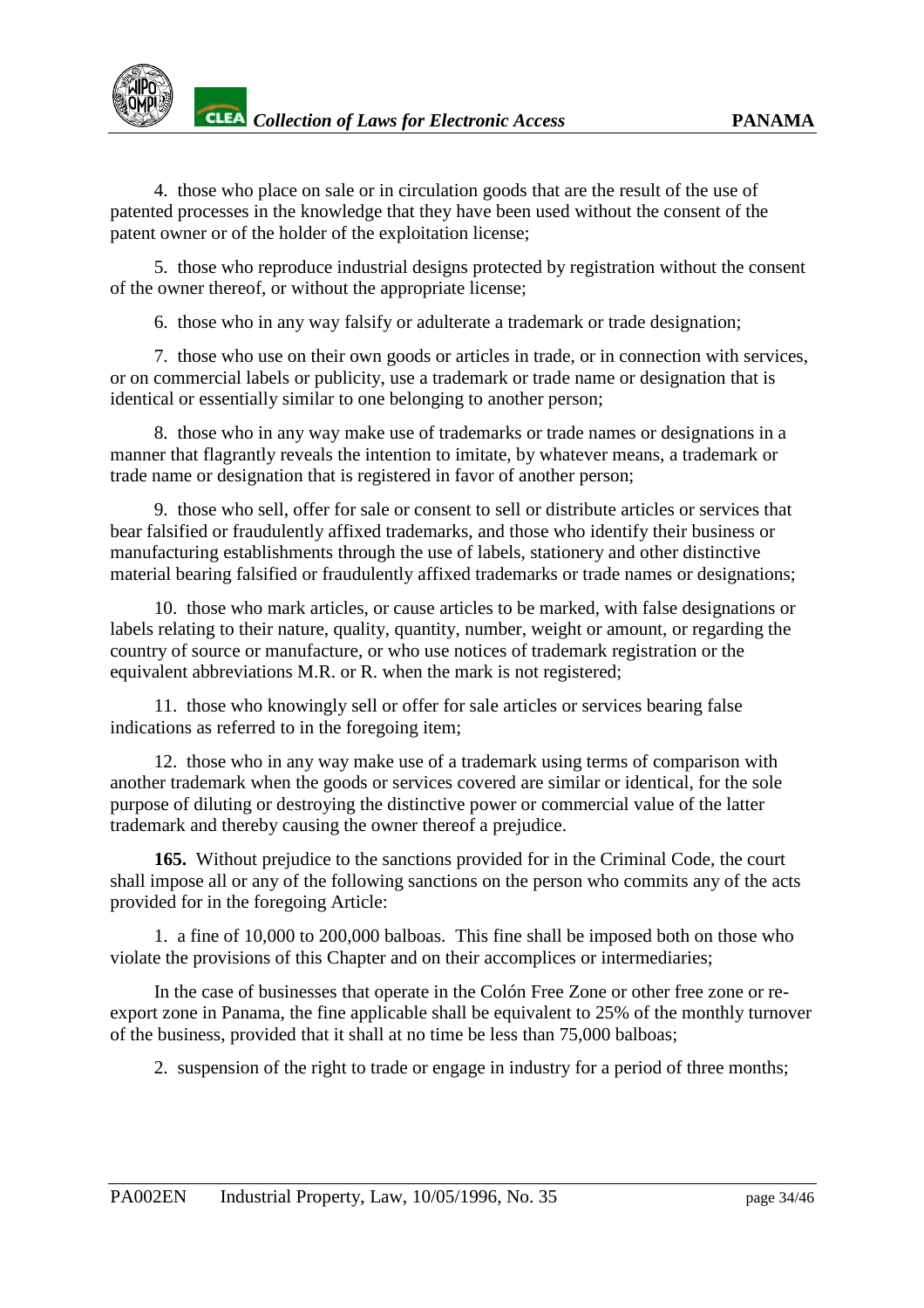3. suspension or cancellation of the operating license granted by the administration of the Colón Free Zone or other free zone or re-export zone in Panama. In the case of suspension, it shall be for a minimum of three months.

In the event of a repeat offense, the sanctions provided for in items 2 and 3 of this Article shall be applied for a period of one year, while the fine provided for in item 1 may be up to four times the maximum specified, without prejudice to the provisions of the legislation governing the conduct of commercial and industrial activities.

**166.** In any case of improper use of industrial property rights, it shall be appropriate to effect the seizure of the articles and machinery used in the said improper use, whereupon they shall be donated to charity, free of any encumbrance, by the institution concerned, after removal of elimination of any distinguishing symbols.

Where it is not possible to remove distinguishing symbols, and where the owner of the protected rights does not give his express authorization for the donation, the articles shall be destroyed by the competent authority in the presence of a representative of the owner of the protected rights.

**167.** The owner of rights protected under this Law may institute civil proceedings before the competent court against any person who infringes his rights.

In the event of joint ownership of rights, any of the joint owners may institute proceedings for the infringement of those rights without the consent of the others, unless otherwise agreed.

**168.** Actions for infringement of the rights conferred by this Law shall be statute-barred after six years, counted from the most recent date on which the infringing act was committed.

**169.** One or more of the following measures may be applied for and ordered in an action for infringement of rights protected under this Law:

1. cessation of the acts infringing the rights;

2. indemnification for damages sustained;

3. the measures necessary to prevent the continuation or repetition of the infringement;

4. publication of the condemnatory sentence in the Official Gazette.

**170.** The following criteria may be used, at the discretion of the plaintiff, for the calculation of indemnification for damages:

1. the profits that the owner of the rights would presumably have earned if the infringement had not occurred;

2. the profits actually earned by the infringer as a result of the infringing acts;

3. the price or royalty that the infringer would have paid to the owner of the rights if a contractual license had been agreed upon, due regard being had to the commercial value of the subject matter of the rights infringed and contractual licenses already granted.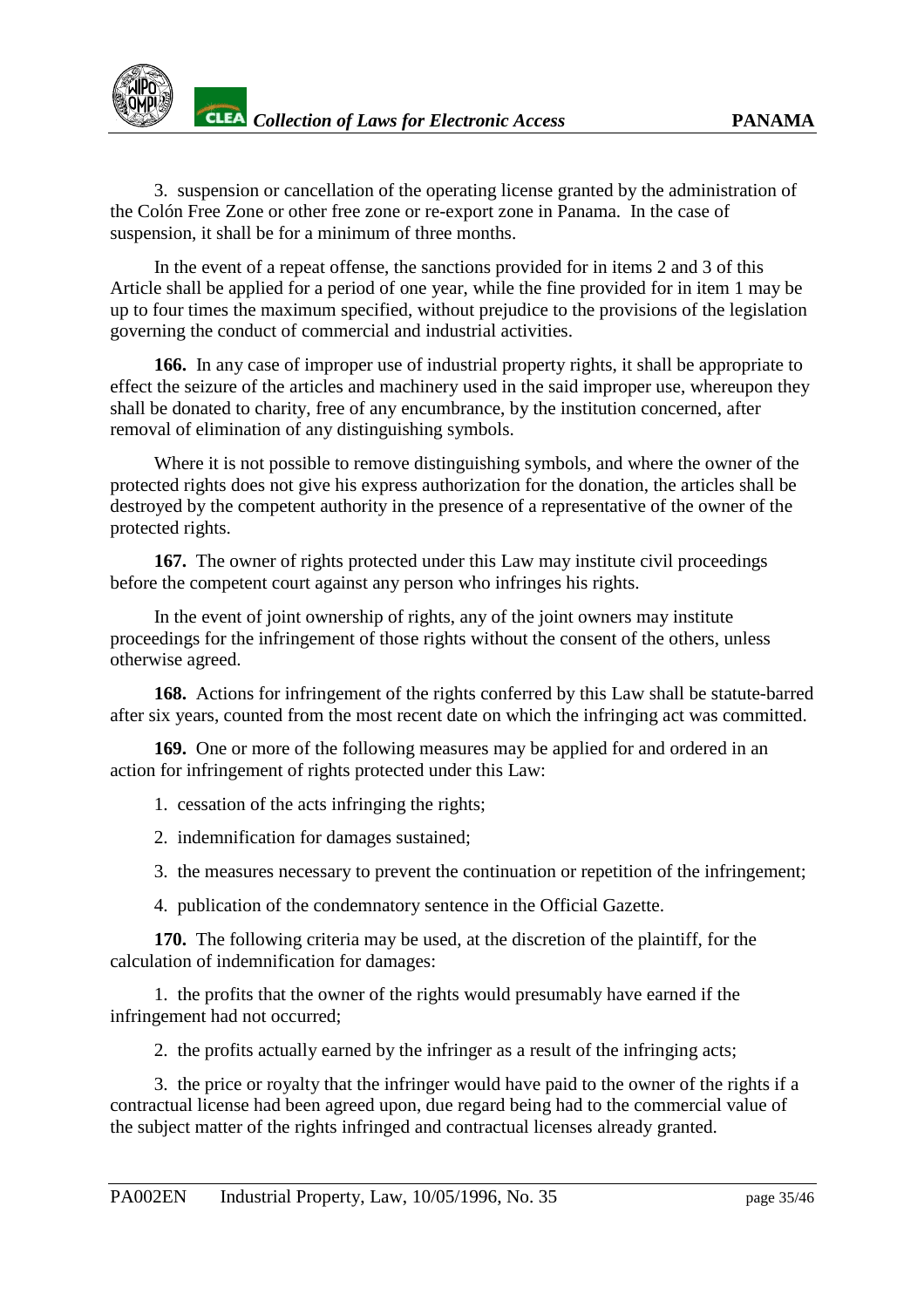**171.** Any person who initiates an action for infringement of industrial property rights protected under this Law may request the court to order immediate precautionary measures with a view to ensuring the effectiveness of the action or compensation for damages. The precautionary measures shall be processed in a separate proceeding without the parties being heard, and the court shall order them immediately without further formality, and may, once they have been instituted, order the party who requested them to deposit security, the amount of which shall not exceed 50% of the total estimated value of the infringing material and the means of committing the infringement. The said security shall be deposited, and a guarantee certificate issued, within a period of three working days counted from the date on which the request was filed.

If only the measure provided for in item 5 of the following Article is requested, the court shall set an amount of security that it considers sufficient once the measure has been implemented.

**172.** The court may order the appropriate precautionary measures to ensure the execution of whatever sentence may be handed down in the related action. The following precautionary measures, among others, may be ordered:

1. immediate cessation of the infringing acts;

2. retention or deposit of the infringing material and of the means exclusively intended for the commission of the infringement;

3. suspension of the importation or exportation of the material or means referred to in the foregoing item;

4. provision by the alleged infringer of a bond or other guarantee of payment of any indemnification for damages;

5. suspension of the operating license granted by the administrative authorities of the Colón free zone or other Free Zone or re- export zone in Panama. The said suspension shall be lifted on the provision of a bank, monetary or insurance guarantee or State debenture certificates, the amount of which shall be proportional to the estimate of the damages caused;

6. retention or sequestration by the competent customs authorities of the merchandise or material constituting the infringement that is awaiting customs clearance or is in transit anywhere on the national territory. Where the infringement action is not initiated within the ten days following the imposition of the precautionary measure, the latter shall be void as of right and the plaintiff shall be liable for indemnification for damages caused by him.

**173.** In cases of offenses against the rights of others, and also those against copyright and other related rights deriving from intellectual and industrial property, the agents of the Office of Public Prosecutions shall make a summary investigation *ex officio* when notice of the perpetration of such offenses comes to their notice by any means.

The investigating agent shall immediately put in hand all the necessary precautionary measures to ensure the effective conduct of the criminal action, including, among other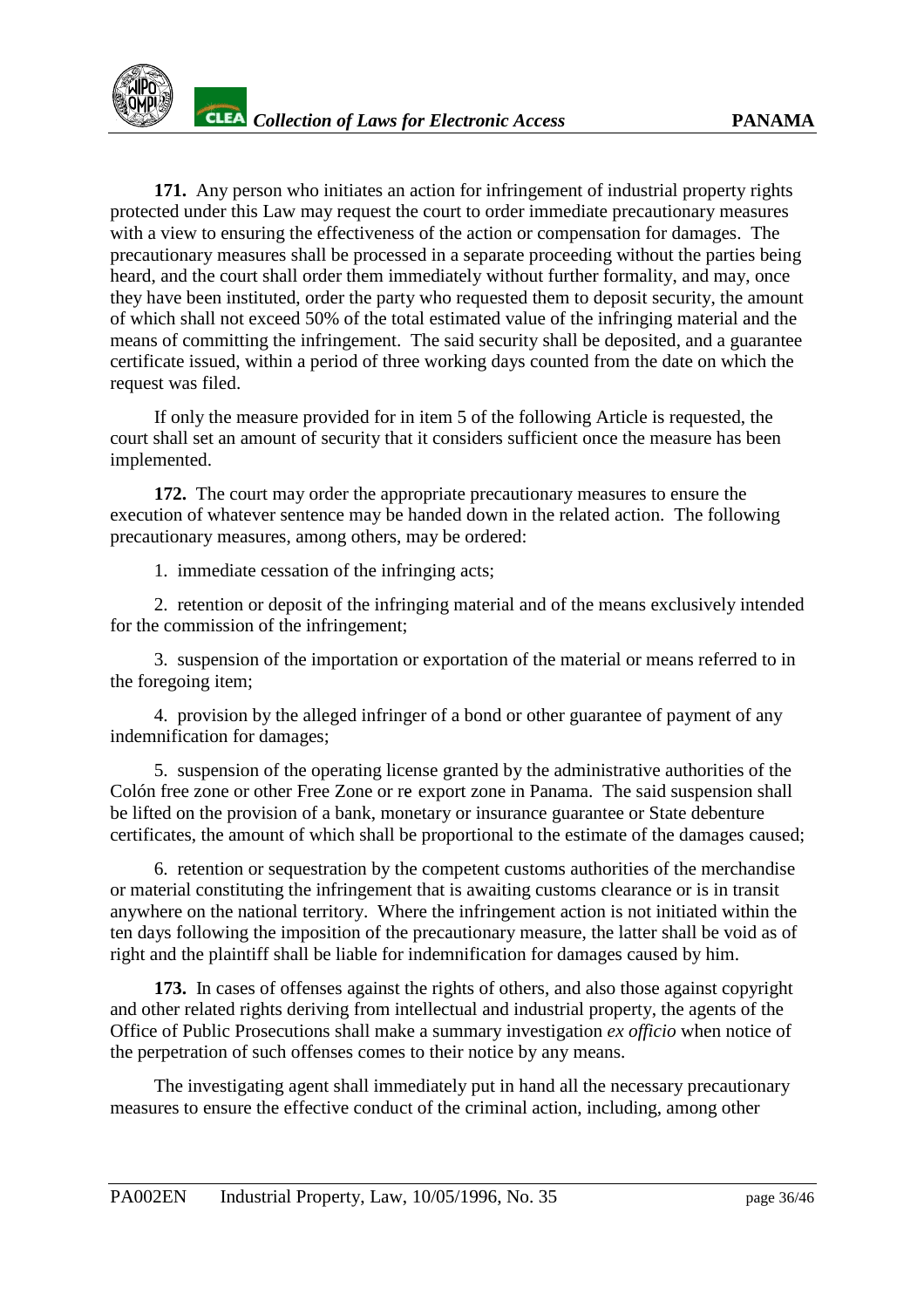

things, the provisional seizure of property under investigation and also of the means used for the commission of the offending act.

At any stage in this criminal procedure, the court or tribunal shall, before a final judgment is handed down, order the conclusion of the proceedings and the consignment of the file to the archives when the owner of the trademark and the accused jointly so request.

**174.** Provided that the performance of the acts associated with the investigation of the offenses provided for in the foregoing Articles is not thereby affected, the agent of the Office of Public Prosecutions shall, within a period not exceeding five days, inform the owner of the protected right, through his general representative or authorized distributor, of the initiation of summary proceedings.

**175.** Without prejudice to the provisions of Article 173, the owner of the rights protected in the Republic of Panama may at any time, and without any formality other than the proof of that fact to the satisfaction of the investigating agent or judge, take an active part in the summary proceedings and the criminal trial in either of the following capacities:

1. as a collaborating party, with the power to adduce or submit proof and other evidence in substantiation of the offending act and the liability therefor. Such action may be initiated through an unofficial agent, in accordance with the provisions of the Judicial Code relating to such circumstances. In that case, the guarantee payable for recognition as an agent shall be set by the investigating official and shall not be less than 2,000 or more than 5,000 balboas.

In the case of foreign corporations not domiciled in the Republic of Panama, the negotiator shall not be required, on making his intervention, to file a certificate proving the legal existence of the said corporations, such certificate having in any event to be filed together with the ratification of the steps already taken in the action by the corresponding legal time limit;

2. as a specific accuser, subject to the relevant procedural provisions.

**176.** The General Customs Administration, acting *ex officio* or on the instructions of the competent authority, or where by whatever means it has knowledge of merchandise awaiting customs clearance anywhere in the national territory that may be in breach of the provisions of this Law or of the Law on Copyright and Neighboring Rights, may order an inspection of the said merchandise, or withhold it, or both.

The authorities of the Colón Free Zone and other free zones and re-export zones administered by the State shall have the same powers as described above in the case of merchandise in transit on their territory.

**177.** Once withholding has taken place, the authority that has effected it shall inform the owner of the protected right of its action, either direct or through the said owner's agent or authorized distributor. It shall likewise send to the owner of the protected rights, at his request, samples of the merchandise withheld, provided that the nature thereof permits.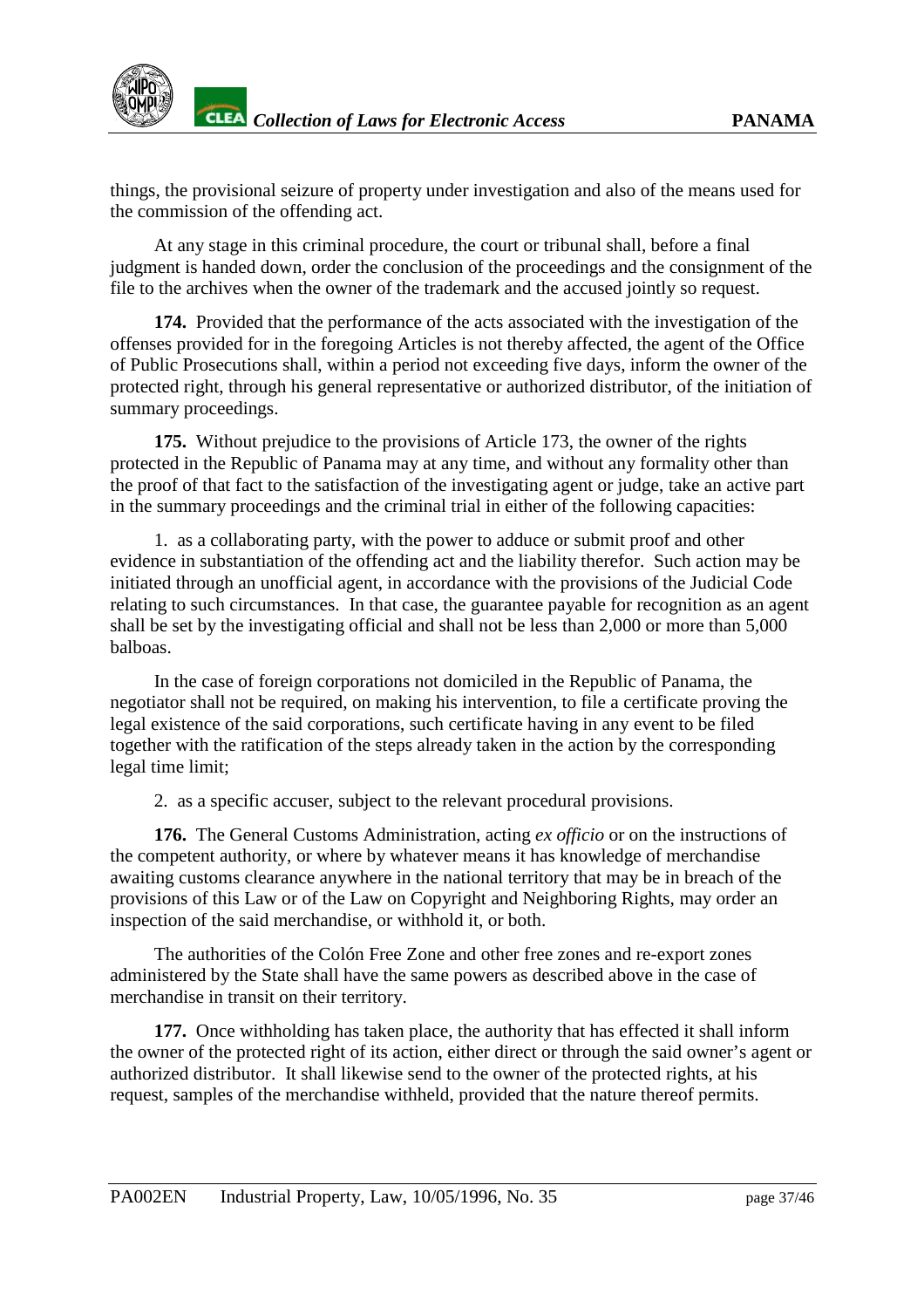<span id="page-37-0"></span>

For the above purposes and without prejudice to the provisions of international conventions signed by the Republic of Panama, until such time as a central register of the owners of the rights protected by this Law and by the Law on Copyright and Neighboring Rights is created within the General Customs Administration, the archives of DIGERPI and of the Directorate General of Copyright shall serve as the basis for determining the ownership of such rights.

The owner shall reply in writing if he opposes the introduction or transit of the merchandise withheld. If he does not oppose it, the merchandise shall be immediately released, but if he does, he shall be under obligation to deposit security under the conditions laid down in Article 171 of this Law. Security may however be deposited in the form of a guarantee certificate, a bank or insurance guarantee or public debenture certificates.

When opposition has been filed, the authority that ordered the withholding shall hand the file over to the Office of Public Prosecutions for subsequent processing and shall place the merchandise in its custody until such time as the competent authority hands down the ruling that puts an end to the proceedings. Except where the owner of the protected rights deposits the security referred to, the withholding of the merchandise shall continue for a maximum period of 30 calendar days.

At any stage in the investigation, but before the owner of the protected rights deposits the security, the person affected may submit a license or written authorization from the owner of the protected rights or the person who represents him, which shall serve as *prima facie* evidence of the lawfulness of the merchandise and bring about the immediate release thereof.

**178.** The preceding two Articles shall enter into force when the Ministry of Finance and the Treasury approves the regulations for their implementation; consequently, pending such approval, the legal and administrative provisions currently in force in that connection shall continue to apply.

**179.** The owners of the protected rights referred to in the provisions of this Title shall include the owners of the rights recognized by this Law, by the Law on Copyright and Neighboring Rights or by international conventions on the subject matter concerned that have been signed by the Republic of Panama.

**180.** The provisions of the Judicial Code shall apply to any matter not provided for in the procedure laid down in this Title.

## **Title VIII Procedural Provisions**

#### *Sole Chapter General Provisions*

**181.** The procedure provided for in this Title shall apply to the following subject matter: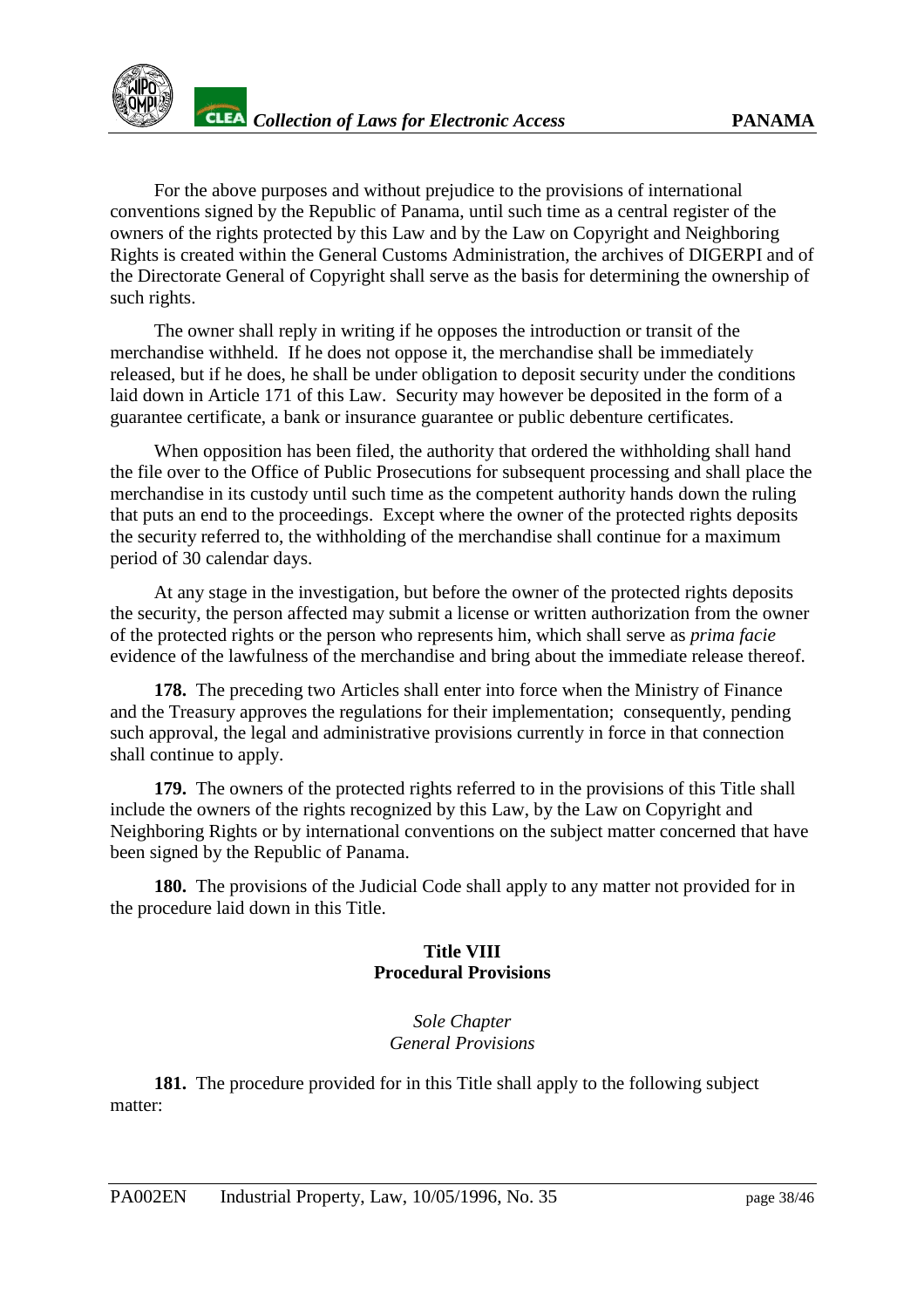1. disputes that arise in connection with opposition to applications for the registration of trademarks, trade names, industrial designs or advertising slogans or signs;

2. actions seeking the invalidation and cancellation of industrial property rights;

3. actions for improper use of industrial property rights.

**182.** Conflicts of competence arising in connection with a request for precautionary measures shall be ruled upon by the higher court of the relevant judicial district.

**183.** A copy of the complaint shall be conveyed to the defendant within a period of five days. A copy of any cross-action shall be communicated within a period of the same duration. The following rules shall be observed for the notification of the decision to the defendant:

1. If the defendant is resident in the same area as the court, notice shall be served in person.

2. If the defendant is resident outside the location of the court but in the Republic of Panama, or if he is resident abroad, notice shall be served on him in the manner laid down in the Judicial Code.

**184.** A cross-action shall be allowed in the following instances:

1. where the defendant opposes the registration of a trademark or trade name of the plaintiff, as a means of formally registering his opposition;

2. where the defendant brings the action to effect cancellation of the trademark, trade name, patent, utility model, industrial design or advertising slogan on the registration of which the plaintiff is basing his own opposition.

**185.** Where the case has been prepared and the decision setting a date for the hearing has been notified, notices shall be served by announcement even where the procedure has been held up for more than a month.

The foregoing shall not apply to the notification of the sentence or to rulings that put an end to the process or prevent its continuation.

**186.** Where the case has been answered, the court shall set the date and time for the parties to appear at the hearing and adduce and submit such proof as they consider appropriate for the defense of their rights.

**187.** Up to three days prior to the hearing, the attorneys shall request the court to summon the parties, witnesses and experts to which end they shall state their private or office addresses; the court shall avail itself of such coercive measures as may be necessary.

**188.** The hearing shall be held with the intervention of the parties who are present, and only one postponement shall be allowed on just grounds, invoked prior to the commencement thereof. Otherwise the hearing shall take place on the appointed date with whichever of the parties are present, provided that, should none appear in spite of a second summons, the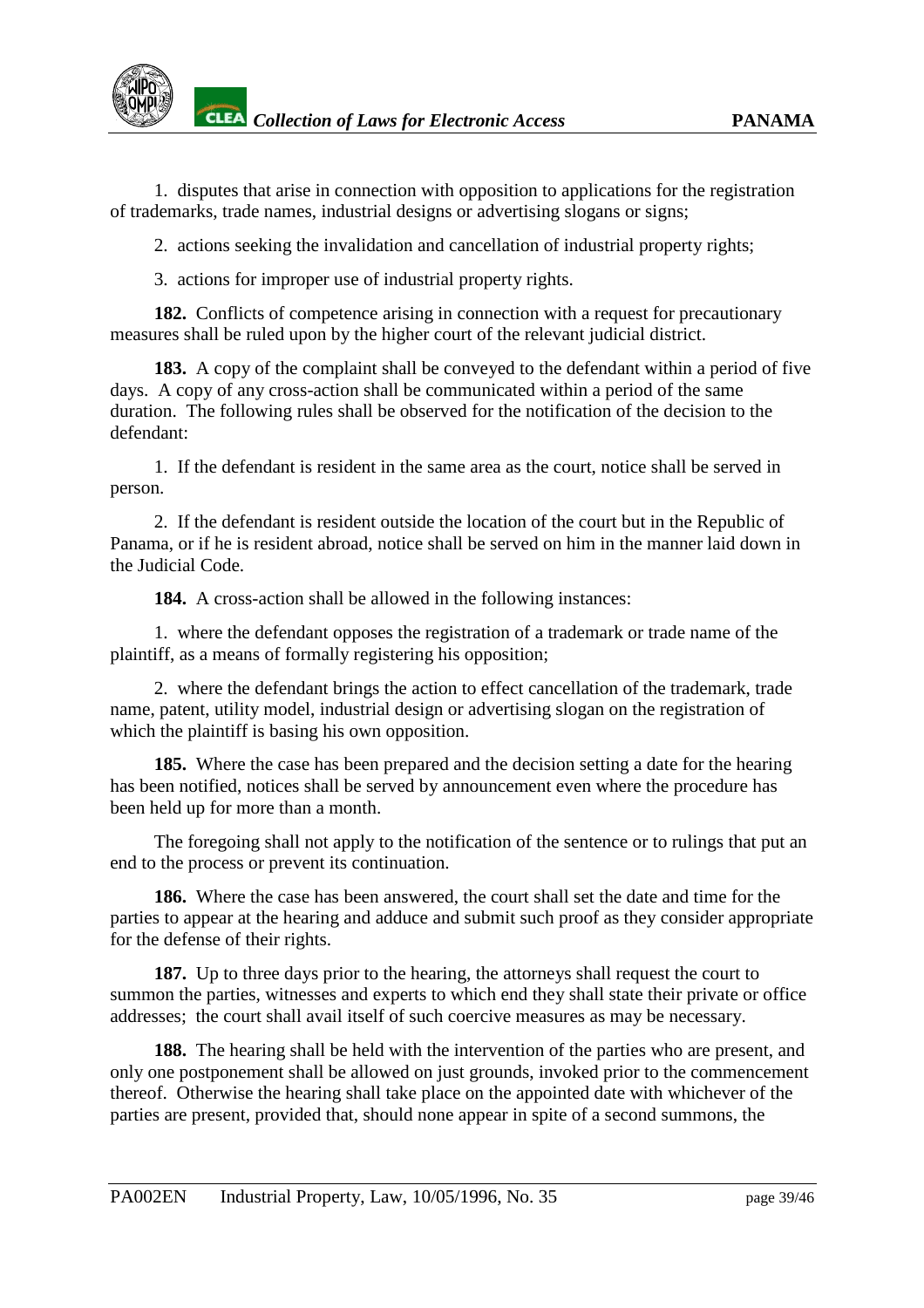sentence shall be handed down without further formality based on the evidence accompanying the complaint and the rebuttal and on such other evidence as the court may see fit to recognize.

**189.** In the course of the hearing, or before it, a request may be filed for the conduct of judicial inspections of places, documents or objects that bear a relation to the matters at issue in the trial.

The inspection may be conducted in the presence of experts appointed by the court and by the parties. Where the court appoints experts to act *ex officio*, it shall allow the parties to appoint experts of their own, and the inspection may be supported by objects and documents as exhibits where necessary for recognition by the court.

At the discretion of the court, or at the request of a party, photographs shall be taken of the objects or places inspected and, in the case of documents, the examination and copying thereof shall be permitted by means of image and sound capturing apparatus.

The decision ordering the conduct of a judicial inspection shall by implication embody a search warrant.

**190.** At any stage in the proceedings, the court may *ex officio* order the bringing of evidence and evaluate the mass of evidence according to the rules of fair criticism, having due regard to the rules laid down in the Judicial Code on the authenticity of documents.

**191.** Where the judge hearing the case considers himself duly informed by the evidence brought forward in the proceedings, he may hand down his ruling in the course of the hearing, once he has heard the submissions of the parties. If he does not, he shall have a period not exceeding 20 working days within which to pronounce his finding.

**192.** The only incidental matters admissible in this type of proceeding shall be those that are moved by way of exceptions for an extemporaneous action, *res judicata* and the lapse of claims. Such incidental matters shall be settled in prior special rulings.

**193.** Where an appeal has been allowed, a term of ten days shall be set, the first five days for the appellant to substantiate his appeal, and the last five for the rebuttal by his adversary.

**194.** In the second instance, proof invoked in the first instance that was not produced may only be submitted if the person who invoked it submits a statement to the court not later than at the time specified for that purpose, in which he declares that it was impossible to submit it and the reasons therefor, or if he submits evidence that was not considered by the court through no fault of the person concerned.

Where evidence has to be considered, a non-renewable period of ten days shall be set for the purpose, at the end of which the court shall have ten days within which to hand down its ruling.

**195.** At the start of the proceedings, the judge shall be under the obligation to provide the interested party with a note addressed to DIGERPI informing the latter of the bringing of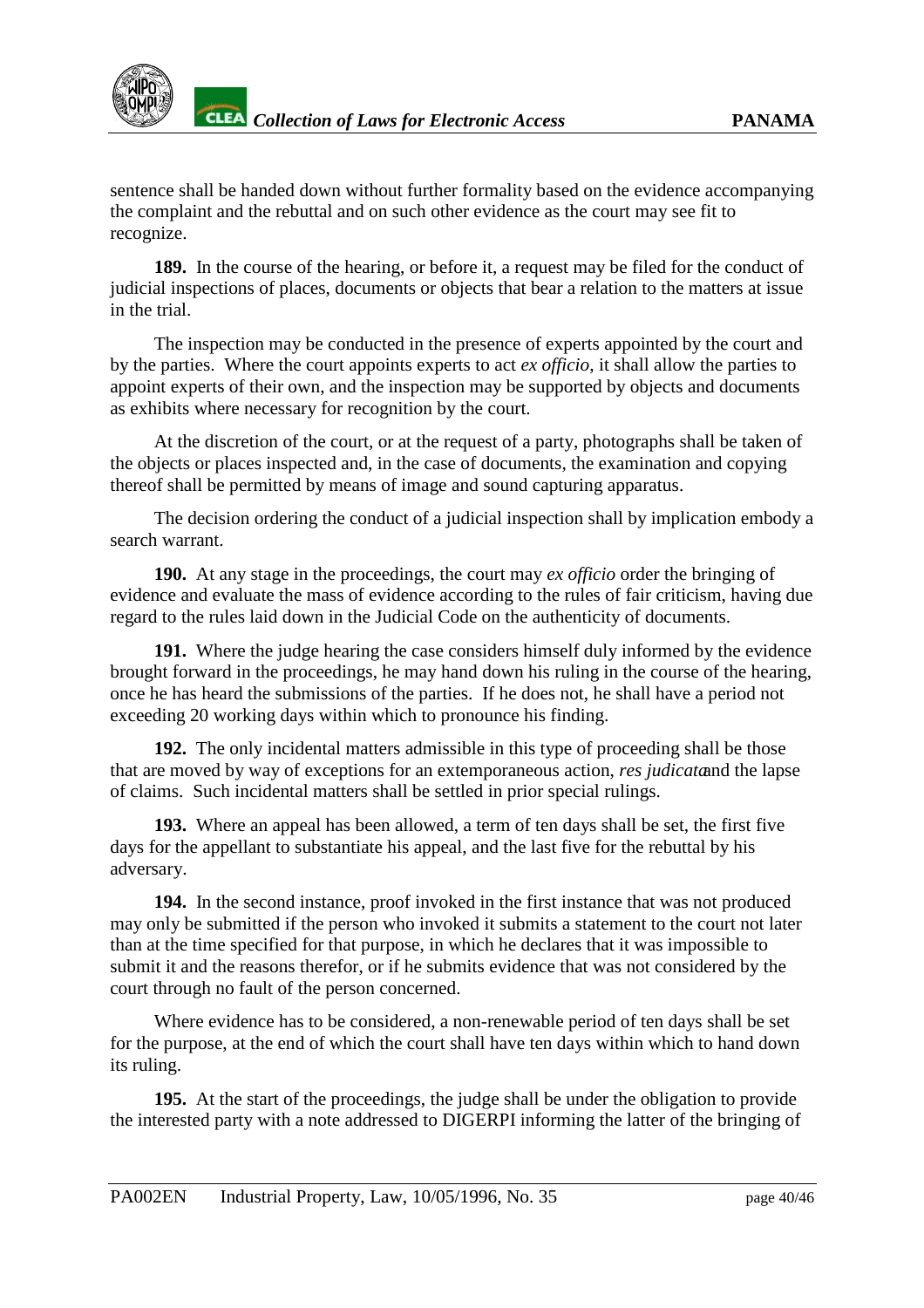<span id="page-40-0"></span>the action, and another announcing the result once the judgment has duly become enforceable. In both cases the note in question shall be conveyed to the party concerned in the shortest possible time, with a clear mention of the type of proceeding involved and also of the trademark, trade name, patent, utility model, industrial design or advertising slogan or sign that is involved in the said proceedings.

**196.** In any sentence or other ruling, the party against which it is pronounced shall be condemned to pay costs except where, in the court's opinion, the said party clearly acted in good faith, in which case it shall expressly mention the reasons for that opinion.

**197.** Proceedings relating to the subject matter provided for in this Title shall be within the exclusive jurisdiction of the courts and tribunals, as provided in Articles 141 and 143 of Law 29 of 1996, and the rules of jurisdiction laid down in those provisions.

**198.** The procedural provisions laid down in this Law shall have immediate effect. However, proceedings initiated before the date on which this Law enters into force shall be referred by the Ministry of Commerce and Industries to the courts designated under the foregoing Article, but they shall be governed by the Law that was in force when they began. Proceedings initiated thereafter shall be entirely governed by this Law.

**199.** With regard to any matter not provided for in the procedural rules established by this Law, the provisions of the Judicial Code on summary proceedings shall apply.

## **Title IX Fees and Charges for Services**

## *Chapter I Fees and Surcharges*

**200.** DIGERPI shall charge fees for services in the following cases:

#### Balboas

|  | 10.00 |
|--|-------|
|  | 1.00  |
|  | 1.00  |
|  | 1.00  |
|  | 5.00  |
|  | 5.00  |
|  | 15.00 |
|  | 5.00  |
|  | 5.00  |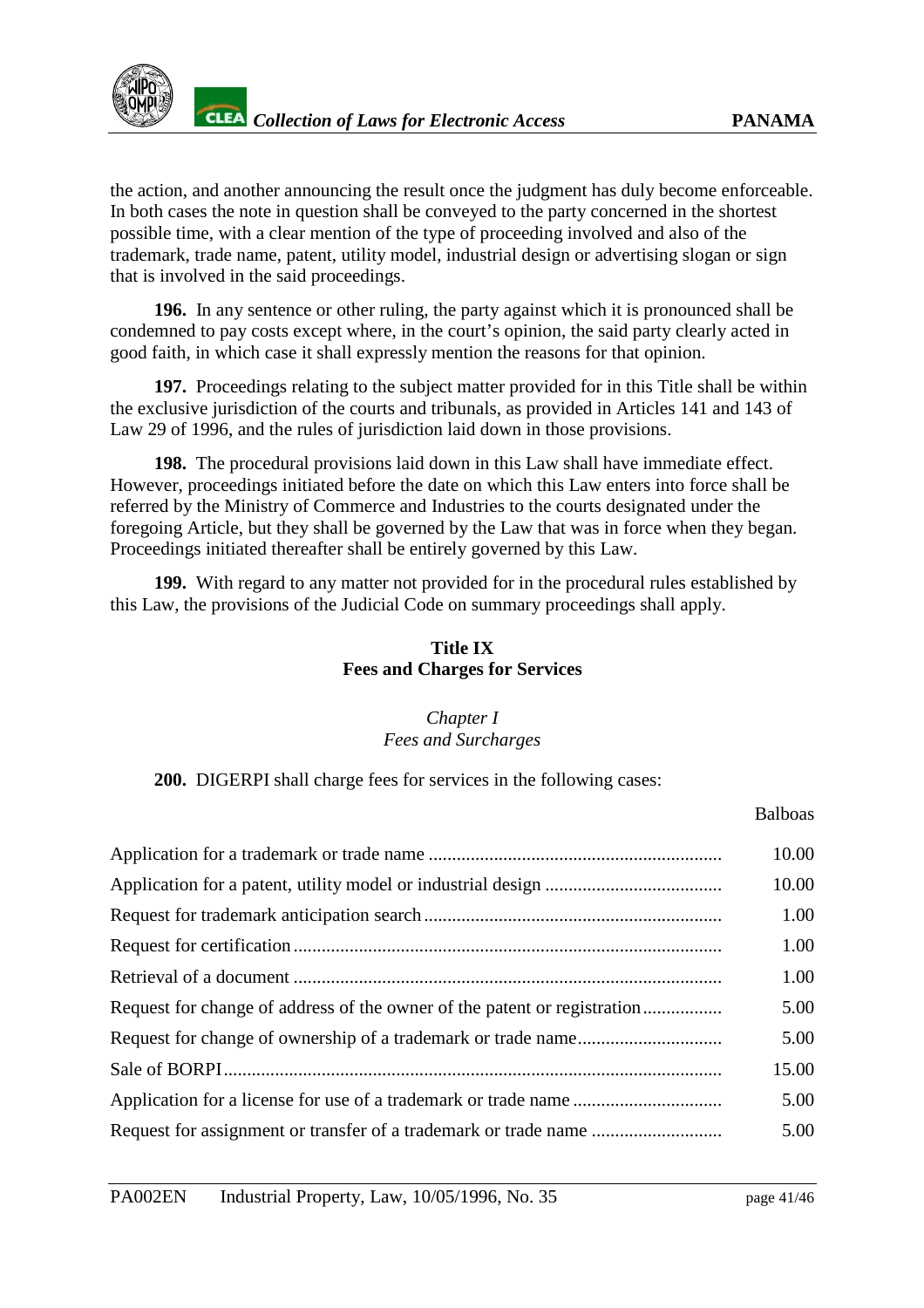<span id="page-41-0"></span>

|                                                                                 | 0.50   |
|---------------------------------------------------------------------------------|--------|
|                                                                                 | 25.00  |
|                                                                                 | 200.00 |
|                                                                                 | 10.00  |
|                                                                                 | 6.00   |
| Publication of an application, correction or any other act concerning a patent, | 6.00   |

**201.** The Executive is empowered to set, through the Ministry of Commerce and Industries the amounts payable by the persons concerned as fees for services not included in the foregoing Article. That power shall extend to changes and the setting of new fees as considered necessary or appropriate from time to time, subject to a favorable opinion from the Director General of DIGERPI.

**202.** A surcharge of 20% is introduced on sums which, by way of fees provided for in Article 200 and those allowed under Article 201, are payable by users of the services of DIGERPI. This surcharge shall be paid in addition to the fees laid down in the Articles in question.

Sums received by DIGERPI from surcharges shall be applied to the financing of incentives to promote productivity on the part of its officials, in addition to the allocations set aside in the general budget of the State for the operation of the said entity, according to the procedures and principles introduced for the purpose by the Executive through the Ministry of Commerce and Industries, with a view to its proper administration and distribution work. The amounts accruing to each official shall not exceed 50% of the total amount of his basic monthly salary.

**203.** The proceeds from the fees referred to in the foregoing Articles shall be deposited in a special "service fees" account at the National Bank of Panama, under the control of the Ministry of Commerce and Industries, and those from surcharges shall be deposited in a special account called "surcharges for services." Both accounts shall be overseen by the accounts department of the said Ministry and by the General Audit Office of the Republic.

The investment of the proceeds from fees shall be programmed annually by DIGERPI with a view to the development of its service, training and other plans for the improvement of services to users; the proceeds from surcharges shall be set aside for the purpose specified in Article 202.

#### *Chapter II Registration Fees*

**204.** The fees specified below shall be charged for registration of a trademark for goods or services: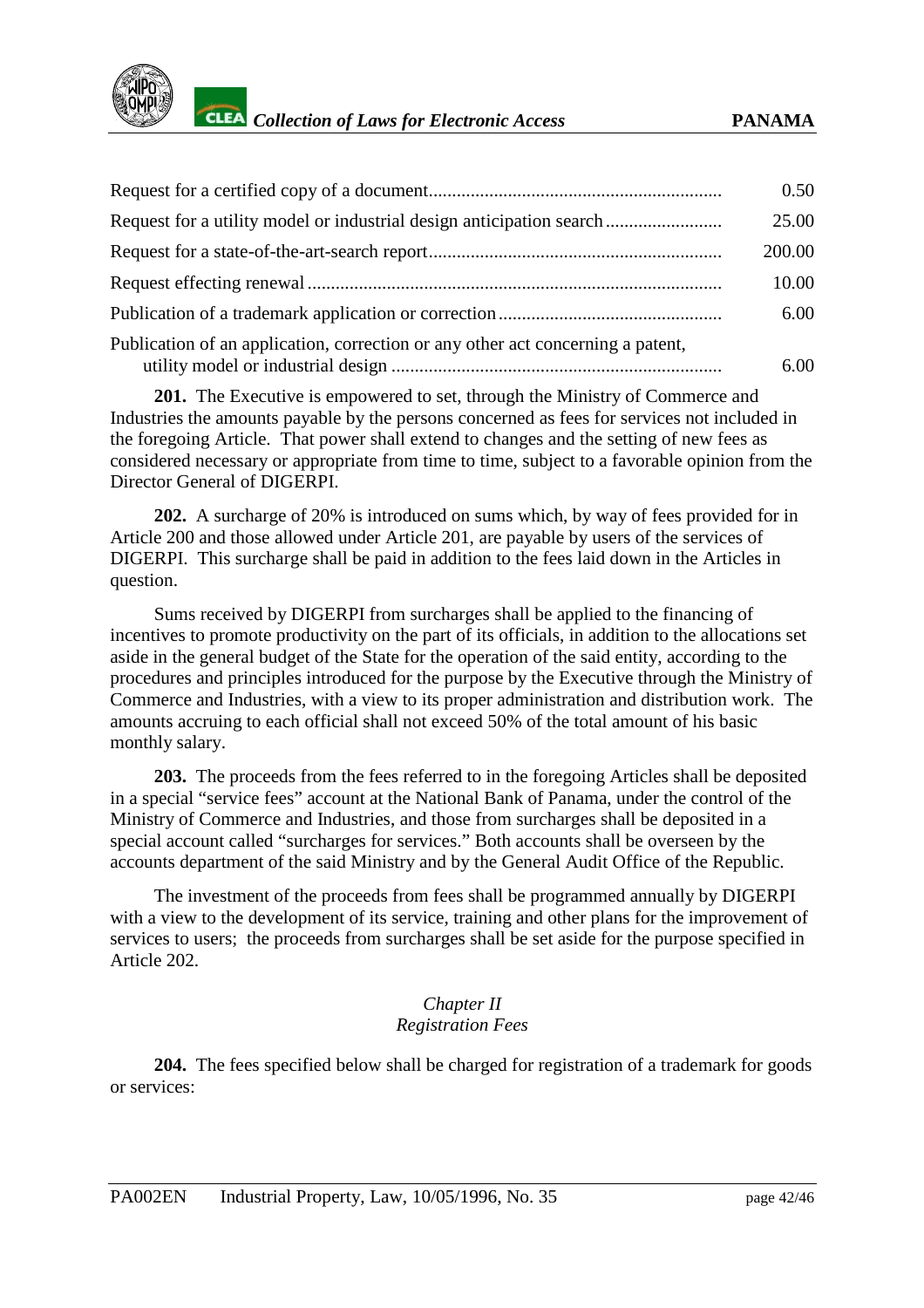1. 50 balboas for the first five years of protection, which shall be paid on the filing date of the application for registration;

2. 50 balboas for the five remaining years, which shall be paid at any time prior to the expiration of the first five-year period.

Where the fee for the second five-year period has not been paid after six months following the date on which it should have been paid, the owner shall be presumed to have abandoned the registration of the trademark, which shall lapse as of right. The owner may discharge his obligation within the period of six months referred to in this paragraph, discharge his obligation, but a surcharge of ten balboas shall be imposed for every month or fraction thereof that elapses until the time of payment.

**205.** Renewal of the registration of any trademark shall be subject to payment of the fee specified in the foregoing Article. The surcharge referred to in the said Article shall be ten balboas for every month or fraction thereof until the time of payment.

**206.** The registration fees for a trade name shall be the same as those payable for marks.

**207.** The grant of a patent shall be subject to payment of the fees specified below:

- 1. 100 balboas for the first five years of protection;
- 2. 200 balboas for the following five years;
- 3. 200 balboas for the next five years;
- 4. 300 balboas for the balance of the term of protection.

The first payment shall be made on the filing of the application and the subsequent payments every five years as from the filing date of the application. Payment may be made at any time prior to the expiration of the five-year period concerned.

On the expiration of six months from the date on which any of the fees referred to in this Article should have been paid without such payment having been made, the owner shall be presumed to have abandoned the patent, which shall lapse as of right. Payment effected within the six-month period referred to in this paragraph shall be subject to a surcharge of ten balboas for every month or fraction thereof until the time of payment.

**208.** The grant of a utility model or industrial design registration shall be subject to payment of the fees specified below:

1. 50 balboas for the first five years of protection;

2. 100 balboas for every five years of protection thereafter.

The first payment shall be made on the filing of the application and next payment on the expiration of five years as from the filing date of the application. Payment may be made at any time prior to the expiration of the five-year period concerned.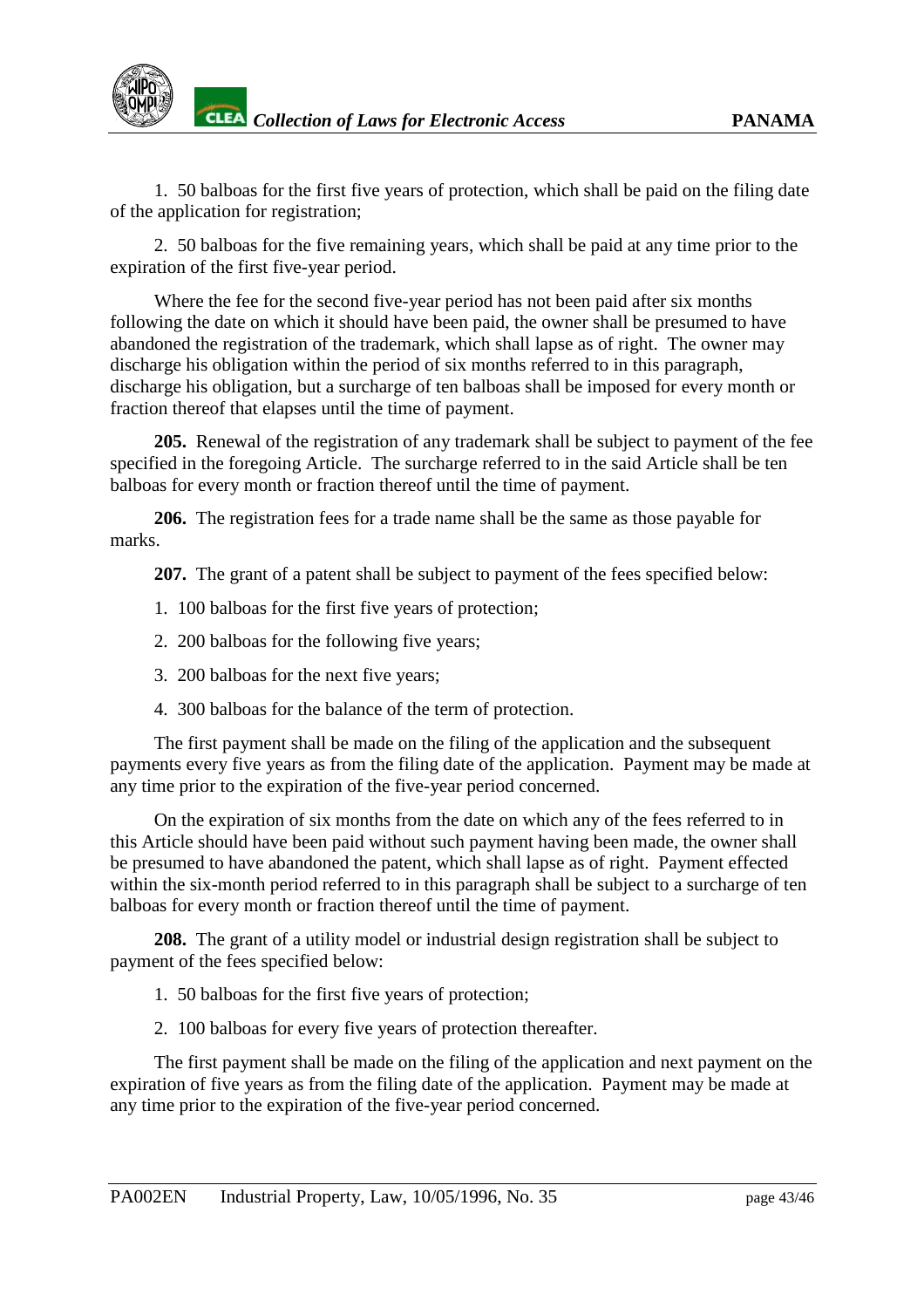On the expiration of three months following the date on which any of the fees referred to in this Article should have been paid without such payment having been made, the owner shall be presumed to have abandoned the registration, which shall lapse as of right. Payment effected within the period of grace provided for in this paragraph shall be subject to a surcharge of 10 balboas for every month or fraction thereof until the time of payment.

**209.** If for any reason the patent or utility model or industrial design registration is not granted or registration of the trademark, trade name or advertising message or slogan does not take place, the applicant may claim a refund of half the fees that he has paid.

**210.** All fees provided for in this Law shall be paid in advance. No action shall be taken on any request filed with DIGERPI until the relevant fee or charge has been paid.

**211.** The registration of a trademark or trade name shall be subject to payment of a fee of four balboas 50 centesimos. Registration of a transfer, change of name or address, merger, limitation of goods, correction or renewal shall be subject to payment of a fee of ten balboas.

**212.** Copies of the patent certificate and of certificates attesting the registration of utility models, industrial designs, trademarks, trade names and advertising slogans or signs, and also copies of decisions issued concerning any one of the registrations referred to in the foregoing Article, shall bear tax stamps to the value of four balboas 50 centesimos. Any other copy not provided for in this Article shall be governed by the provisions of the Tax Code.

**213.** Trademark anticipation certificates shall bear tax stamps to the value of one balboa. Any certificate provided for in this Article shall bear tax stamps to the value of ten balboas for the first full page or part thereof and five balboas for each additional page or part thereof.

**214.** Certificates of searches on the national territory for anticipation of patents, utility models and industrial designs shall bear tax stamps to the value of ten balboas. Certificates of searches at the international level for anticipation of patents, utility models and industrial designs shall bear tax stamps to the value of 50 balboas.

Any other certificate not provided for in this Article shall bear tax stamps to the value of ten balboas for the first full page or part thereof and five balboas for each additional full page or part thereof.

**215.** Where the applicant for a patent is the actual inventor and his economic circumstances are such that he cannot pay the amount of fees and charges due for the filing or processing of his application, or for keeping the granted patent in force, he may declare that fact at the time of paying the fees for the patent application. In that case he shall only be obliged to pay ten per cent of the amount due for as long as the economic circumstances referred to persist.

If [the applicant has not fulfilled his obligations], before two years have elapsed from the filing date of the pending patent application, or if the granted patent is transferred to a person who is not in the economic circumstances referred to, the transfer shall not be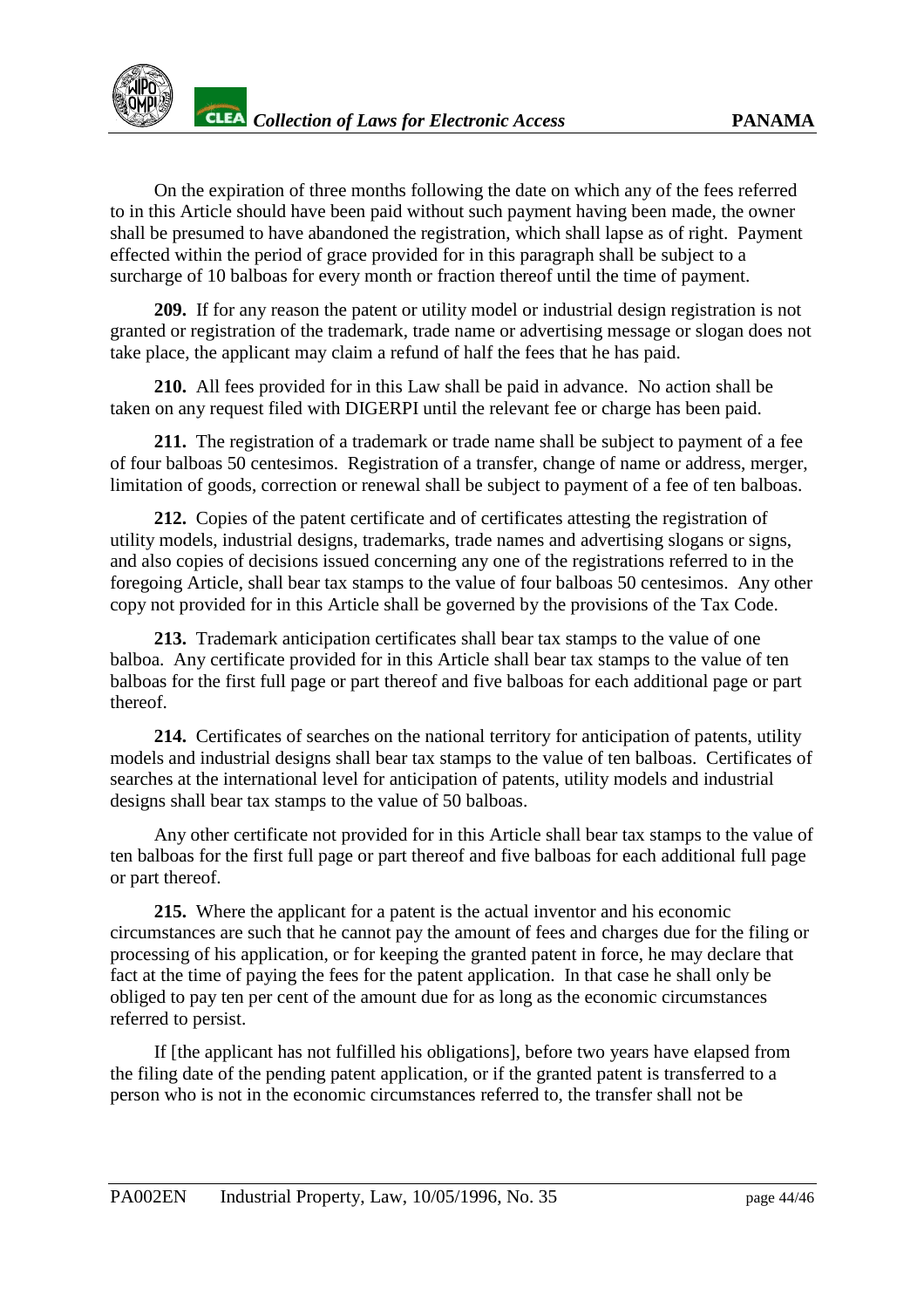<span id="page-44-0"></span>registered until proof is given of payment of the amount of fees and charges that would have been paid had the declaration provided for in this Article not been filed.

DIGERPI may request the applicant who has availed himself of the faculty provided for in this Article to prove his economic circumstances where there is reason to doubt the truth of the declaration, or where his economic circumstances have clearly improved since it was made.

## **Title X Transitional Provisions**

## *Sole Chapter*

**216.** Trademark registrations granted prior to the entry into force of this Law shall become trademark registrations with the numbers originally designed to them and the same expiration dates. Trademark registration certificates shall be granted for trademark applications pending at DIGERPI on the entry into force of this Law provided that they comply with the requirements of the Law that was in force at the time of the filing thereof.

**217.** Applications for patents or registrations filed prior to the entry into force of this Law shall not require the filing of the original granted registration. DIGERPI shall grant the appropriate registration certificate for applications filed prior to the said entry into force provided that the prescribed conditions have been met.

**218.** Proof of renewal of the original registration shall not be required for the grant of a renewal certificate in the case of requests for renewal filed prior to the entry into force of this Law. In the case of requests for renewal that are pending at DIGERPI on the entry into force of this Law, the renewal certificate shall be issued without proof of renewal of the original registration having to be provided.

#### **Title XI Final Provisions**

**219.** An interdepartmental commission is hereby created to ensure the harmonization, coordination and monitoring of intellectual property policy, the composition of which shall be as follows:

1. one member designated by DIGERPI from the Ministry of Commerce and Industries;

2. one member designated by the Directorate of Copyright from the Ministry of Education;

3. one member designated by the General Customs Administration from the Ministry of Finance and the Treasury;

4. one member designated by the Public Prosecutor's Office;